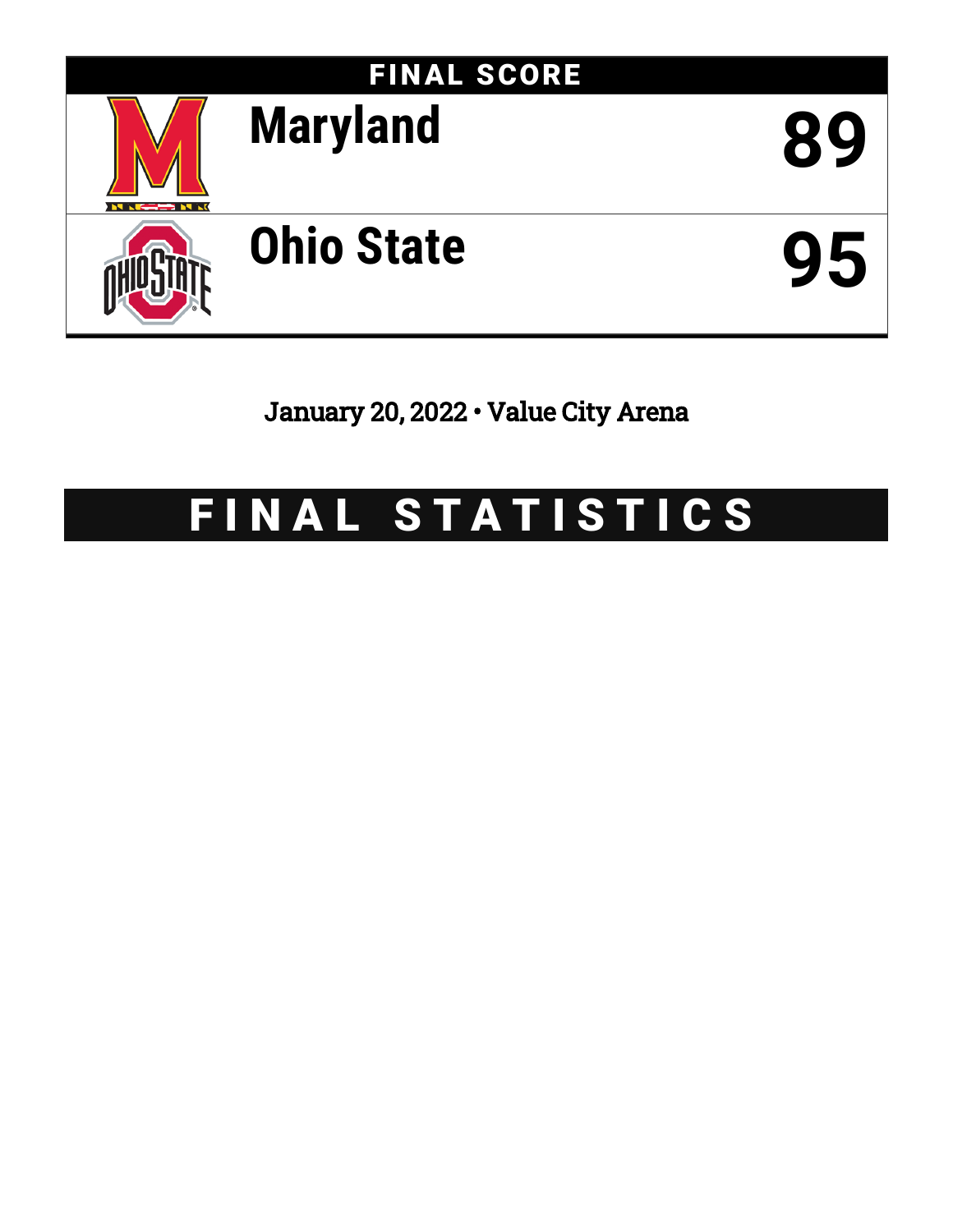### **Official Box Score Maryland vs Ohio State Game Totals -- Final Statistics January 20, 2022 at Value City Arena**



# **Maryland 89**

| No. | Plaver                  | S. | Pts           | FG.       | 3FG      | FT        | OR             | DR              | TR       | PF             | A        | TO.           | <b>B</b> lk    | Stl          | Min   | $+/-$          |
|-----|-------------------------|----|---------------|-----------|----------|-----------|----------------|-----------------|----------|----------------|----------|---------------|----------------|--------------|-------|----------------|
| 01  | MILLER, DIAMOND         | G. | 12            | $6 - 11$  | $0 - 1$  | $0 - 0$   | 0              | 5               | 5        | 4              | 4        | 5             | $\Omega$       | 0            | 24    | $\Omega$       |
| 10  | <b>REESE, ANGEL</b>     | F. | 22            | $7 - 12$  | $0 - 0$  | $8 - 8$   | 6              | 5               | 11       | 3              | 1        | $\mathcal{P}$ | $\mathcal{P}$  | 1            | 27    | 6              |
| 11  | <b>BENZAN, KATIE</b>    | G. | 16            | $6-9$     | $4 - 7$  | $0 - 0$   | $\Omega$       | 3               | 3        | 5              | 2        | 3             | 0              | 3            | 40    | $-4$           |
|     | 15 OWUSU, ASHLEY        | G. |               | $12$ 3-15 | $0 - 1$  | $6 - 6$   | 3              | 2               | 5        | 3              | 5        | 5             | $\overline{0}$ | 2            | -36   | -8             |
| 55  | <b>BIBBY, CHLOE</b>     | F. | 20            | $8 - 12$  | $4-6$    | $0 - 0$   | $\overline{2}$ | 5               | 7        | $\overline{2}$ | 1        |               | $\Omega$       | $\mathbf{0}$ | 35    | $-4$           |
| 00  | <b>SELLERS, SHYANNE</b> | G  | $\mathcal{P}$ | $1 - 4$   | $0 - 2$  | $0 - 0$   | 1              | $\Omega$        | 1        | 3              | $\Omega$ | $\Omega$      | $\Omega$       | $\mathbf 1$  | 10    | $-12$          |
| 02  | <b>COLLINS, MIMI</b>    | F. | 5             | $2 - 7$   | $1 - 3$  | $0 - 0$   | $\Omega$       | 2               | 2        | 4              | 2        | $\Omega$      | $\Omega$       | $\Omega$     | 27    | $-7$           |
| 21  | CHARDON, EMMA           | F. | $\Omega$      | $0 - 0$   | $0 - 0$  | $0 - 0$   | $\Omega$       | $\Omega$        | $\Omega$ | $\Omega$       | $\Omega$ | 1             | $\Omega$       | $\Omega$     | -1    | $\overline{1}$ |
|     | <b>TEAM</b>             |    |               |           |          |           | 3              | 0               | 3        | $\mathbf 0$    |          | 1             |                |              |       |                |
|     | <b>TOTALS</b>           |    |               | 89 33-70  | $9 - 20$ | $14 - 14$ | 15             | 22 <sub>2</sub> | 37       | -24            | 15       | 18            | $\mathbf{2}$   |              | 7 200 |                |
|     |                         |    |               |           |          |           |                |                 |          |                |          |               |                |              |       |                |

| <b>Shooting By Period</b> |           |       |          |          |           |           |                                             |
|---------------------------|-----------|-------|----------|----------|-----------|-----------|---------------------------------------------|
| Period                    | FG        | FG%   | 3FG      | 3FG%     | FT        | FT%       | Last FG: 4th-00:08<br>Largest lead: By 3 at |
| 1st Half                  | 14-32     | 44%   | $3 - 10$ | 30%      | 6-6       | 100%      | Technical Fouls: None.                      |
| 2nd Half                  | 19-38     | 50%   | $6-10$   | 60%      | $8 - 8$   | 100%      |                                             |
| Game                      | $33 - 70$ | 47.1% | $9 - 20$ | $45.0\%$ | $14 - 14$ | $100.0\%$ |                                             |

# **Ohio State 95**

| No. | Plaver                  | S. | Pts | FG       | 3FG     | FT        | OR          | DR             | TR             | PF.            | A          | TO.           | Blk      | Stl                  | Min   | $+/-$ |
|-----|-------------------------|----|-----|----------|---------|-----------|-------------|----------------|----------------|----------------|------------|---------------|----------|----------------------|-------|-------|
| 01  | <b>HARRIS, RIKKI</b>    | G  | 9   | $2 - 6$  | $0 - 2$ | $5-9$     | $\mathbf 1$ | 5              | 6              | $\overline{2}$ | 4          | 2             |          | $\mathbf{2}^{\circ}$ | -39   | 5     |
| 04  | <b>SHELDON, JACY</b>    | G. | 24  | 8-17     | $2 - 4$ | $6 - 7$   |             | 3              | $\overline{4}$ | 2              | 10         | 6             | $\Omega$ | 1                    | 40    | 6     |
| 10  | MILLER, BRAXTIN         | G  | 8   | $2 - 4$  | $1 - 2$ | $3-6$     | 0           | 2              | 2              | 2              | 4          | -3            | $\Omega$ |                      | 37    | 11    |
|     | 23 MIKULASIKOVA, REBEKA | F. | 10  | $5-9$    | $0 - 0$ | $0 - 0$   | 1.          | $\overline{4}$ | 5              | 3              | $\sqrt{2}$ | $\mathcal{P}$ | $\Omega$ | $\Omega$             | -20   | 5     |
| 24  | MIKESELL, TAYLOR        | G. |     | 33 11-13 | $5-5$   | $6 - 6$   | 1           | 4              | 5              | 3              | $\Omega$   |               | $\Omega$ | $\mathcal{P}$        | 40    | 6     |
|     | 14 THIERRY, TAYLOR      | G. | 3   | $1 - 2$  | $0 - 1$ | $1 - 1$   | $\Omega$    | $\Omega$       | $\mathbf{0}$   | $\Omega$       | 1          | $\Omega$      | $\Omega$ |                      |       | $-2$  |
| 35  | <b>BEACHAM, TANAYA</b>  | F. | 8   | 4-9      | $0 - 0$ | $0-0$     | 3           |                | 4              | 3              | 1          | 0             | $\Omega$ | $\Omega$             | -17   | -1    |
|     | <b>TEAM</b>             |    |     |          |         |           |             | 3              | 5              | - 0            |            | 1             |          |                      |       |       |
|     | <b>TOTALS</b>           |    |     | 95 33-60 | $8-14$  | $21 - 29$ | 9           | 22             | 31             |                | 15 22 15   |               |          |                      | 7 200 |       |

| Game                                | 33-60 | 55.0% | $8 - 14$ | 57.1% | $21 - 29$ | 72.4% |   |
|-------------------------------------|-------|-------|----------|-------|-----------|-------|---|
| 2nd Half                            | 18-33 | 55%   | $3 - 7$  | 43%   | $11 - 18$ | 61%   |   |
| 1st Half                            | 15-27 | 56%   | $5 - 7$  | 71%   | $10 - 11$ | 91%   | т |
| <b>Shooting By Period</b><br>Period | FG    | FG%   | 3FG      | 3FG%  | FT        | FT%   |   |

*Last FG:* 4th-00:29 *Largest lead:* By 13 at *Technical Fouls:* None.

| Game Notes:                                       | <b>Score</b>                                   | 1st | 2nd             | 3rd | 4th | <b>TOT</b> | <b>Points</b>     | <b>UMD</b>     | OSU            |
|---------------------------------------------------|------------------------------------------------|-----|-----------------|-----|-----|------------|-------------------|----------------|----------------|
| Officials: Beverly Roberts, Bruce Morris, Nykesha | UMD                                            | 15  | 22              | 20  | 32  | 89         | In the Paint      | 40             | 44             |
| <b>Thompson</b><br>Attendance: 3319               | osu                                            | 25  | 20              | 20  | 30  | 95         | Off Turns         |                | 14             |
|                                                   |                                                |     |                 |     |     |            | 2nd Chance        | 27             | 10             |
| Start Time: 11:01 PM<br>Conference Game:          | UMD led for 1:45, OSU led for 37:23.           |     |                 |     |     |            | <b>Fast Break</b> | 14             | 15             |
|                                                   | Game was tied for 0:0.<br>Times tied: <b>0</b> |     | Lead Changes: 3 |     |     |            | Bench             |                | 11             |
|                                                   |                                                |     |                 |     |     |            | Per Poss          | 1.127<br>40/79 | 1.218<br>44/78 |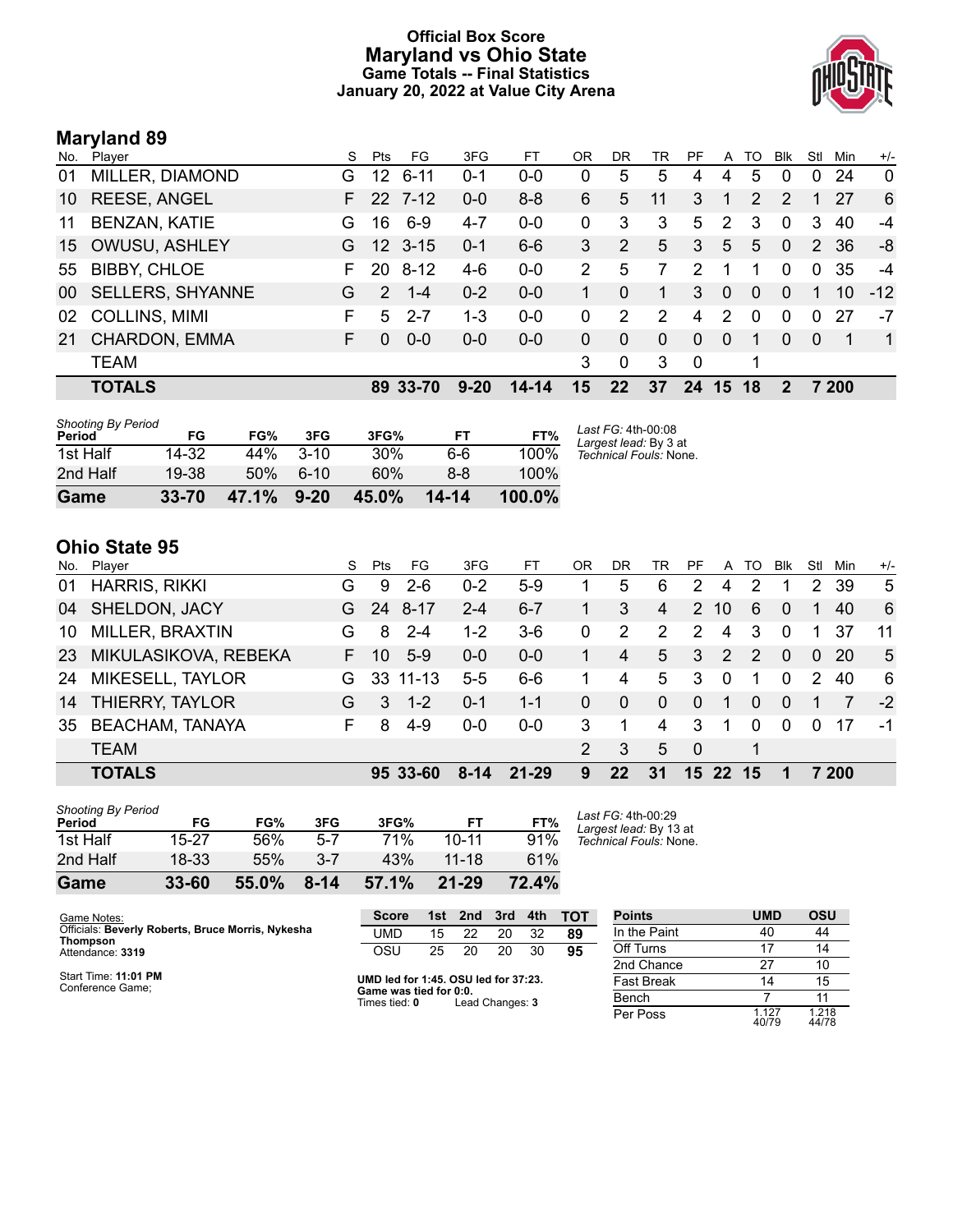### **Official Box Score Maryland vs Ohio State First Half Statistics Only January 20, 2022 at Value City Arena**



# **Maryland 37**

| No.             | Player                  | S. | <b>Pts</b>    | <b>FG</b> | 3FG      | <b>FT</b> | OR       | <b>DR</b>   | <b>TR</b>    | <b>PF</b>     |          | A TO     | <b>Blk</b> | Stl      | Min        | $+/-$          |
|-----------------|-------------------------|----|---------------|-----------|----------|-----------|----------|-------------|--------------|---------------|----------|----------|------------|----------|------------|----------------|
| 00 <sup>1</sup> | <b>SELLERS, SHYANNE</b> | G  | 2             | $1 - 4$   | $0 - 2$  | $0 - 0$   |          | 0           |              | 3             | 0        | 0        | 0          | 0        | 8          | -10            |
| 01              | MILLER, DIAMOND         | G  | 2             | $1 - 3$   | $0 - 1$  | $0 - 0$   | 0        | $\mathbf 0$ | $\mathbf{0}$ | 2             |          | 4        | $\Omega$   | 0        |            | -3             |
| 02              | <b>COLLINS, MIMI</b>    | F  | 5             | $2 - 5$   | $1 - 2$  | $0 - 0$   | 0        | 1           |              | 1             | 0        | 0        | $\Omega$   | 0        | 16         | -6             |
| 10              | <b>REESE, ANGEL</b>     | F. | 10            | $4-5$     | $0 - 0$  | $2 - 2$   | 3        | 2           | 5            | 2             |          | 1        | $\Omega$   | $\Omega$ | 14         | $\overline{0}$ |
| 11              | <b>BENZAN, KATIE</b>    | G  | 8             | $3-5$     | $2 - 4$  | $0-0$     | $\Omega$ | 3           | 3            |               | 1        | 1        | $\Omega$   | 2        | 20         | -8             |
| 15 <sup>1</sup> | OWUSU, ASHLEY           | G  | 8             | $2 - 7$   | $0 - 0$  | $4 - 4$   |          | 2           | 3            | $\mathbf{1}$  | 3        | 3        | 0          |          | 18         | -8             |
| 21              | CHARDON, EMMA           | F  | 0             | $0 - 0$   | $0 - 0$  | $0-0$     | 0        | 0           | $\Omega$     | $\Omega$      | $\Omega$ | 1        | $\Omega$   | $\Omega$ | 1          | $\mathbf 1$    |
| 55              | <b>BIBBY, CHLOE</b>     | F. | $\mathcal{P}$ | $1 - 3$   | $0 - 1$  | $0 - 0$   | $\Omega$ | 3           | 3            | $\mathcal{P}$ | $\Omega$ | 0        | $\Omega$   | 0        | 16         | -6             |
|                 | <b>TEAM</b>             |    | $\Omega$      | $0 - 0$   | $0 - 0$  | $0 - 0$   |          | 0           |              | $\Omega$      | $\Omega$ | $\Omega$ | $\Omega$   | 0        | 0          | 0              |
|                 | <b>TOTALS</b>           |    | 37            | 14-32     | $3 - 10$ | $6 - 6$   | 6        | 11          | 17           | 12            | 6        | 10       | 0          | 3        | <b>100</b> | $\mathbf{0}$   |

| <b>Shooting By Period</b><br>Period | FG        | FG%   | 3FG      | 3FG%  | FТ        | FT%    | Last FG Half: UMD 2nd-02:28 |
|-------------------------------------|-----------|-------|----------|-------|-----------|--------|-----------------------------|
| 1st Half                            | 14-32     | 44%   | $3-10$   | 30%   | հ-հ       | 100%   |                             |
| Game                                | $33 - 70$ | 47.1% | $9 - 20$ | 45.0% | $14 - 14$ | 100.0% |                             |

# **Ohio State 45**

| No. | Player                 | S  | <b>Pts</b>    | FG.      | 3FG     | <b>FT</b> | OR            | <b>DR</b>    | TR       | <b>PF</b>      | A            | TO       | <b>BIK</b> | Stl      | Min | $+/-$        |
|-----|------------------------|----|---------------|----------|---------|-----------|---------------|--------------|----------|----------------|--------------|----------|------------|----------|-----|--------------|
| 01  | <b>HARRIS, RIKKI</b>   | G  | 5             | $1 - 2$  | 0-1     | 3-4       |               | 2            | 3        |                |              | 2        |            |          | 19  | 7            |
| 04  | SHELDON, JACY          | G  | 6             | $2 - 5$  | 0-0     | $2 - 2$   |               |              | 2        | 1              |              | 4        | $\Omega$   |          | 20  | 8            |
| 10  | MILLER, BRAXTIN        | G  |               | $2 - 3$  | 1-1     | $2 - 2$   | 0             |              |          |                |              |          | $\Omega$   | 0        |     | 13           |
| 14  | THIERRY, TAYLOR        | G. | 3             | $1 - 2$  | $0 - 1$ | $1 - 1$   | $\Omega$      | $\mathbf{0}$ | $\Omega$ | $\Omega$       | -1           | 0        | $\Omega$   |          |     | $-2$         |
| 23  | MIKULASIKOVA, REBEKA   | F  | 6             | $3-6$    | $0 - 0$ | $0 - 0$   | 0             | 2            | 2        | $\mathcal{P}$  |              | 1        | $\Omega$   | $\Omega$ | 10  | 5            |
| 24  | MIKESELL, TAYLOR       | G. | 16            | $5 - 7$  | $4 - 4$ | $2 - 2$   | $\mathbf{0}$  | 3            | 3        | 1.             | $\Omega$     | $\Omega$ | $\Omega$   | 1        | 20  | -8           |
| 35  | <b>BEACHAM, TANAYA</b> | F. | $\mathcal{P}$ | $1 - 2$  | $0 - 0$ | $0 - 0$   | $\Omega$      | $\mathbf 0$  | $\Omega$ | $\overline{2}$ | $\Omega$     | $\Omega$ | $\Omega$   | $\Omega$ |     | - 1          |
|     | <b>TEAM</b>            |    | 0             | $0 - 0$  | $0 - 0$ | $0 - 0$   | $\mathbf{0}$  | 3            | 3        | $\mathbf 0$    | $\mathbf{0}$ | $\Omega$ | $\Omega$   | $\Omega$ | 0   | $\Omega$     |
|     | <b>TOTALS</b>          |    |               | 45 15-27 | 5-7     | $10 - 11$ | $\mathcal{P}$ | 12           | 14       | 8              | 11           | 8        | $\bf{0}$   | 4        | 100 | $\mathbf{0}$ |

| <b>Shooting By Period</b><br>Period | FG        | FG%   | 3FG      | 3FG%  |           | FT%   |
|-------------------------------------|-----------|-------|----------|-------|-----------|-------|
| 1st Half                            | 15-27     | 56%   | $5-7$    | 71%   | $10 - 11$ | 91%   |
| Game                                | $33 - 60$ | 55.0% | $8 - 14$ | 57.1% | $21 - 29$ | 72.4% |

*Last FG Half:* OSU 2nd-01:10

| Game Notes:                                                          | <b>Score</b> | 1st | 2nd | 3rd | 4th | <b>TOT</b> | <b>Points from (This Period)</b> | <b>UMD OSU</b> |    |
|----------------------------------------------------------------------|--------------|-----|-----|-----|-----|------------|----------------------------------|----------------|----|
| Officials: Beverly Roberts, Bruce Morris, Nykesha<br><b>Thompson</b> | UMD          | 15  | 22  | 20  | 32  | 89         | In the Paint                     | 18             | 18 |
| Attendance: 3319                                                     | osu          | 25  | 20  | 20  | 30  | 95         | Off Turns                        |                |    |
|                                                                      |              |     |     |     |     |            | 2nd Chance                       |                |    |
| Start Time: 11:01 PM<br>Conference Game:                             |              |     |     |     |     |            | Fast Break                       |                |    |
|                                                                      |              |     |     |     |     |            | Bench                            |                |    |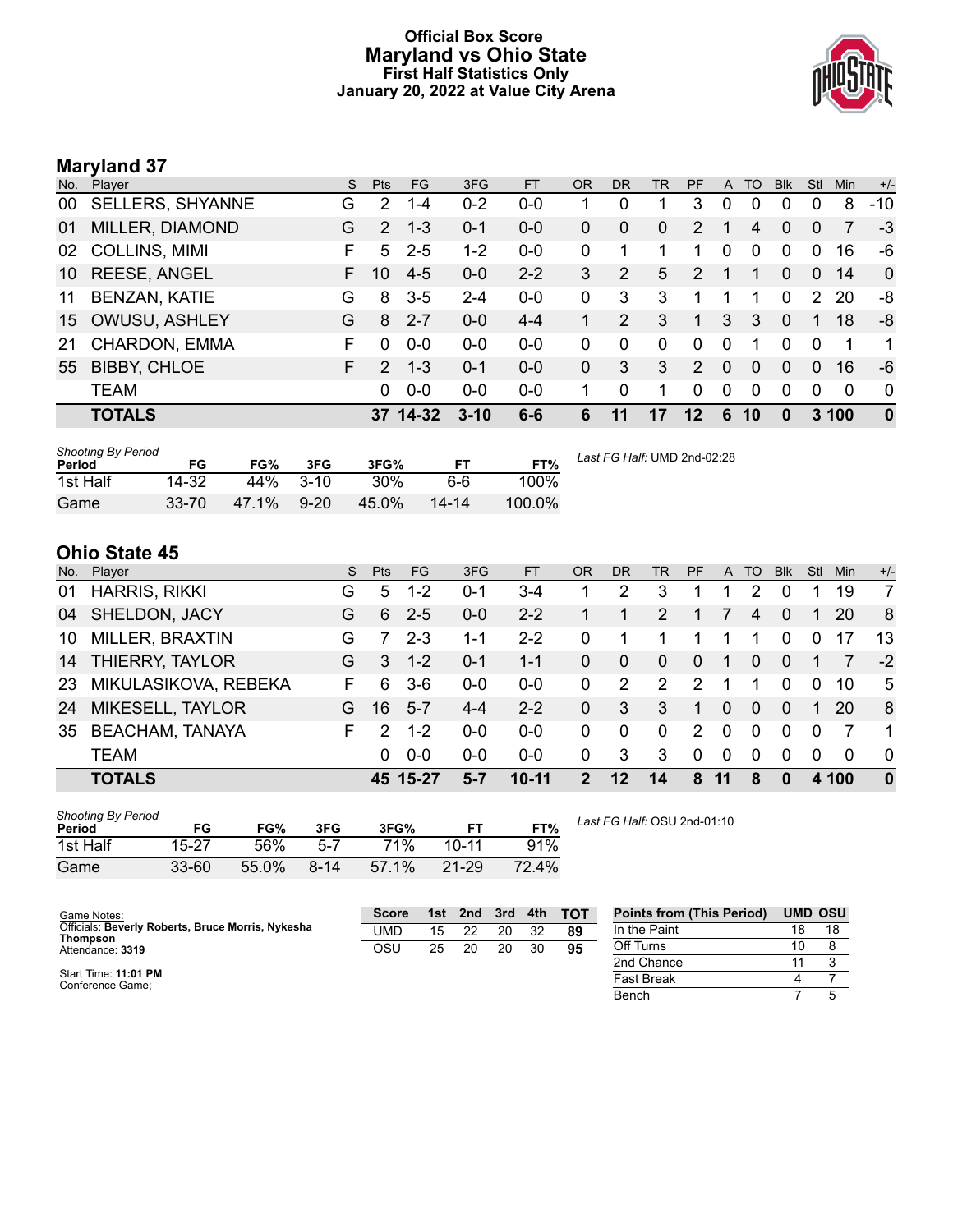### **Official Box Score Maryland vs Ohio State First Quarter Statistics Only January 20, 2022 at Value City Arena**



# **Maryland 15**

| No. | Player                  | S. | <b>Pts</b>    | FG.     | 3FG     | <b>FT</b> | <b>OR</b> | <b>DR</b> | <b>TR</b>    | PF           | A              | TO          | <b>Blk</b> | Stl            | <b>Min</b> | $+/-$          |
|-----|-------------------------|----|---------------|---------|---------|-----------|-----------|-----------|--------------|--------------|----------------|-------------|------------|----------------|------------|----------------|
| 01  | MILLER, DIAMOND         | G  | 0             | $0 - 2$ | $0 - 1$ | $0 - 0$   | 0         | 0         | 0            |              |                | 2           | 0          | 0              | 5          | $-2$           |
| 10  | <b>REESE, ANGEL</b>     | F. | 6             | $3 - 3$ | $0 - 0$ | $0-0$     |           |           | 2            | $\mathbf{0}$ | $\overline{0}$ | 0           | $\Omega$   | $\overline{0}$ |            | $-5$           |
| 11  | <b>BENZAN, KATIE</b>    | G  | $\mathcal{P}$ | $1 - 2$ | $0 - 1$ | $0-0$     | 0         | 1         |              | 1            | 1              | $\mathbf 0$ | 0          |                | 10         | $-10$          |
|     | 15 OWUSU, ASHLEY        | G  | $\mathcal{P}$ | $1 - 3$ | $0 - 0$ | $0-0$     | 0         | $\Omega$  | $\mathbf{0}$ | $\mathbf{0}$ | $\mathbf 0$    | 2           | $\Omega$   | $\Omega$       | 8          | $-10$          |
| 55  | <b>BIBBY, CHLOE</b>     | F  | $\Omega$      | $0 - 2$ | $0 - 1$ | $0-0$     | 0         | 1         |              | 1            | $\Omega$       | $\Omega$    | 0          | $\Omega$       |            | $-7$           |
| 00  | <b>SELLERS, SHYANNE</b> | G  | $\mathcal{P}$ | $1 - 2$ | $0 - 0$ | $0-0$     |           | $\Omega$  | 1            | 2            | $\Omega$       | 0           | 0          | $\Omega$       | 6          | -8             |
| 02  | <b>COLLINS, MIMI</b>    | F. | 3             | $1 - 3$ | $1 - 1$ | $0-0$     | 0         | $\Omega$  | $\Omega$     | $\Omega$     | $\mathbf 0$    | $\Omega$    | 0          | $\Omega$       | 6          | -8             |
| 21  | CHARDON, EMMA           | F. | $\Omega$      | $0 - 0$ | $0-0$   | $0-0$     | 0         | $\Omega$  | $\Omega$     | $\Omega$     | $\mathbf{0}$   | $\Omega$    | $\Omega$   | $\Omega$       | $\Omega$   | $\overline{0}$ |
|     | <b>TEAM</b>             |    |               | $0-0$   |         |           | 0         | 0         | $\Omega$     | 0            |                | 0           |            |                |            |                |
|     | <b>TOTALS</b>           |    |               | 15 7-17 | 1-4     | $0 - 0$   | 2         | 3         | 5            | 5            | $\mathbf{c}$   | 4           | O          |                | 50         |                |

| <b>Shooting By Period</b> |           |       |          |        |       |        |
|---------------------------|-----------|-------|----------|--------|-------|--------|
| Period                    | FG        | FG%   | 3FG      | 3FG%   | FТ    | FT%    |
| 1st Half                  | 7-17      | 41%   | 1-4      | 25%    | 0-0   | $0\%$  |
| 1st Half                  | 14.32     | 44%   | $3 - 10$ | $30\%$ | 6-6   | 100%   |
| Game                      | $33 - 70$ | 47.1% | $9-20$   | 45.0%  | 14-14 | 100.0% |

# **Ohio State 25**

| No. | Player                 | S. | <b>Pts</b> | <b>FG</b> | 3FG     | <b>FT</b> | <b>OR</b>      | <b>DR</b>    | TR.      | <b>PF</b>      | $\mathsf{A}$   | TO           | <b>BIK</b>   | Stl      | Min      | $+/-$          |
|-----|------------------------|----|------------|-----------|---------|-----------|----------------|--------------|----------|----------------|----------------|--------------|--------------|----------|----------|----------------|
| 01  | <b>HARRIS, RIKKI</b>   | G  | 2          | $0 - 0$   | $0-0$   | $2 - 2$   | 0              |              |          | 0              |                | $\mathbf{0}$ | 0            |          | 10       | 10             |
| 04  | <b>SHELDON, JACY</b>   | G  | $\Omega$   | $0 - 1$   | $0 - 0$ | $0-0$     | $\mathbf{0}$   |              |          | 1              | 6              | 3            | $\mathbf{0}$ |          | 10       | 10             |
| 10  | MILLER, BRAXTIN        | G  | 4          | -1-1      | $0 - 0$ | $2 - 2$   | $\Omega$       | 0            | $\Omega$ |                |                |              | 0            |          | 10       | 10             |
| 23  | MIKULASIKOVA, REBEKA   | F. | 6          | $3 - 5$   | $0 - 0$ | $0 - 0$   | $\mathbf{0}$   | 2            | 2        | $\Omega$       | $\overline{0}$ | $\Omega$     | $\Omega$     | $\Omega$ |          | $\overline{7}$ |
| 24  | MIKESELL, TAYLOR       | G  | 11         | $4 - 4$   | $3 - 3$ | $0 - 0$   | 0              | 2            | 2        | $\Omega$       | 0              | $\Omega$     | 0            | 0        | 10       | 10             |
| 14  | THIERRY, TAYLOR        | G  | $\Omega$   | $0 - 0$   | $0 - 0$ | $0 - 0$   | $\overline{0}$ | $\mathbf{0}$ | $\Omega$ | $\mathbf{0}$   | $\overline{0}$ | $\Omega$     | $\Omega$     | $\Omega$ | $\Omega$ | $\overline{0}$ |
| 35  | <b>BEACHAM, TANAYA</b> | F. | 2          | 1-1       | $0 - 0$ | $0-0$     | 0              | 0            | $\Omega$ | $\Omega$       | $\Omega$       | $\Omega$     | $\Omega$     | $\Omega$ | 3        | -3             |
|     | <b>TEAM</b>            |    |            | $0-0$     |         |           | $\Omega$       | 2            | 2        | -0             |                | $\mathbf{0}$ |              |          |          |                |
|     | <b>TOTALS</b>          |    |            | 25 9-12   | 3-3     | $4 - 4$   | $\bf{0}$       | 8            | 8        | $\overline{2}$ | 8              | 4            | $\bf{0}$     |          | 2 50     |                |

| <b>Shooting By Period</b><br>Period | FG        | FG%   | 3FG      | 3FG%       | FT        | FT%   |
|-------------------------------------|-----------|-------|----------|------------|-----------|-------|
| 1st Half                            | $9 - 12$  | 75%   | $3-3$    | 100%       | $4 - 4$   | 100%  |
| 1st Half                            | $15 - 27$ | .56%  | 5-7      | <b>71%</b> | $10 - 11$ | 91%   |
| Game                                | $33 - 60$ | 55.0% | $8 - 14$ | 57.1%      | 21-29     | 72.4% |

| Game Notes:                                                          | <b>Score</b> | 1st. | 2nd | 3rd | 4th | <b>TOT</b> | <b>Points (This Period)</b> | <b>UMD</b>    | OSU            |
|----------------------------------------------------------------------|--------------|------|-----|-----|-----|------------|-----------------------------|---------------|----------------|
| Officials: Beverly Roberts, Bruce Morris, Nykesha<br><b>Thompson</b> | UMD          | 15   | 22  | 20  | 32  | 89         | In the Paint                | 10            | 10             |
| Attendance: 3319                                                     | osu          | 25   | 20  | 20  | 30  | 95         | Off Turns                   |               |                |
|                                                                      |              |      |     |     |     |            | 2nd Chance                  |               |                |
| Start Time: 11:01 PM<br>Conference Game;                             |              |      |     |     |     |            | Fast Break                  |               |                |
|                                                                      |              |      |     |     |     |            | Bench                       |               |                |
|                                                                      |              |      |     |     |     |            | Per Poss                    | 0.789<br>7/19 | 1.389<br>11/18 |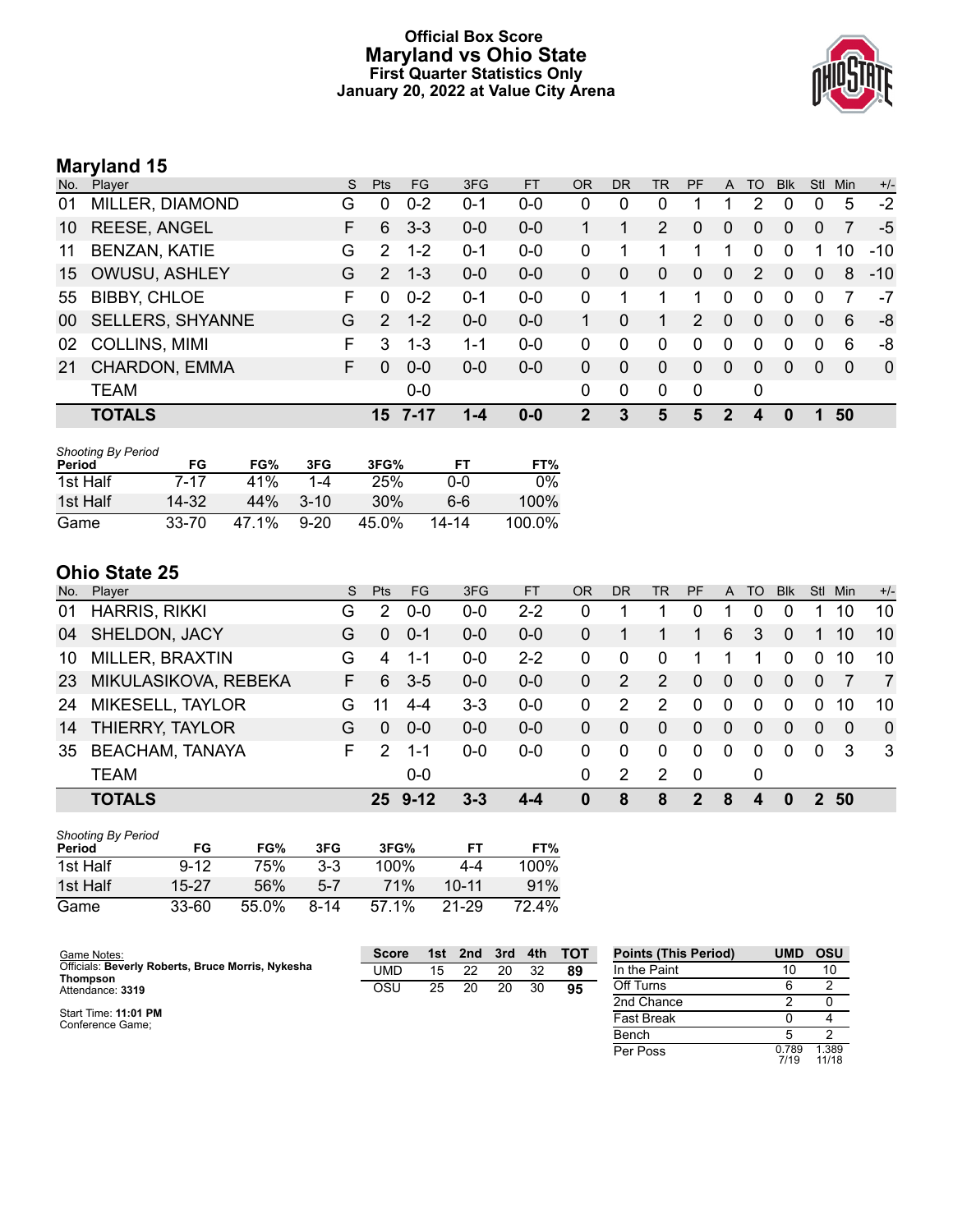#### **Official Play-By-Play Maryland vs Ohio State First Quarter January 20, 2022 at Value City Arena**



#### **Period 1**

<mark>Starters:</mark><br>Maryland: 1 MILLER,DIAMOND (G); 10 REESE,ANGEL (F); 11 BENZAN,KATIE (G); 15 OWUSU,ASHLEY (G); 55 BIBBY,CHLOE (F);<br>**Ohio State**: 1 HARRIS,RIKKI (G); 4 SHELDON,JACY (G); 10 MILLER,BRAXTIN (G); 23 MIKULASIKOVA,REB

| <b>VISITORS: Maryland</b><br>Time<br><b>Score</b><br><b>Margin</b><br>MISSED 3PTR by BIBBY, CHLOE<br>09:42<br>09:38<br>REBOUND (DEF) by SHELDON, JACY<br>09:24<br>MISSED JUMPER by SHELDON, JACY<br>09:20<br>REBOUND (DEF) by BENZAN, KATIE<br>09:09<br>GOOD! LAYUP by REESE, ANGEL<br>$0 - 2$<br>V <sub>2</sub><br>09:09<br>ASSIST by MILLER, DIAMOND<br>08:56<br>H <sub>1</sub><br>$3-2$<br>GOOD! 3PTR by MIKESELL, TAYLOR<br>08:56<br>08:42<br>FOUL by MILLER, DIAMOND<br>08:42<br>TURNOVER by MILLER, DIAMOND<br>08:17<br>MISSED JUMPER by MIKULASIKOVA, REBEKA<br>08:12<br>REBOUND (DEF) by REESE, ANGEL<br>08:00<br>V <sub>1</sub><br>GOOD! JUMPER by BENZAN, KATIE<br>$3 - 4$<br>07:43<br>MISSED LAYUP by MIKULASIKOVA, REBEKA<br>07:40<br>REBOUND (DEF) by BIBBY, CHLOE<br>07:34<br>TURNOVER by MILLER, DIAMOND<br>07:34<br>07:34<br>SUB OUT: MILLER, DIAMOND<br>07:34<br>SUB IN: SELLERS, SHYANNE<br>07:28<br>TURNOVER by SHELDON, JACY<br>07:28<br>STEAL by BENZAN, KATIE<br>07:14<br>MISSED JUMPER by OWUSU, ASHLEY<br>07:09<br>REBOUND (OFF) by SELLERS, SHYANNE<br>07:09<br>MISSED LAYUP by SELLERS, SHYANNE<br>07:08<br>REBOUND (OFF) by REESE, ANGEL<br>07:07<br>V <sub>3</sub><br>GOOD! LAYUP by REESE, ANGEL<br>$3-6$<br>V <sub>1</sub><br>06:50<br>GOOD! JUMPER by MIKULASIKOVA, REBEKA<br>$5-6$<br>06:50<br>ASSIST by MILLER, BRAXTIN<br>06:35<br>MISSED LAYUP by BIBBY, CHLOE<br>06:34<br>REBOUND (DEF) by TEAM<br>06:28<br>H <sub>2</sub><br>$8-6$<br>GOOD! 3PTR by MIKESELL, TAYLOR<br>06:28<br>ASSIST by SHELDON, JACY<br>06:11<br>MISSED JUMPER by OWUSU, ASHLEY<br>06:09<br>REBOUND (DEF) by HARRIS, RIKKI<br>06:04<br>FOUL by SELLERS, SHYANNE<br>06:04<br>SUB OUT: REESE, ANGEL<br>06:04<br>SUB IN: COLLINS, MIMI<br>06:04<br>$H_3$<br>$9-6$<br>GOOD! FT by HARRIS, RIKKI [FB] | <b>HOME: Ohio State</b> |
|-----------------------------------------------------------------------------------------------------------------------------------------------------------------------------------------------------------------------------------------------------------------------------------------------------------------------------------------------------------------------------------------------------------------------------------------------------------------------------------------------------------------------------------------------------------------------------------------------------------------------------------------------------------------------------------------------------------------------------------------------------------------------------------------------------------------------------------------------------------------------------------------------------------------------------------------------------------------------------------------------------------------------------------------------------------------------------------------------------------------------------------------------------------------------------------------------------------------------------------------------------------------------------------------------------------------------------------------------------------------------------------------------------------------------------------------------------------------------------------------------------------------------------------------------------------------------------------------------------------------------------------------------------------------------------------------------------------------------------------------------------------------------------------------------------------|-------------------------|
|                                                                                                                                                                                                                                                                                                                                                                                                                                                                                                                                                                                                                                                                                                                                                                                                                                                                                                                                                                                                                                                                                                                                                                                                                                                                                                                                                                                                                                                                                                                                                                                                                                                                                                                                                                                                           |                         |
|                                                                                                                                                                                                                                                                                                                                                                                                                                                                                                                                                                                                                                                                                                                                                                                                                                                                                                                                                                                                                                                                                                                                                                                                                                                                                                                                                                                                                                                                                                                                                                                                                                                                                                                                                                                                           |                         |
|                                                                                                                                                                                                                                                                                                                                                                                                                                                                                                                                                                                                                                                                                                                                                                                                                                                                                                                                                                                                                                                                                                                                                                                                                                                                                                                                                                                                                                                                                                                                                                                                                                                                                                                                                                                                           |                         |
|                                                                                                                                                                                                                                                                                                                                                                                                                                                                                                                                                                                                                                                                                                                                                                                                                                                                                                                                                                                                                                                                                                                                                                                                                                                                                                                                                                                                                                                                                                                                                                                                                                                                                                                                                                                                           |                         |
|                                                                                                                                                                                                                                                                                                                                                                                                                                                                                                                                                                                                                                                                                                                                                                                                                                                                                                                                                                                                                                                                                                                                                                                                                                                                                                                                                                                                                                                                                                                                                                                                                                                                                                                                                                                                           |                         |
|                                                                                                                                                                                                                                                                                                                                                                                                                                                                                                                                                                                                                                                                                                                                                                                                                                                                                                                                                                                                                                                                                                                                                                                                                                                                                                                                                                                                                                                                                                                                                                                                                                                                                                                                                                                                           |                         |
|                                                                                                                                                                                                                                                                                                                                                                                                                                                                                                                                                                                                                                                                                                                                                                                                                                                                                                                                                                                                                                                                                                                                                                                                                                                                                                                                                                                                                                                                                                                                                                                                                                                                                                                                                                                                           |                         |
|                                                                                                                                                                                                                                                                                                                                                                                                                                                                                                                                                                                                                                                                                                                                                                                                                                                                                                                                                                                                                                                                                                                                                                                                                                                                                                                                                                                                                                                                                                                                                                                                                                                                                                                                                                                                           | ASSIST by SHELDON, JACY |
|                                                                                                                                                                                                                                                                                                                                                                                                                                                                                                                                                                                                                                                                                                                                                                                                                                                                                                                                                                                                                                                                                                                                                                                                                                                                                                                                                                                                                                                                                                                                                                                                                                                                                                                                                                                                           |                         |
|                                                                                                                                                                                                                                                                                                                                                                                                                                                                                                                                                                                                                                                                                                                                                                                                                                                                                                                                                                                                                                                                                                                                                                                                                                                                                                                                                                                                                                                                                                                                                                                                                                                                                                                                                                                                           |                         |
|                                                                                                                                                                                                                                                                                                                                                                                                                                                                                                                                                                                                                                                                                                                                                                                                                                                                                                                                                                                                                                                                                                                                                                                                                                                                                                                                                                                                                                                                                                                                                                                                                                                                                                                                                                                                           |                         |
|                                                                                                                                                                                                                                                                                                                                                                                                                                                                                                                                                                                                                                                                                                                                                                                                                                                                                                                                                                                                                                                                                                                                                                                                                                                                                                                                                                                                                                                                                                                                                                                                                                                                                                                                                                                                           |                         |
|                                                                                                                                                                                                                                                                                                                                                                                                                                                                                                                                                                                                                                                                                                                                                                                                                                                                                                                                                                                                                                                                                                                                                                                                                                                                                                                                                                                                                                                                                                                                                                                                                                                                                                                                                                                                           |                         |
|                                                                                                                                                                                                                                                                                                                                                                                                                                                                                                                                                                                                                                                                                                                                                                                                                                                                                                                                                                                                                                                                                                                                                                                                                                                                                                                                                                                                                                                                                                                                                                                                                                                                                                                                                                                                           |                         |
|                                                                                                                                                                                                                                                                                                                                                                                                                                                                                                                                                                                                                                                                                                                                                                                                                                                                                                                                                                                                                                                                                                                                                                                                                                                                                                                                                                                                                                                                                                                                                                                                                                                                                                                                                                                                           |                         |
|                                                                                                                                                                                                                                                                                                                                                                                                                                                                                                                                                                                                                                                                                                                                                                                                                                                                                                                                                                                                                                                                                                                                                                                                                                                                                                                                                                                                                                                                                                                                                                                                                                                                                                                                                                                                           |                         |
|                                                                                                                                                                                                                                                                                                                                                                                                                                                                                                                                                                                                                                                                                                                                                                                                                                                                                                                                                                                                                                                                                                                                                                                                                                                                                                                                                                                                                                                                                                                                                                                                                                                                                                                                                                                                           | STEAL by HARRIS, RIKKI  |
|                                                                                                                                                                                                                                                                                                                                                                                                                                                                                                                                                                                                                                                                                                                                                                                                                                                                                                                                                                                                                                                                                                                                                                                                                                                                                                                                                                                                                                                                                                                                                                                                                                                                                                                                                                                                           |                         |
|                                                                                                                                                                                                                                                                                                                                                                                                                                                                                                                                                                                                                                                                                                                                                                                                                                                                                                                                                                                                                                                                                                                                                                                                                                                                                                                                                                                                                                                                                                                                                                                                                                                                                                                                                                                                           |                         |
|                                                                                                                                                                                                                                                                                                                                                                                                                                                                                                                                                                                                                                                                                                                                                                                                                                                                                                                                                                                                                                                                                                                                                                                                                                                                                                                                                                                                                                                                                                                                                                                                                                                                                                                                                                                                           |                         |
|                                                                                                                                                                                                                                                                                                                                                                                                                                                                                                                                                                                                                                                                                                                                                                                                                                                                                                                                                                                                                                                                                                                                                                                                                                                                                                                                                                                                                                                                                                                                                                                                                                                                                                                                                                                                           |                         |
|                                                                                                                                                                                                                                                                                                                                                                                                                                                                                                                                                                                                                                                                                                                                                                                                                                                                                                                                                                                                                                                                                                                                                                                                                                                                                                                                                                                                                                                                                                                                                                                                                                                                                                                                                                                                           |                         |
|                                                                                                                                                                                                                                                                                                                                                                                                                                                                                                                                                                                                                                                                                                                                                                                                                                                                                                                                                                                                                                                                                                                                                                                                                                                                                                                                                                                                                                                                                                                                                                                                                                                                                                                                                                                                           |                         |
|                                                                                                                                                                                                                                                                                                                                                                                                                                                                                                                                                                                                                                                                                                                                                                                                                                                                                                                                                                                                                                                                                                                                                                                                                                                                                                                                                                                                                                                                                                                                                                                                                                                                                                                                                                                                           |                         |
|                                                                                                                                                                                                                                                                                                                                                                                                                                                                                                                                                                                                                                                                                                                                                                                                                                                                                                                                                                                                                                                                                                                                                                                                                                                                                                                                                                                                                                                                                                                                                                                                                                                                                                                                                                                                           |                         |
|                                                                                                                                                                                                                                                                                                                                                                                                                                                                                                                                                                                                                                                                                                                                                                                                                                                                                                                                                                                                                                                                                                                                                                                                                                                                                                                                                                                                                                                                                                                                                                                                                                                                                                                                                                                                           |                         |
|                                                                                                                                                                                                                                                                                                                                                                                                                                                                                                                                                                                                                                                                                                                                                                                                                                                                                                                                                                                                                                                                                                                                                                                                                                                                                                                                                                                                                                                                                                                                                                                                                                                                                                                                                                                                           |                         |
|                                                                                                                                                                                                                                                                                                                                                                                                                                                                                                                                                                                                                                                                                                                                                                                                                                                                                                                                                                                                                                                                                                                                                                                                                                                                                                                                                                                                                                                                                                                                                                                                                                                                                                                                                                                                           |                         |
|                                                                                                                                                                                                                                                                                                                                                                                                                                                                                                                                                                                                                                                                                                                                                                                                                                                                                                                                                                                                                                                                                                                                                                                                                                                                                                                                                                                                                                                                                                                                                                                                                                                                                                                                                                                                           |                         |
|                                                                                                                                                                                                                                                                                                                                                                                                                                                                                                                                                                                                                                                                                                                                                                                                                                                                                                                                                                                                                                                                                                                                                                                                                                                                                                                                                                                                                                                                                                                                                                                                                                                                                                                                                                                                           |                         |
|                                                                                                                                                                                                                                                                                                                                                                                                                                                                                                                                                                                                                                                                                                                                                                                                                                                                                                                                                                                                                                                                                                                                                                                                                                                                                                                                                                                                                                                                                                                                                                                                                                                                                                                                                                                                           |                         |
|                                                                                                                                                                                                                                                                                                                                                                                                                                                                                                                                                                                                                                                                                                                                                                                                                                                                                                                                                                                                                                                                                                                                                                                                                                                                                                                                                                                                                                                                                                                                                                                                                                                                                                                                                                                                           |                         |
|                                                                                                                                                                                                                                                                                                                                                                                                                                                                                                                                                                                                                                                                                                                                                                                                                                                                                                                                                                                                                                                                                                                                                                                                                                                                                                                                                                                                                                                                                                                                                                                                                                                                                                                                                                                                           |                         |
|                                                                                                                                                                                                                                                                                                                                                                                                                                                                                                                                                                                                                                                                                                                                                                                                                                                                                                                                                                                                                                                                                                                                                                                                                                                                                                                                                                                                                                                                                                                                                                                                                                                                                                                                                                                                           |                         |
|                                                                                                                                                                                                                                                                                                                                                                                                                                                                                                                                                                                                                                                                                                                                                                                                                                                                                                                                                                                                                                                                                                                                                                                                                                                                                                                                                                                                                                                                                                                                                                                                                                                                                                                                                                                                           |                         |
|                                                                                                                                                                                                                                                                                                                                                                                                                                                                                                                                                                                                                                                                                                                                                                                                                                                                                                                                                                                                                                                                                                                                                                                                                                                                                                                                                                                                                                                                                                                                                                                                                                                                                                                                                                                                           |                         |
|                                                                                                                                                                                                                                                                                                                                                                                                                                                                                                                                                                                                                                                                                                                                                                                                                                                                                                                                                                                                                                                                                                                                                                                                                                                                                                                                                                                                                                                                                                                                                                                                                                                                                                                                                                                                           |                         |
|                                                                                                                                                                                                                                                                                                                                                                                                                                                                                                                                                                                                                                                                                                                                                                                                                                                                                                                                                                                                                                                                                                                                                                                                                                                                                                                                                                                                                                                                                                                                                                                                                                                                                                                                                                                                           |                         |
|                                                                                                                                                                                                                                                                                                                                                                                                                                                                                                                                                                                                                                                                                                                                                                                                                                                                                                                                                                                                                                                                                                                                                                                                                                                                                                                                                                                                                                                                                                                                                                                                                                                                                                                                                                                                           |                         |
| 06:04<br>H <sub>4</sub><br>$10-6$<br>GOOD! FT by HARRIS, RIKKI [FB]                                                                                                                                                                                                                                                                                                                                                                                                                                                                                                                                                                                                                                                                                                                                                                                                                                                                                                                                                                                                                                                                                                                                                                                                                                                                                                                                                                                                                                                                                                                                                                                                                                                                                                                                       |                         |
| 05:44<br>MISSED 3PTR by BENZAN, KATIE                                                                                                                                                                                                                                                                                                                                                                                                                                                                                                                                                                                                                                                                                                                                                                                                                                                                                                                                                                                                                                                                                                                                                                                                                                                                                                                                                                                                                                                                                                                                                                                                                                                                                                                                                                     |                         |
| 05:39<br>REBOUND (DEF) by MIKULASIKOVA, REBEKA                                                                                                                                                                                                                                                                                                                                                                                                                                                                                                                                                                                                                                                                                                                                                                                                                                                                                                                                                                                                                                                                                                                                                                                                                                                                                                                                                                                                                                                                                                                                                                                                                                                                                                                                                            |                         |
| 05:37<br>FOUL by BIBBY, CHLOE                                                                                                                                                                                                                                                                                                                                                                                                                                                                                                                                                                                                                                                                                                                                                                                                                                                                                                                                                                                                                                                                                                                                                                                                                                                                                                                                                                                                                                                                                                                                                                                                                                                                                                                                                                             |                         |
| 05:25<br>TURNOVER by SHELDON, JACY                                                                                                                                                                                                                                                                                                                                                                                                                                                                                                                                                                                                                                                                                                                                                                                                                                                                                                                                                                                                                                                                                                                                                                                                                                                                                                                                                                                                                                                                                                                                                                                                                                                                                                                                                                        |                         |
| 04:58<br>GOOD! JUMPER by SELLERS, SHYANNE<br>$10 - 8$<br>H <sub>2</sub>                                                                                                                                                                                                                                                                                                                                                                                                                                                                                                                                                                                                                                                                                                                                                                                                                                                                                                                                                                                                                                                                                                                                                                                                                                                                                                                                                                                                                                                                                                                                                                                                                                                                                                                                   |                         |
| 04:26<br>$13 - 8$<br>H <sub>5</sub><br>GOOD! 3PTR by MIKESELL, TAYLOR                                                                                                                                                                                                                                                                                                                                                                                                                                                                                                                                                                                                                                                                                                                                                                                                                                                                                                                                                                                                                                                                                                                                                                                                                                                                                                                                                                                                                                                                                                                                                                                                                                                                                                                                     |                         |
| 04:26                                                                                                                                                                                                                                                                                                                                                                                                                                                                                                                                                                                                                                                                                                                                                                                                                                                                                                                                                                                                                                                                                                                                                                                                                                                                                                                                                                                                                                                                                                                                                                                                                                                                                                                                                                                                     | ASSIST by SHELDON, JACY |
| 04:11<br>MISSED JUMPER by COLLINS, MIMI                                                                                                                                                                                                                                                                                                                                                                                                                                                                                                                                                                                                                                                                                                                                                                                                                                                                                                                                                                                                                                                                                                                                                                                                                                                                                                                                                                                                                                                                                                                                                                                                                                                                                                                                                                   |                         |
| 04:07<br>REBOUND (DEF) by MIKULASIKOVA, REBEKA                                                                                                                                                                                                                                                                                                                                                                                                                                                                                                                                                                                                                                                                                                                                                                                                                                                                                                                                                                                                                                                                                                                                                                                                                                                                                                                                                                                                                                                                                                                                                                                                                                                                                                                                                            |                         |
| GOOD! LAYUP by MIKULASIKOVA, REBEKA<br>03:56<br>$15 - 8$<br>H 7                                                                                                                                                                                                                                                                                                                                                                                                                                                                                                                                                                                                                                                                                                                                                                                                                                                                                                                                                                                                                                                                                                                                                                                                                                                                                                                                                                                                                                                                                                                                                                                                                                                                                                                                           |                         |
| 03:56                                                                                                                                                                                                                                                                                                                                                                                                                                                                                                                                                                                                                                                                                                                                                                                                                                                                                                                                                                                                                                                                                                                                                                                                                                                                                                                                                                                                                                                                                                                                                                                                                                                                                                                                                                                                     | ASSIST by SHELDON, JACY |
| 03:34<br>GOOD! JUMPER by OWUSU, ASHLEY<br>H <sub>5</sub><br>$15-10$                                                                                                                                                                                                                                                                                                                                                                                                                                                                                                                                                                                                                                                                                                                                                                                                                                                                                                                                                                                                                                                                                                                                                                                                                                                                                                                                                                                                                                                                                                                                                                                                                                                                                                                                       |                         |
| 03:14<br>H 7<br>$17-10$<br>GOOD! LAYUP by MIKULASIKOVA, REBEKA                                                                                                                                                                                                                                                                                                                                                                                                                                                                                                                                                                                                                                                                                                                                                                                                                                                                                                                                                                                                                                                                                                                                                                                                                                                                                                                                                                                                                                                                                                                                                                                                                                                                                                                                            |                         |
| 03:14                                                                                                                                                                                                                                                                                                                                                                                                                                                                                                                                                                                                                                                                                                                                                                                                                                                                                                                                                                                                                                                                                                                                                                                                                                                                                                                                                                                                                                                                                                                                                                                                                                                                                                                                                                                                     | ASSIST by HARRIS, RIKKI |
| 03:08<br>TURNOVER by OWUSU, ASHLEY                                                                                                                                                                                                                                                                                                                                                                                                                                                                                                                                                                                                                                                                                                                                                                                                                                                                                                                                                                                                                                                                                                                                                                                                                                                                                                                                                                                                                                                                                                                                                                                                                                                                                                                                                                        |                         |
| 03:08                                                                                                                                                                                                                                                                                                                                                                                                                                                                                                                                                                                                                                                                                                                                                                                                                                                                                                                                                                                                                                                                                                                                                                                                                                                                                                                                                                                                                                                                                                                                                                                                                                                                                                                                                                                                     | STEAL by SHELDON, JACY  |
| 03:04                                                                                                                                                                                                                                                                                                                                                                                                                                                                                                                                                                                                                                                                                                                                                                                                                                                                                                                                                                                                                                                                                                                                                                                                                                                                                                                                                                                                                                                                                                                                                                                                                                                                                                                                                                                                     | FOUL by SHELDON, JACY   |
| TURNOVER by SHELDON, JACY<br>03:04                                                                                                                                                                                                                                                                                                                                                                                                                                                                                                                                                                                                                                                                                                                                                                                                                                                                                                                                                                                                                                                                                                                                                                                                                                                                                                                                                                                                                                                                                                                                                                                                                                                                                                                                                                        |                         |
| 03:04<br><b>TIMEOUT MEDIA</b>                                                                                                                                                                                                                                                                                                                                                                                                                                                                                                                                                                                                                                                                                                                                                                                                                                                                                                                                                                                                                                                                                                                                                                                                                                                                                                                                                                                                                                                                                                                                                                                                                                                                                                                                                                             |                         |
| 03:04<br>SUB OUT: MIKULASIKOVA, REBEKA                                                                                                                                                                                                                                                                                                                                                                                                                                                                                                                                                                                                                                                                                                                                                                                                                                                                                                                                                                                                                                                                                                                                                                                                                                                                                                                                                                                                                                                                                                                                                                                                                                                                                                                                                                    |                         |
| 03:04                                                                                                                                                                                                                                                                                                                                                                                                                                                                                                                                                                                                                                                                                                                                                                                                                                                                                                                                                                                                                                                                                                                                                                                                                                                                                                                                                                                                                                                                                                                                                                                                                                                                                                                                                                                                     | SUB IN: BEACHAM, TANAYA |
| 03:04<br>SUB OUT: OWUSU, ASHLEY                                                                                                                                                                                                                                                                                                                                                                                                                                                                                                                                                                                                                                                                                                                                                                                                                                                                                                                                                                                                                                                                                                                                                                                                                                                                                                                                                                                                                                                                                                                                                                                                                                                                                                                                                                           |                         |
| 03:04<br>SUB OUT: BIBBY, CHLOE                                                                                                                                                                                                                                                                                                                                                                                                                                                                                                                                                                                                                                                                                                                                                                                                                                                                                                                                                                                                                                                                                                                                                                                                                                                                                                                                                                                                                                                                                                                                                                                                                                                                                                                                                                            |                         |
| 03:04<br>SUB IN: MILLER, DIAMOND                                                                                                                                                                                                                                                                                                                                                                                                                                                                                                                                                                                                                                                                                                                                                                                                                                                                                                                                                                                                                                                                                                                                                                                                                                                                                                                                                                                                                                                                                                                                                                                                                                                                                                                                                                          |                         |
| 03:04<br>SUB IN: REESE, ANGEL                                                                                                                                                                                                                                                                                                                                                                                                                                                                                                                                                                                                                                                                                                                                                                                                                                                                                                                                                                                                                                                                                                                                                                                                                                                                                                                                                                                                                                                                                                                                                                                                                                                                                                                                                                             |                         |
| $17 - 12$<br>H <sub>5</sub><br>02:48<br>GOOD! LAYUP by REESE, ANGEL                                                                                                                                                                                                                                                                                                                                                                                                                                                                                                                                                                                                                                                                                                                                                                                                                                                                                                                                                                                                                                                                                                                                                                                                                                                                                                                                                                                                                                                                                                                                                                                                                                                                                                                                       |                         |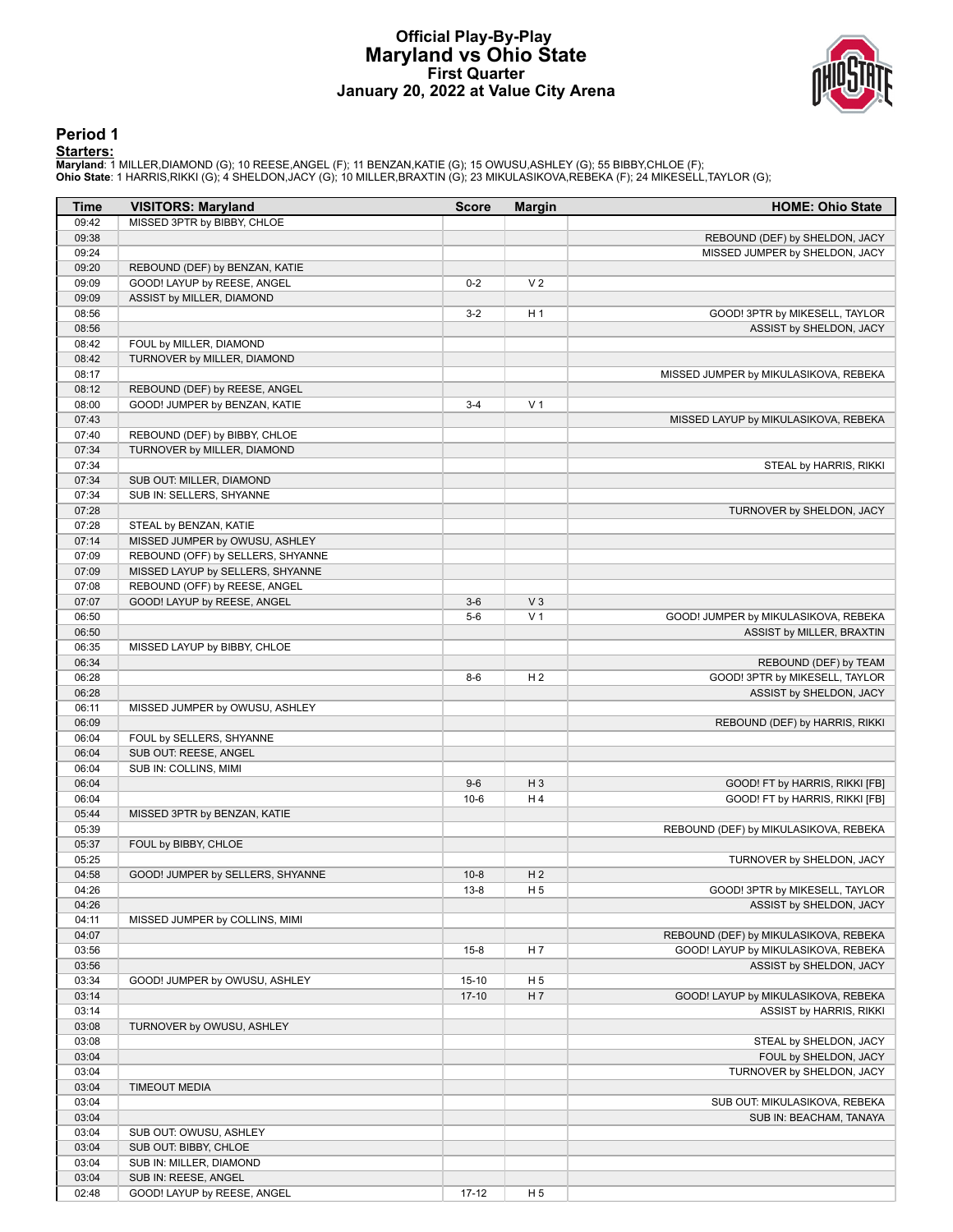| <b>Time</b> | <b>VISITORS: Maryland</b>        | <b>Score</b> | <b>Margin</b>  | <b>HOME: Ohio State</b>              |
|-------------|----------------------------------|--------------|----------------|--------------------------------------|
| 02:31       |                                  | $19-12$      | H <sub>7</sub> | GOOD! LAYUP by BEACHAM, TANAYA       |
| 02:31       |                                  |              |                | ASSIST by SHELDON, JACY              |
| 02:20       | MISSED 3PTR by MILLER, DIAMOND   |              |                |                                      |
| 02:17       |                                  |              |                | REBOUND (DEF) by MIKESELL, TAYLOR    |
| 02:03       | FOUL by BENZAN, KATIE            |              |                |                                      |
| 01:46       |                                  |              |                | FOUL by MILLER, BRAXTIN              |
| 01:46       |                                  |              |                | TURNOVER by MILLER, BRAXTIN          |
| 01:22       | MISSED LAYUP by COLLINS, MIMI    |              |                |                                      |
| 01:22       |                                  |              |                | REBOUND (DEF) by TEAM                |
| 01:22       | FOUL by SELLERS, SHYANNE         |              |                |                                      |
| 01:22       | SUB OUT: SELLERS, SHYANNE        |              |                |                                      |
| 01:22       | SUB IN: OWUSU, ASHLEY            |              |                |                                      |
| 01:22       |                                  | $20-12$      | H8             | GOOD! FT by MILLER, BRAXTIN          |
| 01:22       |                                  | $21 - 12$    | H9             | GOOD! FT by MILLER, BRAXTIN          |
| 00:58       | TURNOVER by OWUSU, ASHLEY        |              |                |                                      |
| 00:53       |                                  | $23 - 12$    | H 11           | GOOD! LAYUP by MIKESELL, TAYLOR [FB] |
| 00:53       |                                  |              |                | ASSIST by SHELDON, JACY              |
| 00:50       | TIMEOUT 30SEC                    |              |                |                                      |
| 00:38       | MISSED JUMPER by MILLER, DIAMOND |              |                |                                      |
| 00:34       |                                  |              |                | REBOUND (DEF) by MIKESELL, TAYLOR    |
| 00:10       |                                  | $25-12$      | H 13           | GOOD! JUMPER by MILLER, BRAXTIN      |
| 00:00       | GOOD! 3PTR by COLLINS, MIMI      | $25 - 15$    | H 10           |                                      |
| 00:00       | ASSIST by BENZAN, KATIE          |              |                |                                      |

# **Maryland 15, Ohio State 25**

| <b>Points (This Period)</b> | <b>UMD</b>    | OSU            |
|-----------------------------|---------------|----------------|
| In the Paint                | 10            | 10             |
| Off Turns                   |               |                |
| 2nd Chance                  |               |                |
| Fast Break                  |               |                |
| Bench                       |               |                |
| Per Poss                    | 0.789<br>7/19 | 1.389<br>11/18 |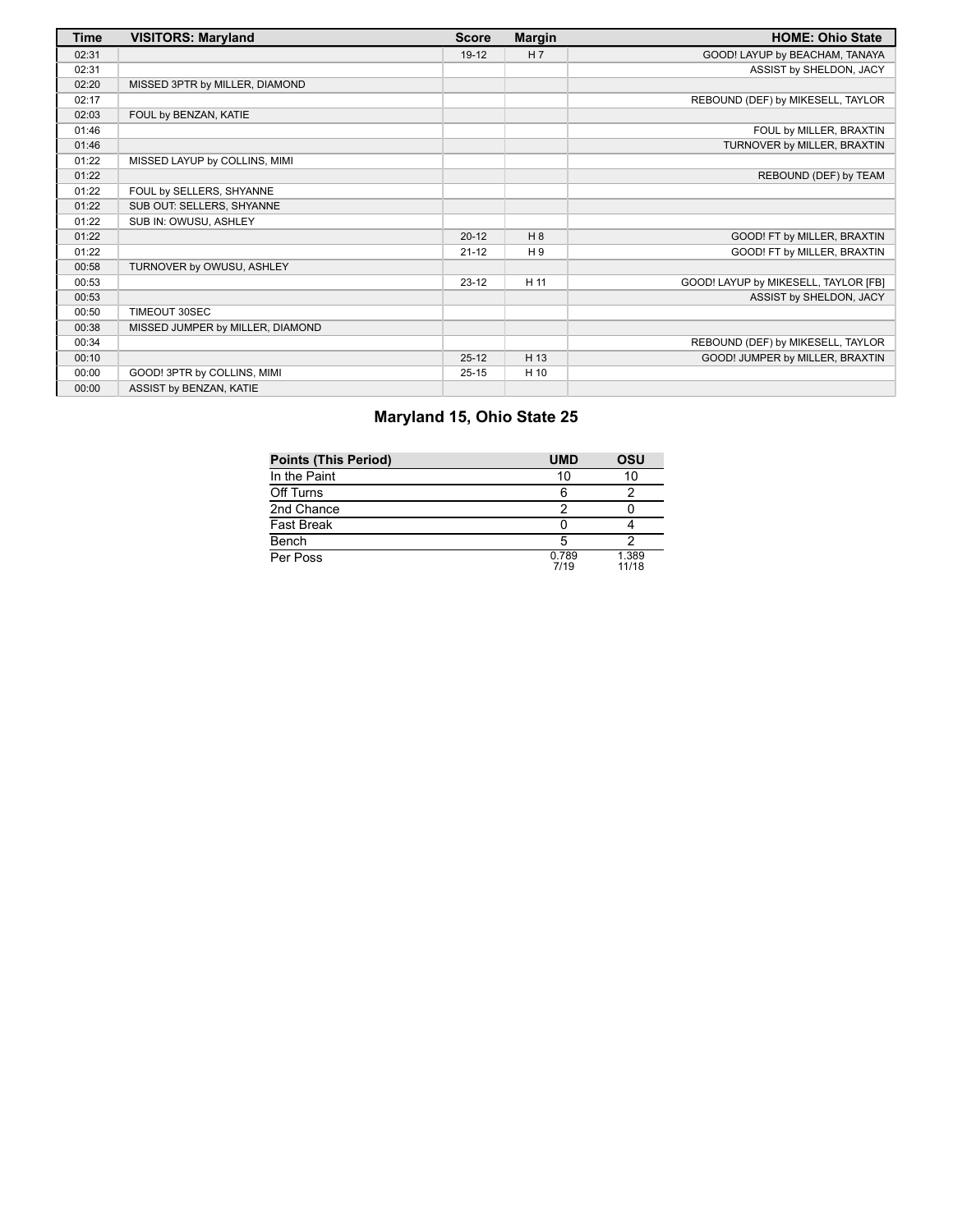### **Official Box Score Maryland vs Ohio State Second Quarter Statistics Only January 20, 2022 at Value City Arena**



# **Maryland 22**

| No. | Player                  | S. | <b>Pts</b>    | <b>FG</b> | 3FG     | <b>FT</b> | 0R       | <b>DR</b>   | <b>TR</b>      | <b>PF</b>   | $\mathsf{A}$ | TO       | <b>B</b> lk | Stl      | Min | $+/-$          |
|-----|-------------------------|----|---------------|-----------|---------|-----------|----------|-------------|----------------|-------------|--------------|----------|-------------|----------|-----|----------------|
| 01  | MILLER, DIAMOND         | G  | 2             | $1 - 1$   | $0 - 0$ | $0 - 0$   | 0        | 0           | 0              |             | 0            | 2        | 0           | $\Omega$ | 2   | -1             |
| 10  | <b>REESE, ANGEL</b>     | F. | 4             | $1 - 2$   | $0 - 0$ | $2 - 2$   | 2        |             | 3              | 2           |              |          | 0           | 0        |     | 5              |
| 11  | <b>BENZAN, KATIE</b>    | G  | 6             | $2 - 3$   | $2 - 3$ | $0 - 0$   | 0        | 2           | $\overline{2}$ | $\Omega$    | $\mathbf{0}$ | 1        | 0           |          | 10  | 2              |
|     | 15 OWUSU, ASHLEY        | G  | 6             | $1 - 4$   | $0 - 0$ | $4 - 4$   |          | 2           | 3              | 1           | 3            | -1       | 0           |          | 10  | 2              |
| 55  | <b>BIBBY, CHLOE</b>     | F. | $\mathcal{P}$ | $1 - 1$   | $0-0$   | $0-0$     | $\Omega$ | 2           | 2              | 1           | $\Omega$     | $\Omega$ | 0           | $\Omega$ | 9   | $\mathbf 1$    |
| 00  | <b>SELLERS, SHYANNE</b> | G  | $\Omega$      | $0 - 2$   | $0 - 2$ | $0-0$     | 0        | $\Omega$    | $\Omega$       | 1           | $\Omega$     | 0        | 0           | $\Omega$ | 2   | $-2$           |
| 02  | <b>COLLINS, MIMI</b>    | F. | $\mathcal{P}$ | $1 - 2$   | 0-1     | $0 - 0$   | 0        |             |                |             | $\Omega$     | $\Omega$ | 0           | $\Omega$ | 10  | 2              |
| 21  | CHARDON, EMMA           | F. | $\Omega$      | $0-0$     | $0-0$   | $0 - 0$   | 0        | $\Omega$    | $\Omega$       | $\Omega$    | $\Omega$     | 1        | 0           | $\Omega$ | -1  | $\overline{1}$ |
|     | <b>TEAM</b>             |    |               | $0-0$     |         |           |          | $\mathbf 0$ |                | $\mathbf 0$ |              | 0        |             |          |     |                |
|     | <b>TOTALS</b>           |    | 22            | 7-15      | $2 - 6$ | $6-6$     |          | 8           | 12             |             | 4            | 6        | 0           |          | 50  |                |

| <b>Shooting By Period</b><br>Period | FG        | FG%   | 3FG      | 3FG%  | ET.   | FT%     |
|-------------------------------------|-----------|-------|----------|-------|-------|---------|
| 2nd Half                            | 7-15      | 47%   | 2-6.     | 33%   | 6-6   | 100%    |
| 2nd Half                            | 19-38     | 50%   | $6-10$   | 60%   | 8-8   | $100\%$ |
| Game                                | $33 - 70$ | 47.1% | $9 - 20$ | 45.0% | 14-14 | 100.0%  |

# **Ohio State 20**

| No. | Player                 | S. | <b>Pts</b> | <b>FG</b>    | 3FG     | <b>FT</b> | <b>OR</b>    | <b>DR</b>    | TR.          | <b>PF</b>      | A        | TO       | <b>Blk</b> | Stl      | Min  | $+/-$ |
|-----|------------------------|----|------------|--------------|---------|-----------|--------------|--------------|--------------|----------------|----------|----------|------------|----------|------|-------|
| 01  | <b>HARRIS, RIKKI</b>   | G  | 3          | $1 - 2$      | $0 - 1$ | 1-2       |              |              | 2            |                | 0        | 2        | 0          |          | 9    | $-3$  |
| 04  | SHELDON, JACY          | G  | 6          | $2 - 4$      | $0 - 0$ | $2 - 2$   |              | $\mathbf{0}$ | 1            | $\mathbf{0}$   |          |          | 0          | $\Omega$ | 10   | $-2$  |
| 10  | <b>MILLER, BRAXTIN</b> | G  | 3          | $1 - 2$      | 1-1     | $0 - 0$   | $\Omega$     |              |              | $\Omega$       | 0        | $\Omega$ | 0          |          |      | - 3   |
| 23  | MIKULASIKOVA, REBEKA   | F. | $\Omega$   | $0 - 1$      | $0 - 0$ | $0 - 0$   | $\mathbf{0}$ | $\mathbf{0}$ | $\mathbf{0}$ | $\mathcal{P}$  | 1        |          | $\Omega$   | $\Omega$ | 3    | $-2$  |
| 24  | MIKESELL, TAYLOR       | G  | 5          | $1 - 3$      | $1 - 1$ | $2 - 2$   | 0            | 1            |              | 1.             | 0        | $\Omega$ | $\Omega$   |          | 10   | $-2$  |
| 14  | THIERRY, TAYLOR        | G  | 3          | $1 - 2$      | $0 - 1$ | $1 - 1$   | $\Omega$     | $\mathbf{0}$ | $\Omega$     | $\Omega$       | 1        | $\Omega$ | $\Omega$   |          | 7    | $-2$  |
| 35  | <b>BEACHAM, TANAYA</b> | F  | $\Omega$   | $0 - 1$      | $0 - 0$ | $0-0$     | 0            | 0            | $\mathbf{0}$ | $\overline{2}$ | $\Omega$ | $\Omega$ | $\Omega$   | $\Omega$ | 4    | $-2$  |
|     | <b>TEAM</b>            |    |            | $0 - 0$      |         |           | 0            |              |              | $\Omega$       |          | $\Omega$ |            |          |      |       |
|     | <b>TOTALS</b>          |    |            | $206 - - 15$ |         | $6 - 7$   | 2            | 4            | 6            | 6              | 3        | 4        | 0          |          | 2 50 |       |

| <b>Shooting By Period</b><br>Period | FG    | FG%   | 3FG     | 3FG%  | FТ        | FT%   |
|-------------------------------------|-------|-------|---------|-------|-----------|-------|
| 2nd Half                            | 6-15  | 40%   | $2 - 4$ | 50%   | 6-7       | 86%   |
| 2nd Half                            | 18-33 | 55%   | $3 - 7$ | 43%   | $11 - 18$ | 61%   |
| Game                                | 33-60 | 55.0% | 8-14    | 57.1% | $21 - 29$ | 72.4% |

| Game Notes:                                                          | <b>Score</b> | 1st. | 2nd | 3rd | 4th | <b>TOT</b> | <b>Points (This Period)</b> | <b>UMD</b>     | OSU           |
|----------------------------------------------------------------------|--------------|------|-----|-----|-----|------------|-----------------------------|----------------|---------------|
| Officials: Beverly Roberts, Bruce Morris, Nykesha<br><b>Thompson</b> | UMD          | 15   | 22  | 20  | 32  | 89         | In the Paint                |                |               |
| Attendance: 3319                                                     | osu          | 25   | 20  | 20  | 30  | 95         | Off Turns                   |                |               |
|                                                                      |              |      |     |     |     |            | 2nd Chance                  |                |               |
| Start Time: 11:01 PM<br>Conference Game;                             |              |      |     |     |     |            | <b>Fast Break</b>           |                |               |
|                                                                      |              |      |     |     |     |            | Bench                       |                |               |
|                                                                      |              |      |     |     |     |            | Per Poss                    | 100.،<br>10/20 | 1.000<br>9/20 |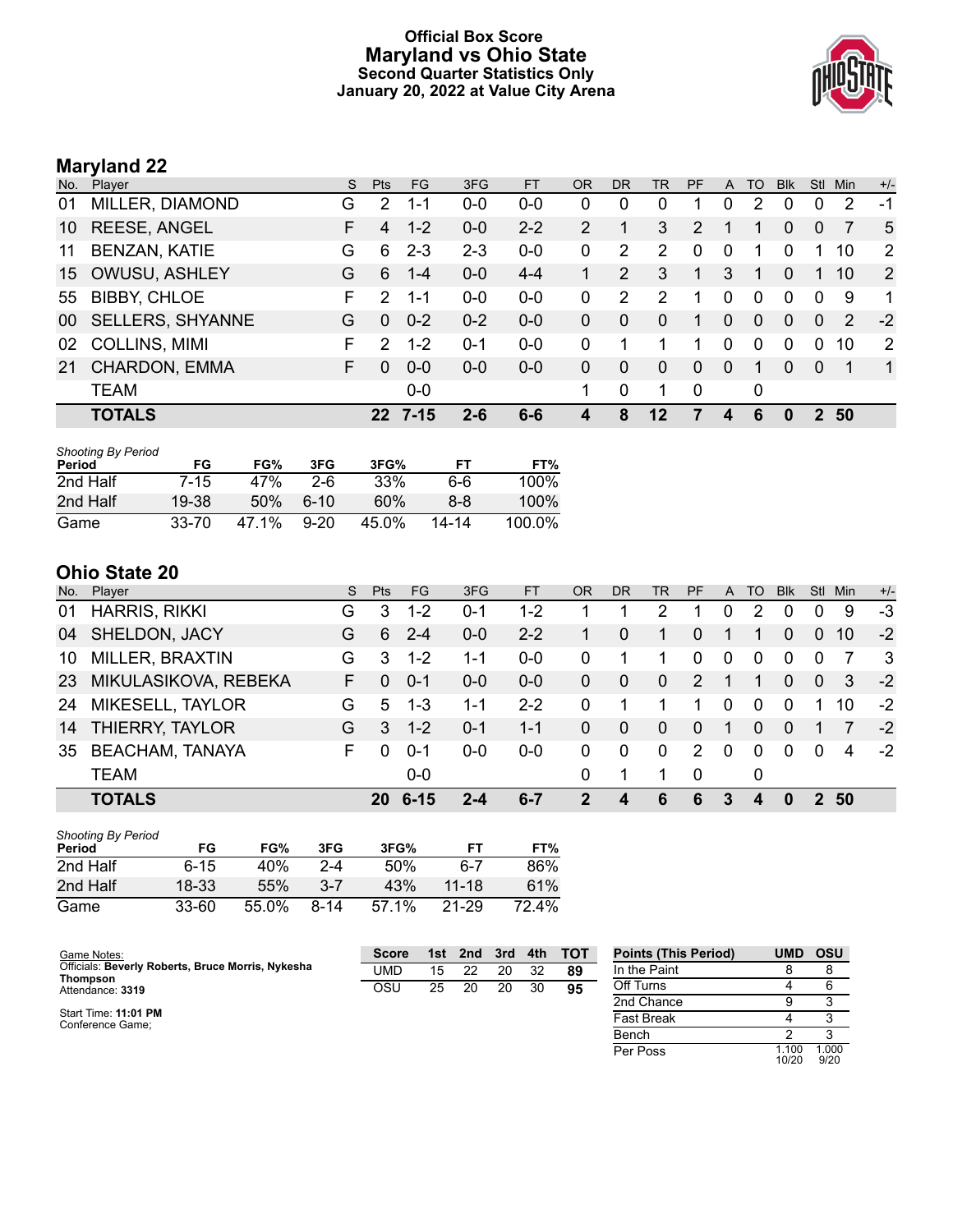#### **Official Play-By-Play Maryland vs Ohio State Second Quarter January 20, 2022 at Value City Arena**



#### **Period 2**

<mark>Starters:</mark><br>Maryland: 1 MILLER,DIAMOND (G); 10 REESE,ANGEL (F); 11 BENZAN,KATIE (G); 15 OWUSU,ASHLEY (G); 55 BIBBY,CHLOE (F);<br>**Ohio State**: 1 HARRIS,RIKKI (G); 4 SHELDON,JACY (G); 10 MILLER,BRAXTIN (G); 23 MIKULASIKOVA,REB

| Time           | <b>VISITORS: Maryland</b>                             | <b>Score</b> | <b>Margin</b>  | <b>HOME: Ohio State</b>                                         |
|----------------|-------------------------------------------------------|--------------|----------------|-----------------------------------------------------------------|
| 10:00          |                                                       |              |                | SUB OUT: BEACHAM, TANAYA                                        |
| 10:00          |                                                       |              |                | SUB IN: MIKULASIKOVA, REBEKA                                    |
| 10:00          | SUB OUT: MILLER, DIAMOND                              |              |                |                                                                 |
| 10:00          | SUB IN: BIBBY, CHLOE                                  |              |                |                                                                 |
| 09:41          |                                                       |              |                | MISSED LAYUP by MIKULASIKOVA, REBEKA                            |
| 09:37<br>09:33 | REBOUND (DEF) by BIBBY, CHLOE<br>FOUL by REESE, ANGEL |              |                |                                                                 |
| 09:33          | TURNOVER by REESE, ANGEL                              |              |                |                                                                 |
| 09:16          |                                                       | $27 - 15$    | H 12           | GOOD! LAYUP by HARRIS, RIKKI                                    |
| 09:16          |                                                       |              |                | ASSIST by MIKULASIKOVA, REBEKA                                  |
| 09:08          | GOOD! JUMPER by OWUSU, ASHLEY                         | $27 - 17$    | H 10           |                                                                 |
| 08:54          |                                                       | $30 - 17$    | H 13           | GOOD! 3PTR by MILLER, BRAXTIN                                   |
| 08:54          |                                                       |              |                | ASSIST by SHELDON, JACY                                         |
| 08:41          |                                                       |              |                | FOUL by MIKULASIKOVA, REBEKA                                    |
| 08:21          | MISSED JUMPER by OWUSU, ASHLEY                        |              |                |                                                                 |
| 08:15          | REBOUND (OFF) by REESE, ANGEL                         |              |                |                                                                 |
| 08:15          | GOOD! LAYUP by BIBBY, CHLOE                           | $30 - 19$    | H 11           |                                                                 |
| 08:15          | ASSIST by REESE, ANGEL                                |              |                |                                                                 |
| 07:58          |                                                       |              |                | FOUL by MIKULASIKOVA, REBEKA                                    |
| 07:58          |                                                       |              |                | TURNOVER by MIKULASIKOVA, REBEKA                                |
| 07:58          |                                                       |              |                | SUB OUT: MIKULASIKOVA, REBEKA                                   |
| 07:58<br>07:35 | MISSED JUMPER by REESE, ANGEL                         |              |                | SUB IN: BEACHAM, TANAYA                                         |
| 07:32          |                                                       |              |                | REBOUND (DEF) by HARRIS, RIKKI                                  |
| 07:29          |                                                       |              |                | TURNOVER by HARRIS, RIKKI                                       |
| 07:29          | STEAL by BENZAN, KATIE                                |              |                |                                                                 |
| 07:25          | GOOD! LAYUP by REESE, ANGEL [FB]                      | $30 - 21$    | H9             |                                                                 |
| 07:25          | ASSIST by OWUSU, ASHLEY                               |              |                |                                                                 |
| 07:03          | FOUL by BIBBY, CHLOE                                  |              |                |                                                                 |
| 07:03          |                                                       |              |                | SUB OUT: HARRIS, RIKKI                                          |
| 07:03          |                                                       |              |                | SUB IN: THIERRY, TAYLOR                                         |
| 07:03          | SUB OUT: REESE, ANGEL                                 |              |                |                                                                 |
| 07:03          | SUB IN: MILLER, DIAMOND                               |              |                |                                                                 |
| 06:53          |                                                       |              |                | MISSED JUMPER by MIKESELL, TAYLOR                               |
| 06:51          | REBOUND (DEF) by OWUSU, ASHLEY                        |              |                |                                                                 |
| 06:44<br>06:44 | TURNOVER by MILLER, DIAMOND                           |              |                |                                                                 |
| 06:43          |                                                       | $32 - 21$    | H 11           | STEAL by THIERRY, TAYLOR<br>GOOD! LAYUP by THIERRY, TAYLOR [FB] |
| 06:43          | FOUL by OWUSU, ASHLEY                                 |              |                |                                                                 |
| 06:43          |                                                       | $33 - 21$    | H 12           | GOOD! FT by THIERRY, TAYLOR [FB]                                |
| 06:34          | MISSED 3PTR by BENZAN, KATIE                          |              |                |                                                                 |
| 06:32          | REBOUND (OFF) by TEAM                                 |              |                |                                                                 |
| 06:32          |                                                       |              |                | FOUL by BEACHAM, TANAYA                                         |
| 06:30          | GOOD! LAYUP by MILLER, DIAMOND                        | $33 - 23$    | H 10           |                                                                 |
| 06:30          | ASSIST by OWUSU, ASHLEY                               |              |                |                                                                 |
| 06:10          |                                                       |              |                | MISSED LAYUP by MIKESELL, TAYLOR                                |
| 06:07          | REBOUND (DEF) by BIBBY, CHLOE                         |              |                |                                                                 |
| 05:56          | MISSED JUMPER by OWUSU, ASHLEY                        |              |                |                                                                 |
| 05:53          |                                                       |              |                | REBOUND (DEF) by MILLER, BRAXTIN                                |
| 05:48          |                                                       |              |                | SUB OUT: MILLER, BRAXTIN                                        |
| 05:48<br>05:48 | SUB OUT: COLLINS, MIMI                                |              |                | SUB IN: HARRIS, RIKKI                                           |
| 05:48          | SUB IN: REESE, ANGEL                                  |              |                |                                                                 |
| 05:40          |                                                       |              |                | MISSED JUMPER by BEACHAM, TANAYA                                |
| 05:37          | REBOUND (DEF) by REESE, ANGEL                         |              |                |                                                                 |
| 05:20          | FOUL by MILLER, DIAMOND                               |              |                |                                                                 |
| 05:20          | TURNOVER by MILLER, DIAMOND                           |              |                |                                                                 |
| 05:20          | SUB OUT: MILLER, DIAMOND                              |              |                |                                                                 |
| 05:20          | SUB IN: COLLINS, MIMI                                 |              |                |                                                                 |
| 05:01          |                                                       |              |                | MISSED JUMPER by SHELDON, JACY                                  |
| 04:58          | REBOUND (DEF) by OWUSU, ASHLEY                        |              |                |                                                                 |
| 04:51          |                                                       |              |                | FOUL by BEACHAM, TANAYA                                         |
| 04:51          | <b>TIMEOUT MEDIA</b>                                  |              |                |                                                                 |
| 04:51          | GOOD! FT by REESE, ANGEL                              | $33 - 24$    | H9             |                                                                 |
| 04:51          | GOOD! FT by REESE, ANGEL                              | 33-25        | H <sub>8</sub> |                                                                 |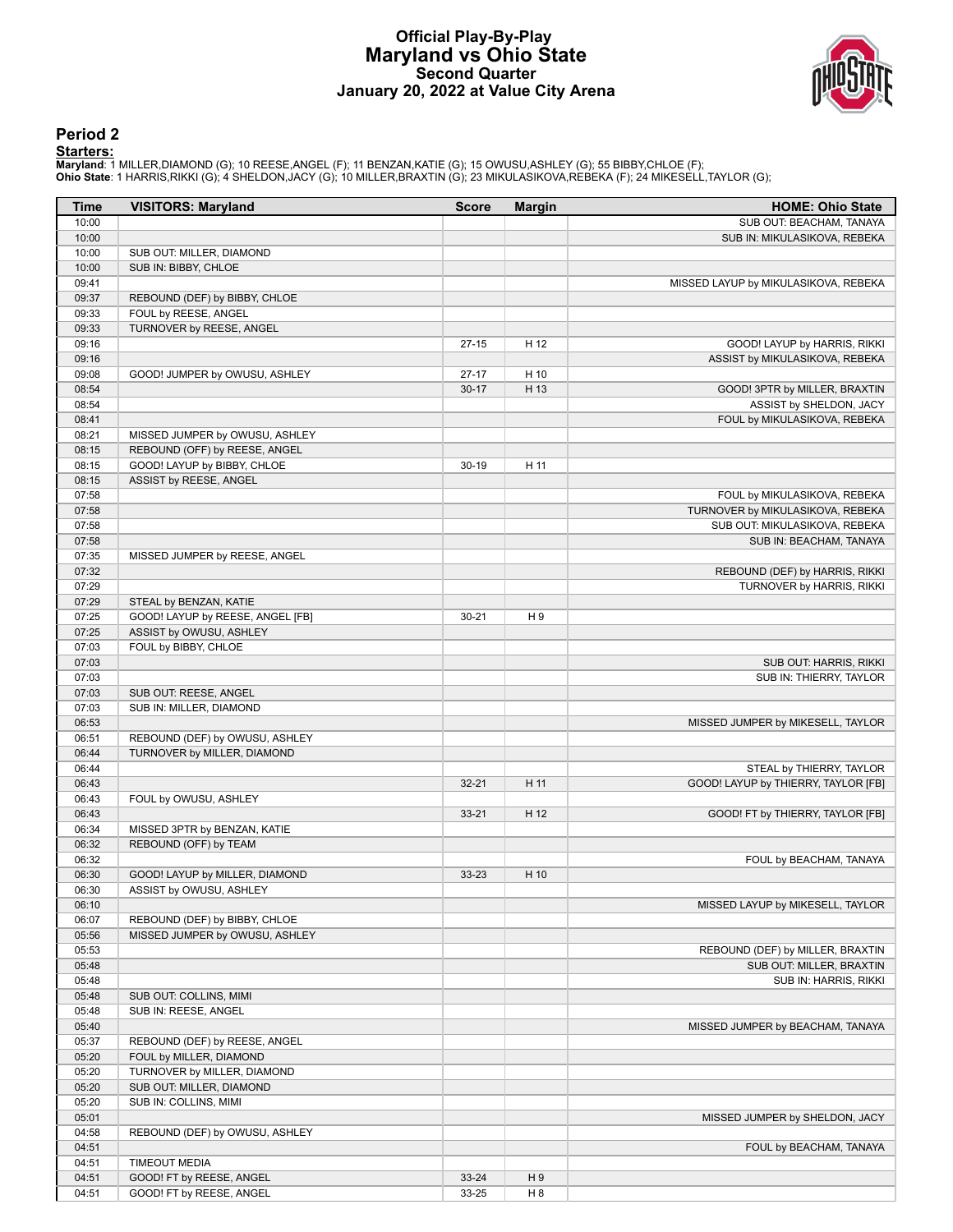| 04:43<br>TURNOVER by HARRIS, RIKKI<br>04:35<br>TURNOVER by BENZAN, KATIE<br>04:26<br>MISSED 3PTR by HARRIS, RIKKI<br>04:21<br>REBOUND (DEF) by BENZAN, KATIE<br>03:57<br>MISSED JUMPER by OWUSU, ASHLEY<br>03:55<br>REBOUND (OFF) by REESE, ANGEL<br>03:55<br>SUB OUT: BEACHAM, TANAYA<br>03:55<br>SUB IN: MIKULASIKOVA, REBEKA<br>03:52<br>GOOD! 3PTR by BENZAN, KATIE<br>H <sub>5</sub><br>33-28<br>03:34<br>MISSED JUMPER by SHELDON, JACY<br>03:31<br>REBOUND (DEF) by BENZAN, KATIE<br>03:19<br>GOOD! JUMPER by COLLINS, MIMI<br>$H_3$<br>33-30<br>03:17<br>TIMEOUT 30SEC<br>02:57<br>MISSED 3PTR by THIERRY, TAYLOR<br>02:52<br>REBOUND (OFF) by SHELDON, JACY<br>02:52<br>35-30<br>H <sub>5</sub><br>GOOD! LAYUP by SHELDON, JACY<br>02:41<br>MISSED 3PTR by COLLINS, MIMI<br>02:36<br>REBOUND (DEF) by MIKESELL, TAYLOR<br>02:36<br>FOUL by REESE, ANGEL<br>02:36<br>SUB OUT: THIERRY, TAYLOR<br>02:36<br>SUB OUT: MIKULASIKOVA, REBEKA<br>02:36<br>SUB IN: MILLER, BRAXTIN<br>02:36<br>SUB IN: BEACHAM, TANAYA<br>02:36<br>36-30<br>H <sub>6</sub><br>GOOD! FT by MIKESELL, TAYLOR<br>H 7<br>02:36<br>37-30<br>GOOD! FT by MIKESELL, TAYLOR<br>02:28<br>H <sub>4</sub><br>GOOD! 3PTR by BENZAN, KATIE<br>37-33<br>02:28<br>ASSIST by OWUSU, ASHLEY<br>02:13<br>FOUL by COLLINS, MIMI<br>02:13<br>H <sub>5</sub><br>38-33<br>GOOD! FT by SHELDON, JACY<br>02:13<br>H <sub>6</sub><br>39-33<br>GOOD! FT by SHELDON, JACY<br>02:13<br>SUB OUT: BEACHAM, TANAYA<br>02:13<br>SUB IN: THIERRY, TAYLOR<br>02:13<br>SUB OUT: REESE, ANGEL<br>02:13<br>SUB IN: SELLERS, SHYANNE<br>01:54<br>MISSED 3PTR by SELLERS, SHYANNE<br>01:50<br>REBOUND (OFF) by OWUSU, ASHLEY<br>01:49<br>FOUL by MIKESELL, TAYLOR<br>01:49<br>H <sub>5</sub><br>GOOD! FT by OWUSU, ASHLEY<br>39-34<br>H4<br>01:49<br>39-35<br>GOOD! FT by OWUSU, ASHLEY<br>01:30<br>41-35<br>H <sub>6</sub><br>GOOD! LAYUP by SHELDON, JACY<br>01:18<br>MISSED 3PTR by SELLERS, SHYANNE<br>01:15<br>REBOUND (DEF) by TEAM<br>01:10<br>H <sub>9</sub><br>44-35<br>GOOD! 3PTR by MIKESELL, TAYLOR<br>01:10<br>ASSIST by THIERRY, TAYLOR<br>00:58<br>TURNOVER by OWUSU, ASHLEY<br>STEAL by MIKESELL, TAYLOR<br>00:58<br>MISSED LAYUP by MILLER, BRAXTIN<br>00:39<br>00:38<br>REBOUND (OFF) by HARRIS, RIKKI<br>00:38<br>FOUL by SELLERS, SHYANNE<br>00:38<br>SUB OUT: BIBBY, CHLOE<br>00:38<br>SUB IN: CHARDON, EMMA<br>00:38<br>45-35<br>H 10<br>GOOD! FT by HARRIS, RIKKI<br>00:38<br>MISSED FT by HARRIS, RIKKI<br>00:37<br>REBOUND (DEF) by COLLINS, MIMI<br>00:15<br>TURNOVER by CHARDON, EMMA<br>00:03<br>TURNOVER by SHELDON, JACY<br>00:03<br>STEAL by OWUSU, ASHLEY<br>00:00<br>FOUL by HARRIS, RIKKI<br>00:00<br>H9<br>GOOD! FT by OWUSU, ASHLEY [FB]<br>45-36 | <b>Time</b> | <b>VISITORS: Maryland</b>      | <b>Score</b> | <b>Margin</b>  | <b>HOME: Ohio State</b> |
|---------------------------------------------------------------------------------------------------------------------------------------------------------------------------------------------------------------------------------------------------------------------------------------------------------------------------------------------------------------------------------------------------------------------------------------------------------------------------------------------------------------------------------------------------------------------------------------------------------------------------------------------------------------------------------------------------------------------------------------------------------------------------------------------------------------------------------------------------------------------------------------------------------------------------------------------------------------------------------------------------------------------------------------------------------------------------------------------------------------------------------------------------------------------------------------------------------------------------------------------------------------------------------------------------------------------------------------------------------------------------------------------------------------------------------------------------------------------------------------------------------------------------------------------------------------------------------------------------------------------------------------------------------------------------------------------------------------------------------------------------------------------------------------------------------------------------------------------------------------------------------------------------------------------------------------------------------------------------------------------------------------------------------------------------------------------------------------------------------------------------------------------------------------------------------------------------------------------------------------------------------------------------------------------------------------------------------------------------------------------------------------------------------------------------------------------------------------------------------------------------------------------------------------------------------------------------------------------------------------------------------------------------------------------------------------------------------------------------------|-------------|--------------------------------|--------------|----------------|-------------------------|
|                                                                                                                                                                                                                                                                                                                                                                                                                                                                                                                                                                                                                                                                                                                                                                                                                                                                                                                                                                                                                                                                                                                                                                                                                                                                                                                                                                                                                                                                                                                                                                                                                                                                                                                                                                                                                                                                                                                                                                                                                                                                                                                                                                                                                                                                                                                                                                                                                                                                                                                                                                                                                                                                                                                                 |             |                                |              |                |                         |
|                                                                                                                                                                                                                                                                                                                                                                                                                                                                                                                                                                                                                                                                                                                                                                                                                                                                                                                                                                                                                                                                                                                                                                                                                                                                                                                                                                                                                                                                                                                                                                                                                                                                                                                                                                                                                                                                                                                                                                                                                                                                                                                                                                                                                                                                                                                                                                                                                                                                                                                                                                                                                                                                                                                                 |             |                                |              |                |                         |
|                                                                                                                                                                                                                                                                                                                                                                                                                                                                                                                                                                                                                                                                                                                                                                                                                                                                                                                                                                                                                                                                                                                                                                                                                                                                                                                                                                                                                                                                                                                                                                                                                                                                                                                                                                                                                                                                                                                                                                                                                                                                                                                                                                                                                                                                                                                                                                                                                                                                                                                                                                                                                                                                                                                                 |             |                                |              |                |                         |
|                                                                                                                                                                                                                                                                                                                                                                                                                                                                                                                                                                                                                                                                                                                                                                                                                                                                                                                                                                                                                                                                                                                                                                                                                                                                                                                                                                                                                                                                                                                                                                                                                                                                                                                                                                                                                                                                                                                                                                                                                                                                                                                                                                                                                                                                                                                                                                                                                                                                                                                                                                                                                                                                                                                                 |             |                                |              |                |                         |
|                                                                                                                                                                                                                                                                                                                                                                                                                                                                                                                                                                                                                                                                                                                                                                                                                                                                                                                                                                                                                                                                                                                                                                                                                                                                                                                                                                                                                                                                                                                                                                                                                                                                                                                                                                                                                                                                                                                                                                                                                                                                                                                                                                                                                                                                                                                                                                                                                                                                                                                                                                                                                                                                                                                                 |             |                                |              |                |                         |
|                                                                                                                                                                                                                                                                                                                                                                                                                                                                                                                                                                                                                                                                                                                                                                                                                                                                                                                                                                                                                                                                                                                                                                                                                                                                                                                                                                                                                                                                                                                                                                                                                                                                                                                                                                                                                                                                                                                                                                                                                                                                                                                                                                                                                                                                                                                                                                                                                                                                                                                                                                                                                                                                                                                                 |             |                                |              |                |                         |
|                                                                                                                                                                                                                                                                                                                                                                                                                                                                                                                                                                                                                                                                                                                                                                                                                                                                                                                                                                                                                                                                                                                                                                                                                                                                                                                                                                                                                                                                                                                                                                                                                                                                                                                                                                                                                                                                                                                                                                                                                                                                                                                                                                                                                                                                                                                                                                                                                                                                                                                                                                                                                                                                                                                                 |             |                                |              |                |                         |
|                                                                                                                                                                                                                                                                                                                                                                                                                                                                                                                                                                                                                                                                                                                                                                                                                                                                                                                                                                                                                                                                                                                                                                                                                                                                                                                                                                                                                                                                                                                                                                                                                                                                                                                                                                                                                                                                                                                                                                                                                                                                                                                                                                                                                                                                                                                                                                                                                                                                                                                                                                                                                                                                                                                                 |             |                                |              |                |                         |
|                                                                                                                                                                                                                                                                                                                                                                                                                                                                                                                                                                                                                                                                                                                                                                                                                                                                                                                                                                                                                                                                                                                                                                                                                                                                                                                                                                                                                                                                                                                                                                                                                                                                                                                                                                                                                                                                                                                                                                                                                                                                                                                                                                                                                                                                                                                                                                                                                                                                                                                                                                                                                                                                                                                                 |             |                                |              |                |                         |
|                                                                                                                                                                                                                                                                                                                                                                                                                                                                                                                                                                                                                                                                                                                                                                                                                                                                                                                                                                                                                                                                                                                                                                                                                                                                                                                                                                                                                                                                                                                                                                                                                                                                                                                                                                                                                                                                                                                                                                                                                                                                                                                                                                                                                                                                                                                                                                                                                                                                                                                                                                                                                                                                                                                                 |             |                                |              |                |                         |
|                                                                                                                                                                                                                                                                                                                                                                                                                                                                                                                                                                                                                                                                                                                                                                                                                                                                                                                                                                                                                                                                                                                                                                                                                                                                                                                                                                                                                                                                                                                                                                                                                                                                                                                                                                                                                                                                                                                                                                                                                                                                                                                                                                                                                                                                                                                                                                                                                                                                                                                                                                                                                                                                                                                                 |             |                                |              |                |                         |
|                                                                                                                                                                                                                                                                                                                                                                                                                                                                                                                                                                                                                                                                                                                                                                                                                                                                                                                                                                                                                                                                                                                                                                                                                                                                                                                                                                                                                                                                                                                                                                                                                                                                                                                                                                                                                                                                                                                                                                                                                                                                                                                                                                                                                                                                                                                                                                                                                                                                                                                                                                                                                                                                                                                                 |             |                                |              |                |                         |
|                                                                                                                                                                                                                                                                                                                                                                                                                                                                                                                                                                                                                                                                                                                                                                                                                                                                                                                                                                                                                                                                                                                                                                                                                                                                                                                                                                                                                                                                                                                                                                                                                                                                                                                                                                                                                                                                                                                                                                                                                                                                                                                                                                                                                                                                                                                                                                                                                                                                                                                                                                                                                                                                                                                                 |             |                                |              |                |                         |
|                                                                                                                                                                                                                                                                                                                                                                                                                                                                                                                                                                                                                                                                                                                                                                                                                                                                                                                                                                                                                                                                                                                                                                                                                                                                                                                                                                                                                                                                                                                                                                                                                                                                                                                                                                                                                                                                                                                                                                                                                                                                                                                                                                                                                                                                                                                                                                                                                                                                                                                                                                                                                                                                                                                                 |             |                                |              |                |                         |
|                                                                                                                                                                                                                                                                                                                                                                                                                                                                                                                                                                                                                                                                                                                                                                                                                                                                                                                                                                                                                                                                                                                                                                                                                                                                                                                                                                                                                                                                                                                                                                                                                                                                                                                                                                                                                                                                                                                                                                                                                                                                                                                                                                                                                                                                                                                                                                                                                                                                                                                                                                                                                                                                                                                                 |             |                                |              |                |                         |
|                                                                                                                                                                                                                                                                                                                                                                                                                                                                                                                                                                                                                                                                                                                                                                                                                                                                                                                                                                                                                                                                                                                                                                                                                                                                                                                                                                                                                                                                                                                                                                                                                                                                                                                                                                                                                                                                                                                                                                                                                                                                                                                                                                                                                                                                                                                                                                                                                                                                                                                                                                                                                                                                                                                                 |             |                                |              |                |                         |
|                                                                                                                                                                                                                                                                                                                                                                                                                                                                                                                                                                                                                                                                                                                                                                                                                                                                                                                                                                                                                                                                                                                                                                                                                                                                                                                                                                                                                                                                                                                                                                                                                                                                                                                                                                                                                                                                                                                                                                                                                                                                                                                                                                                                                                                                                                                                                                                                                                                                                                                                                                                                                                                                                                                                 |             |                                |              |                |                         |
|                                                                                                                                                                                                                                                                                                                                                                                                                                                                                                                                                                                                                                                                                                                                                                                                                                                                                                                                                                                                                                                                                                                                                                                                                                                                                                                                                                                                                                                                                                                                                                                                                                                                                                                                                                                                                                                                                                                                                                                                                                                                                                                                                                                                                                                                                                                                                                                                                                                                                                                                                                                                                                                                                                                                 |             |                                |              |                |                         |
|                                                                                                                                                                                                                                                                                                                                                                                                                                                                                                                                                                                                                                                                                                                                                                                                                                                                                                                                                                                                                                                                                                                                                                                                                                                                                                                                                                                                                                                                                                                                                                                                                                                                                                                                                                                                                                                                                                                                                                                                                                                                                                                                                                                                                                                                                                                                                                                                                                                                                                                                                                                                                                                                                                                                 |             |                                |              |                |                         |
|                                                                                                                                                                                                                                                                                                                                                                                                                                                                                                                                                                                                                                                                                                                                                                                                                                                                                                                                                                                                                                                                                                                                                                                                                                                                                                                                                                                                                                                                                                                                                                                                                                                                                                                                                                                                                                                                                                                                                                                                                                                                                                                                                                                                                                                                                                                                                                                                                                                                                                                                                                                                                                                                                                                                 |             |                                |              |                |                         |
|                                                                                                                                                                                                                                                                                                                                                                                                                                                                                                                                                                                                                                                                                                                                                                                                                                                                                                                                                                                                                                                                                                                                                                                                                                                                                                                                                                                                                                                                                                                                                                                                                                                                                                                                                                                                                                                                                                                                                                                                                                                                                                                                                                                                                                                                                                                                                                                                                                                                                                                                                                                                                                                                                                                                 |             |                                |              |                |                         |
|                                                                                                                                                                                                                                                                                                                                                                                                                                                                                                                                                                                                                                                                                                                                                                                                                                                                                                                                                                                                                                                                                                                                                                                                                                                                                                                                                                                                                                                                                                                                                                                                                                                                                                                                                                                                                                                                                                                                                                                                                                                                                                                                                                                                                                                                                                                                                                                                                                                                                                                                                                                                                                                                                                                                 |             |                                |              |                |                         |
|                                                                                                                                                                                                                                                                                                                                                                                                                                                                                                                                                                                                                                                                                                                                                                                                                                                                                                                                                                                                                                                                                                                                                                                                                                                                                                                                                                                                                                                                                                                                                                                                                                                                                                                                                                                                                                                                                                                                                                                                                                                                                                                                                                                                                                                                                                                                                                                                                                                                                                                                                                                                                                                                                                                                 |             |                                |              |                |                         |
|                                                                                                                                                                                                                                                                                                                                                                                                                                                                                                                                                                                                                                                                                                                                                                                                                                                                                                                                                                                                                                                                                                                                                                                                                                                                                                                                                                                                                                                                                                                                                                                                                                                                                                                                                                                                                                                                                                                                                                                                                                                                                                                                                                                                                                                                                                                                                                                                                                                                                                                                                                                                                                                                                                                                 |             |                                |              |                |                         |
|                                                                                                                                                                                                                                                                                                                                                                                                                                                                                                                                                                                                                                                                                                                                                                                                                                                                                                                                                                                                                                                                                                                                                                                                                                                                                                                                                                                                                                                                                                                                                                                                                                                                                                                                                                                                                                                                                                                                                                                                                                                                                                                                                                                                                                                                                                                                                                                                                                                                                                                                                                                                                                                                                                                                 |             |                                |              |                |                         |
|                                                                                                                                                                                                                                                                                                                                                                                                                                                                                                                                                                                                                                                                                                                                                                                                                                                                                                                                                                                                                                                                                                                                                                                                                                                                                                                                                                                                                                                                                                                                                                                                                                                                                                                                                                                                                                                                                                                                                                                                                                                                                                                                                                                                                                                                                                                                                                                                                                                                                                                                                                                                                                                                                                                                 |             |                                |              |                |                         |
|                                                                                                                                                                                                                                                                                                                                                                                                                                                                                                                                                                                                                                                                                                                                                                                                                                                                                                                                                                                                                                                                                                                                                                                                                                                                                                                                                                                                                                                                                                                                                                                                                                                                                                                                                                                                                                                                                                                                                                                                                                                                                                                                                                                                                                                                                                                                                                                                                                                                                                                                                                                                                                                                                                                                 |             |                                |              |                |                         |
|                                                                                                                                                                                                                                                                                                                                                                                                                                                                                                                                                                                                                                                                                                                                                                                                                                                                                                                                                                                                                                                                                                                                                                                                                                                                                                                                                                                                                                                                                                                                                                                                                                                                                                                                                                                                                                                                                                                                                                                                                                                                                                                                                                                                                                                                                                                                                                                                                                                                                                                                                                                                                                                                                                                                 |             |                                |              |                |                         |
|                                                                                                                                                                                                                                                                                                                                                                                                                                                                                                                                                                                                                                                                                                                                                                                                                                                                                                                                                                                                                                                                                                                                                                                                                                                                                                                                                                                                                                                                                                                                                                                                                                                                                                                                                                                                                                                                                                                                                                                                                                                                                                                                                                                                                                                                                                                                                                                                                                                                                                                                                                                                                                                                                                                                 |             |                                |              |                |                         |
|                                                                                                                                                                                                                                                                                                                                                                                                                                                                                                                                                                                                                                                                                                                                                                                                                                                                                                                                                                                                                                                                                                                                                                                                                                                                                                                                                                                                                                                                                                                                                                                                                                                                                                                                                                                                                                                                                                                                                                                                                                                                                                                                                                                                                                                                                                                                                                                                                                                                                                                                                                                                                                                                                                                                 |             |                                |              |                |                         |
|                                                                                                                                                                                                                                                                                                                                                                                                                                                                                                                                                                                                                                                                                                                                                                                                                                                                                                                                                                                                                                                                                                                                                                                                                                                                                                                                                                                                                                                                                                                                                                                                                                                                                                                                                                                                                                                                                                                                                                                                                                                                                                                                                                                                                                                                                                                                                                                                                                                                                                                                                                                                                                                                                                                                 |             |                                |              |                |                         |
|                                                                                                                                                                                                                                                                                                                                                                                                                                                                                                                                                                                                                                                                                                                                                                                                                                                                                                                                                                                                                                                                                                                                                                                                                                                                                                                                                                                                                                                                                                                                                                                                                                                                                                                                                                                                                                                                                                                                                                                                                                                                                                                                                                                                                                                                                                                                                                                                                                                                                                                                                                                                                                                                                                                                 |             |                                |              |                |                         |
|                                                                                                                                                                                                                                                                                                                                                                                                                                                                                                                                                                                                                                                                                                                                                                                                                                                                                                                                                                                                                                                                                                                                                                                                                                                                                                                                                                                                                                                                                                                                                                                                                                                                                                                                                                                                                                                                                                                                                                                                                                                                                                                                                                                                                                                                                                                                                                                                                                                                                                                                                                                                                                                                                                                                 |             |                                |              |                |                         |
|                                                                                                                                                                                                                                                                                                                                                                                                                                                                                                                                                                                                                                                                                                                                                                                                                                                                                                                                                                                                                                                                                                                                                                                                                                                                                                                                                                                                                                                                                                                                                                                                                                                                                                                                                                                                                                                                                                                                                                                                                                                                                                                                                                                                                                                                                                                                                                                                                                                                                                                                                                                                                                                                                                                                 |             |                                |              |                |                         |
|                                                                                                                                                                                                                                                                                                                                                                                                                                                                                                                                                                                                                                                                                                                                                                                                                                                                                                                                                                                                                                                                                                                                                                                                                                                                                                                                                                                                                                                                                                                                                                                                                                                                                                                                                                                                                                                                                                                                                                                                                                                                                                                                                                                                                                                                                                                                                                                                                                                                                                                                                                                                                                                                                                                                 |             |                                |              |                |                         |
|                                                                                                                                                                                                                                                                                                                                                                                                                                                                                                                                                                                                                                                                                                                                                                                                                                                                                                                                                                                                                                                                                                                                                                                                                                                                                                                                                                                                                                                                                                                                                                                                                                                                                                                                                                                                                                                                                                                                                                                                                                                                                                                                                                                                                                                                                                                                                                                                                                                                                                                                                                                                                                                                                                                                 |             |                                |              |                |                         |
|                                                                                                                                                                                                                                                                                                                                                                                                                                                                                                                                                                                                                                                                                                                                                                                                                                                                                                                                                                                                                                                                                                                                                                                                                                                                                                                                                                                                                                                                                                                                                                                                                                                                                                                                                                                                                                                                                                                                                                                                                                                                                                                                                                                                                                                                                                                                                                                                                                                                                                                                                                                                                                                                                                                                 |             |                                |              |                |                         |
|                                                                                                                                                                                                                                                                                                                                                                                                                                                                                                                                                                                                                                                                                                                                                                                                                                                                                                                                                                                                                                                                                                                                                                                                                                                                                                                                                                                                                                                                                                                                                                                                                                                                                                                                                                                                                                                                                                                                                                                                                                                                                                                                                                                                                                                                                                                                                                                                                                                                                                                                                                                                                                                                                                                                 |             |                                |              |                |                         |
|                                                                                                                                                                                                                                                                                                                                                                                                                                                                                                                                                                                                                                                                                                                                                                                                                                                                                                                                                                                                                                                                                                                                                                                                                                                                                                                                                                                                                                                                                                                                                                                                                                                                                                                                                                                                                                                                                                                                                                                                                                                                                                                                                                                                                                                                                                                                                                                                                                                                                                                                                                                                                                                                                                                                 |             |                                |              |                |                         |
|                                                                                                                                                                                                                                                                                                                                                                                                                                                                                                                                                                                                                                                                                                                                                                                                                                                                                                                                                                                                                                                                                                                                                                                                                                                                                                                                                                                                                                                                                                                                                                                                                                                                                                                                                                                                                                                                                                                                                                                                                                                                                                                                                                                                                                                                                                                                                                                                                                                                                                                                                                                                                                                                                                                                 |             |                                |              |                |                         |
|                                                                                                                                                                                                                                                                                                                                                                                                                                                                                                                                                                                                                                                                                                                                                                                                                                                                                                                                                                                                                                                                                                                                                                                                                                                                                                                                                                                                                                                                                                                                                                                                                                                                                                                                                                                                                                                                                                                                                                                                                                                                                                                                                                                                                                                                                                                                                                                                                                                                                                                                                                                                                                                                                                                                 |             |                                |              |                |                         |
|                                                                                                                                                                                                                                                                                                                                                                                                                                                                                                                                                                                                                                                                                                                                                                                                                                                                                                                                                                                                                                                                                                                                                                                                                                                                                                                                                                                                                                                                                                                                                                                                                                                                                                                                                                                                                                                                                                                                                                                                                                                                                                                                                                                                                                                                                                                                                                                                                                                                                                                                                                                                                                                                                                                                 |             |                                |              |                |                         |
|                                                                                                                                                                                                                                                                                                                                                                                                                                                                                                                                                                                                                                                                                                                                                                                                                                                                                                                                                                                                                                                                                                                                                                                                                                                                                                                                                                                                                                                                                                                                                                                                                                                                                                                                                                                                                                                                                                                                                                                                                                                                                                                                                                                                                                                                                                                                                                                                                                                                                                                                                                                                                                                                                                                                 |             |                                |              |                |                         |
|                                                                                                                                                                                                                                                                                                                                                                                                                                                                                                                                                                                                                                                                                                                                                                                                                                                                                                                                                                                                                                                                                                                                                                                                                                                                                                                                                                                                                                                                                                                                                                                                                                                                                                                                                                                                                                                                                                                                                                                                                                                                                                                                                                                                                                                                                                                                                                                                                                                                                                                                                                                                                                                                                                                                 |             |                                |              |                |                         |
|                                                                                                                                                                                                                                                                                                                                                                                                                                                                                                                                                                                                                                                                                                                                                                                                                                                                                                                                                                                                                                                                                                                                                                                                                                                                                                                                                                                                                                                                                                                                                                                                                                                                                                                                                                                                                                                                                                                                                                                                                                                                                                                                                                                                                                                                                                                                                                                                                                                                                                                                                                                                                                                                                                                                 |             |                                |              |                |                         |
|                                                                                                                                                                                                                                                                                                                                                                                                                                                                                                                                                                                                                                                                                                                                                                                                                                                                                                                                                                                                                                                                                                                                                                                                                                                                                                                                                                                                                                                                                                                                                                                                                                                                                                                                                                                                                                                                                                                                                                                                                                                                                                                                                                                                                                                                                                                                                                                                                                                                                                                                                                                                                                                                                                                                 |             |                                |              |                |                         |
|                                                                                                                                                                                                                                                                                                                                                                                                                                                                                                                                                                                                                                                                                                                                                                                                                                                                                                                                                                                                                                                                                                                                                                                                                                                                                                                                                                                                                                                                                                                                                                                                                                                                                                                                                                                                                                                                                                                                                                                                                                                                                                                                                                                                                                                                                                                                                                                                                                                                                                                                                                                                                                                                                                                                 |             |                                |              |                |                         |
|                                                                                                                                                                                                                                                                                                                                                                                                                                                                                                                                                                                                                                                                                                                                                                                                                                                                                                                                                                                                                                                                                                                                                                                                                                                                                                                                                                                                                                                                                                                                                                                                                                                                                                                                                                                                                                                                                                                                                                                                                                                                                                                                                                                                                                                                                                                                                                                                                                                                                                                                                                                                                                                                                                                                 |             |                                |              |                |                         |
|                                                                                                                                                                                                                                                                                                                                                                                                                                                                                                                                                                                                                                                                                                                                                                                                                                                                                                                                                                                                                                                                                                                                                                                                                                                                                                                                                                                                                                                                                                                                                                                                                                                                                                                                                                                                                                                                                                                                                                                                                                                                                                                                                                                                                                                                                                                                                                                                                                                                                                                                                                                                                                                                                                                                 |             |                                |              |                |                         |
|                                                                                                                                                                                                                                                                                                                                                                                                                                                                                                                                                                                                                                                                                                                                                                                                                                                                                                                                                                                                                                                                                                                                                                                                                                                                                                                                                                                                                                                                                                                                                                                                                                                                                                                                                                                                                                                                                                                                                                                                                                                                                                                                                                                                                                                                                                                                                                                                                                                                                                                                                                                                                                                                                                                                 |             |                                |              |                |                         |
|                                                                                                                                                                                                                                                                                                                                                                                                                                                                                                                                                                                                                                                                                                                                                                                                                                                                                                                                                                                                                                                                                                                                                                                                                                                                                                                                                                                                                                                                                                                                                                                                                                                                                                                                                                                                                                                                                                                                                                                                                                                                                                                                                                                                                                                                                                                                                                                                                                                                                                                                                                                                                                                                                                                                 |             |                                |              |                |                         |
|                                                                                                                                                                                                                                                                                                                                                                                                                                                                                                                                                                                                                                                                                                                                                                                                                                                                                                                                                                                                                                                                                                                                                                                                                                                                                                                                                                                                                                                                                                                                                                                                                                                                                                                                                                                                                                                                                                                                                                                                                                                                                                                                                                                                                                                                                                                                                                                                                                                                                                                                                                                                                                                                                                                                 |             |                                |              |                |                         |
|                                                                                                                                                                                                                                                                                                                                                                                                                                                                                                                                                                                                                                                                                                                                                                                                                                                                                                                                                                                                                                                                                                                                                                                                                                                                                                                                                                                                                                                                                                                                                                                                                                                                                                                                                                                                                                                                                                                                                                                                                                                                                                                                                                                                                                                                                                                                                                                                                                                                                                                                                                                                                                                                                                                                 |             |                                |              |                |                         |
|                                                                                                                                                                                                                                                                                                                                                                                                                                                                                                                                                                                                                                                                                                                                                                                                                                                                                                                                                                                                                                                                                                                                                                                                                                                                                                                                                                                                                                                                                                                                                                                                                                                                                                                                                                                                                                                                                                                                                                                                                                                                                                                                                                                                                                                                                                                                                                                                                                                                                                                                                                                                                                                                                                                                 |             |                                |              |                |                         |
|                                                                                                                                                                                                                                                                                                                                                                                                                                                                                                                                                                                                                                                                                                                                                                                                                                                                                                                                                                                                                                                                                                                                                                                                                                                                                                                                                                                                                                                                                                                                                                                                                                                                                                                                                                                                                                                                                                                                                                                                                                                                                                                                                                                                                                                                                                                                                                                                                                                                                                                                                                                                                                                                                                                                 |             |                                |              |                |                         |
|                                                                                                                                                                                                                                                                                                                                                                                                                                                                                                                                                                                                                                                                                                                                                                                                                                                                                                                                                                                                                                                                                                                                                                                                                                                                                                                                                                                                                                                                                                                                                                                                                                                                                                                                                                                                                                                                                                                                                                                                                                                                                                                                                                                                                                                                                                                                                                                                                                                                                                                                                                                                                                                                                                                                 |             |                                |              |                |                         |
|                                                                                                                                                                                                                                                                                                                                                                                                                                                                                                                                                                                                                                                                                                                                                                                                                                                                                                                                                                                                                                                                                                                                                                                                                                                                                                                                                                                                                                                                                                                                                                                                                                                                                                                                                                                                                                                                                                                                                                                                                                                                                                                                                                                                                                                                                                                                                                                                                                                                                                                                                                                                                                                                                                                                 |             |                                |              |                |                         |
|                                                                                                                                                                                                                                                                                                                                                                                                                                                                                                                                                                                                                                                                                                                                                                                                                                                                                                                                                                                                                                                                                                                                                                                                                                                                                                                                                                                                                                                                                                                                                                                                                                                                                                                                                                                                                                                                                                                                                                                                                                                                                                                                                                                                                                                                                                                                                                                                                                                                                                                                                                                                                                                                                                                                 | 00:00       | GOOD! FT by OWUSU, ASHLEY [FB] | 45-37        | H <sub>8</sub> |                         |

# **Maryland 37, Ohio State 45**

| <b>Points (This Period)</b> | <b>UMD</b>     | OSU           |
|-----------------------------|----------------|---------------|
| In the Paint                |                |               |
| Off Turns                   |                |               |
| 2nd Chance                  |                |               |
| <b>Fast Break</b>           |                |               |
| Bench                       |                |               |
| Per Poss                    | 1.100<br>10/20 | 1.000<br>9/20 |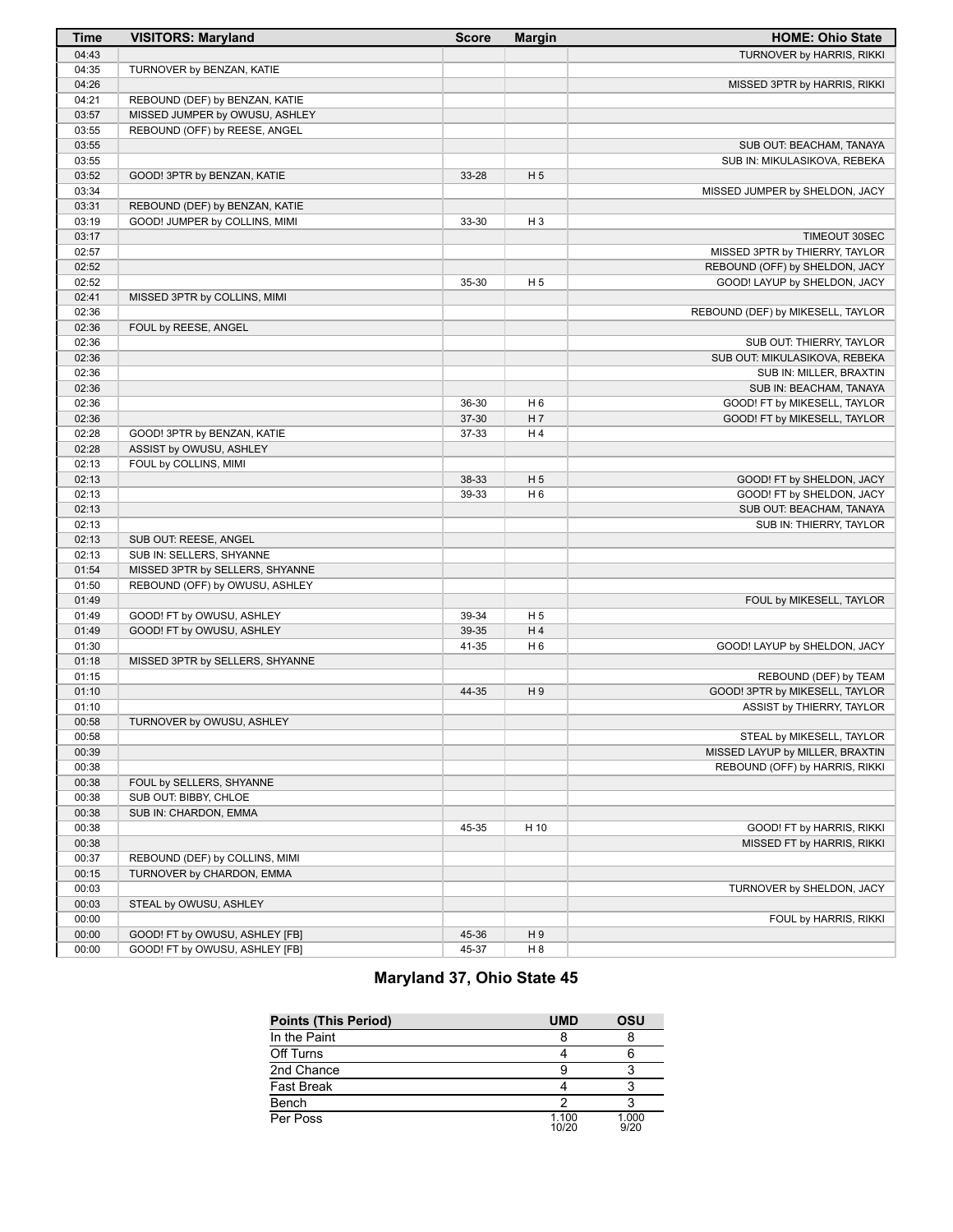### **Official Box Score Maryland vs Ohio State Second Half Statistics Only January 20, 2022 at Value City Arena**



## **Maryland 52**

| No. | Player                  | S. | <b>Pts</b> | <b>FG</b> | 3FG      | <b>FT</b> | <b>OR</b>      | DR            | TR             | <b>PF</b>      | A        | TO            | <b>B</b> lk  | Stl      | Min         | $+/-$          |
|-----|-------------------------|----|------------|-----------|----------|-----------|----------------|---------------|----------------|----------------|----------|---------------|--------------|----------|-------------|----------------|
| 00  | <b>SELLERS, SHYANNE</b> | G  | 0          | $0 - 0$   | $0 - 0$  | $0 - 0$   | 0              | 0             | 0              | 0              | 0        | 0             | $\Omega$     |          | 2           | $-2$           |
| 01  | MILLER, DIAMOND         | G  | 10         | $5 - 8$   | $0 - 0$  | $0 - 0$   | $\overline{0}$ | 5             | 5              | 2              | 3        |               | $\Omega$     | $\Omega$ | 17          | 3              |
| 02  | <b>COLLINS, MIMI</b>    | F. | $\Omega$   | $0 - 2$   | $0 - 1$  | $0-0$     | 0              |               |                | 3              | 2        | $\Omega$      | $\Omega$     | $\Omega$ | 11          | $-1$           |
| 10  | <b>REESE, ANGEL</b>     | F. | 12         | $3 - 7$   | $0 - 0$  | $6 - 6$   | 3              | 3             | 6              | 1              | $\Omega$ | 1             | 2            |          | 13          | 6              |
| 11  | <b>BENZAN, KATIE</b>    | G  | 8          | $3 - 4$   | $2 - 3$  | $0-0$     | 0              | 0             | $\Omega$       | 4              | 1        | $\mathcal{P}$ | $\Omega$     | 1        | 20          | $\overline{4}$ |
| 15  | OWUSU, ASHLEY           | G  | 4          | $1 - 8$   | $0 - 1$  | $2 - 2$   | $\overline{2}$ | 0             | $\overline{2}$ | $\overline{2}$ | 2        | $\mathcal{P}$ | $\Omega$     |          | 17          | $\Omega$       |
| 21  | CHARDON, EMMA           | F. | $\Omega$   | $0 - 0$   | $0 - 0$  | $0-0$     | 0              | $\Omega$      | $\Omega$       | $\Omega$       | $\Omega$ | $\Omega$      | $\Omega$     | $\Omega$ | $\Omega$    | $\Omega$       |
| 55  | <b>BIBBY, CHLOE</b>     | F. | 18         | $7-9$     | $4 - 5$  | $0 - 0$   | $\mathcal{P}$  | $\mathcal{P}$ | 4              | 0              |          |               | $\Omega$     | $\Omega$ | 18          | 2              |
|     | <b>TEAM</b>             |    | $\Omega$   | $0 - 0$   | $0-0$    | $0 - 0$   | 2              | 0             | 2              | $\Omega$       | 0        |               | $\Omega$     | $\Omega$ | $\mathbf 0$ | $\Omega$       |
|     | <b>TOTALS</b>           |    | 52         | 19-38     | $6 - 10$ | $8 - 8$   | 9              | 11            | 20             | $12 \,$        | 9        | 8             | $\mathbf{c}$ | 4        | 100         | $\mathbf{0}$   |

| <b>Shooting By Period</b><br>Period | FG        | FG%   | 3FG      | 3FG%  | FТ        | FT%    | Last FG Half: UMD 4th-00:08 |
|-------------------------------------|-----------|-------|----------|-------|-----------|--------|-----------------------------|
| 2nd Half                            | 19-38     | 50%   | ٬ 6-10   | 60%   | $8 - 8$   | 100%   |                             |
| Game                                | $33 - 70$ | 47.1% | $9 - 20$ | 45.0% | $14 - 14$ | 100.0% |                             |

# **Ohio State 50**

| No. | Player                 | S. | <b>Pts</b> | <b>FG</b> | 3FG     | FT.       | <b>OR</b> | <b>DR</b>   | TR.      | <b>PF</b>     |          | A TO           | <b>BIK</b> | Stl      | Min       | $+/-$        |
|-----|------------------------|----|------------|-----------|---------|-----------|-----------|-------------|----------|---------------|----------|----------------|------------|----------|-----------|--------------|
| 01  | <b>HARRIS, RIKKI</b>   | G  | 4          | 1-4       | $0 - 1$ | $2 - 5$   | 0         | 3           | 3        |               | 3        | 0              |            |          | 20        | $-2$         |
| 04  | <b>SHELDON, JACY</b>   | G. |            | 18 6-12   | $2 - 4$ | $4 - 5$   | $\Omega$  | 2           | 2        | 1             | 3        | $\mathcal{P}$  | $\Omega$   | $\Omega$ | <b>20</b> | $-2$         |
| 10  | MILLER, BRAXTIN        | G  |            | $0 - 1$   | $0 - 1$ | 1-4       | 0         |             |          | 1             | 3        | 2              | $\Omega$   |          | 20        | $-2$         |
| 14  | THIERRY, TAYLOR        | G  | 0          | $0 - 0$   | $0 - 0$ | $0 - 0$   | $\Omega$  | $\Omega$    | $\Omega$ | $\Omega$      | $\Omega$ | $\mathbf{0}$   | $\Omega$   | $\Omega$ | $\Omega$  | 0            |
| 23  | MIKULASIKOVA, REBEKA   | F  | 4          | $2 - 3$   | $0 - 0$ | $0 - 0$   | 1         | 2           | 3        | 1             | 1        | 1              | $\Omega$   | $\Omega$ | 10        | $\Omega$     |
| 24  | MIKESELL, TAYLOR       | G. | 17         | $6 - 6$   | $1 - 1$ | $4 - 4$   |           |             | 2        | $\mathcal{P}$ | $\Omega$ | $\overline{1}$ | $\Omega$   | 1        | <b>20</b> | $-2$         |
| 35  | <b>BEACHAM, TANAYA</b> | F. | 6          | -3-7      | $0 - 0$ | $0 - 0$   | 3         |             | 4        | 1             |          | 0              | $\Omega$   | $\Omega$ | 10        | $-2$         |
|     | <b>TEAM</b>            |    | 0          | $0 - 0$   | $0 - 0$ | $0-0$     | 2         | $\mathbf 0$ | 2        | $\mathbf 0$   | $\Omega$ |                | 0          | $\Omega$ | $\Omega$  | $\Omega$     |
|     | <b>TOTALS</b>          |    | 50.        | 18-33     | $3 - 7$ | $11 - 18$ | 7         | 10          | 17       |               | 11       |                |            | 3        | 100       | $\mathbf{0}$ |

| <b>Shooting By Period</b><br>Period | FG        | FG%   | 3FG     | 3FG%  |           | FT%   |
|-------------------------------------|-----------|-------|---------|-------|-----------|-------|
| 2nd Half                            | 18-33     | 55%   | $3 - 7$ | 43%   | $11 - 18$ | 61%   |
| Game                                | $33 - 60$ | 55.0% | $8-14$  | 57.1% | $21 - 29$ | 72.4% |

*Last FG Half:* OSU 4th-00:29

| Game Notes:                                                   | <b>Score</b> | 1st | 2nd | 3rd | 4th | - тот | <b>Points from (This Period)</b> | <b>UMD OSU</b> |    |
|---------------------------------------------------------------|--------------|-----|-----|-----|-----|-------|----------------------------------|----------------|----|
| Officials: Beverly Roberts, Bruce Morris, Nykesha<br>Thompson | UMD          | 15  | 22  | 20  | 32  | 89    | In the Paint                     |                | 26 |
| Attendance: 3319                                              | OSL          | 25  | 20  | 20  | 30  | 95    | Off Turns                        |                |    |
|                                                               |              |     |     |     |     |       | 2nd Chance                       | 16             |    |
| Start Time: 11:01 PM<br>Conference Game:                      |              |     |     |     |     |       | <b>Fast Break</b>                |                |    |
|                                                               |              |     |     |     |     |       | Bench                            |                |    |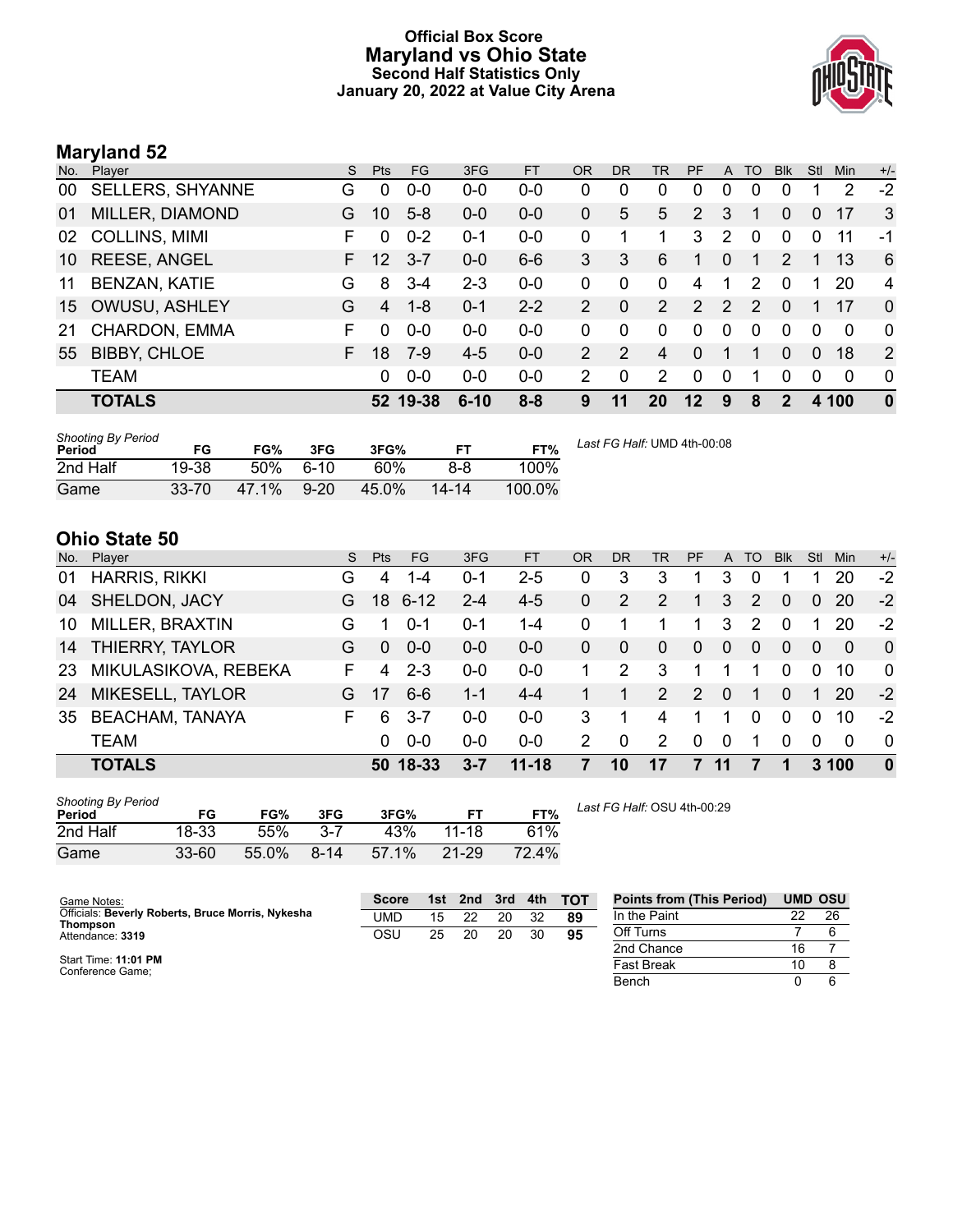### **Official Box Score Maryland vs Ohio State Third Quarter Statistics Only January 20, 2022 at Value City Arena**



# **Maryland 52**

| No. | Player                  | S. | <b>Pts</b>    | FG.      | 3FG     | <b>FT</b> | <b>OR</b>      | <b>DR</b> | <b>TR</b> | <b>PF</b>   | A              | TO       | <b>Blk</b>     | <b>Stl</b>     | Min      | $+/-$       |
|-----|-------------------------|----|---------------|----------|---------|-----------|----------------|-----------|-----------|-------------|----------------|----------|----------------|----------------|----------|-------------|
| 01  | MILLER, DIAMOND         | G  | 6             | $3 - 4$  | $0-0$   | $0 - 0$   | 0              | 2         | 2         |             |                |          | 0              | 0              | 10       | $\mathbf 0$ |
| 10  | <b>REESE, ANGEL</b>     | F. | 8             | $2 - 3$  | $0 - 0$ | $4 - 4$   | $\overline{2}$ | 2         | 4         | 1           | $\overline{0}$ |          | $\overline{2}$ |                | 8        | 3           |
| 11  | <b>BENZAN, KATIE</b>    | G  | $\Omega$      | $0 - 0$  | $0-0$   | $0 - 0$   | 0              | 0         | $\Omega$  | 0           | $\mathbf{0}$   | 1        | $\Omega$       |                | 10       | $\mathbf 0$ |
| 15  | OWUSU, ASHLEY           | G  | $\mathcal{P}$ | $0 - 3$  | $0 - 0$ | $2 - 2$   |                | 0         |           | 1           | $\mathbf{0}$   |          | $\Omega$       | $\overline{0}$ | 7        | $-2$        |
| 55  | <b>BIBBY, CHLOE</b>     | F  | 4             | $2 - 4$  | $0 - 1$ | $0-0$     | 1              | 0         |           | $\Omega$    | 1              | 1        | $\Omega$       | $\mathbf 0$    | 8        | $\Omega$    |
| 00  | <b>SELLERS, SHYANNE</b> | G  | $\Omega$      | $0 - 0$  | $0 - 0$ | $0 - 0$   | 0              | 0         | $\Omega$  | 0           | $\Omega$       | 0        | $\Omega$       |                | 2        | $\Omega$    |
| 02  | <b>COLLINS, MIMI</b>    | F  | $\Omega$      | $0 - 1$  | $0 - 0$ | $0 - 0$   | $\Omega$       | 0         | $\Omega$  | $\Omega$    | $\Omega$       | $\Omega$ | $\Omega$       | 0              | 4        | -1          |
| 21  | CHARDON, EMMA           | F. | $\Omega$      | $0 - 0$  | $0 - 0$ | $0 - 0$   | 0              | $\Omega$  | $\Omega$  | $\Omega$    | $\Omega$       | $\Omega$ | $\Omega$       | $\Omega$       | $\Omega$ | $\Omega$    |
|     | <b>TEAM</b>             |    |               | $0-0$    |         |           |                | 0         |           | $\mathbf 0$ |                | 1        |                |                |          |             |
|     | <b>TOTALS</b>           |    | 20            | $7 - 15$ | $0 - 1$ | $6-6$     | 5              | 4         | 9         | 3           | 2              | 6        | 2              | 3              | 50       |             |

| <b>Shooting By Period</b><br>Period | FG        | FG%   | 3FG      | 3FG%  | FT    | FT%    |
|-------------------------------------|-----------|-------|----------|-------|-------|--------|
| 2nd Half                            | ი-ი       | 0%    | 0-0      | በ%    | ი-ი   | 0%     |
| Game                                | $33 - 70$ | 47.1% | $9 - 20$ | 45.0% | 14-14 | 100.0% |

# **Ohio State 50**

| No. | Player                 | S. | <b>Pts</b> | <b>FG</b> | 3FG     | <b>FT</b> | OR            | <b>DR</b>      | TR.      | <b>PF</b>      | A        | TO.      | <b>Blk</b>   | Stl            | Min   | $+/-$          |
|-----|------------------------|----|------------|-----------|---------|-----------|---------------|----------------|----------|----------------|----------|----------|--------------|----------------|-------|----------------|
| 01  | <b>HARRIS, RIKKI</b>   | G  | 4          | 1-2       | $0 - 0$ | $2 - 3$   | 0             |                |          |                |          |          | 0            |                | 10    | $\mathbf 0$    |
| 04  | SHELDON, JACY          | G  | 3          | $1 - 4$   | $1 - 2$ | $0-0$     | 0             | 0              | $\Omega$ | $\overline{0}$ | 2        |          | 0            | $\overline{0}$ | 10    | $\Omega$       |
| 10  | MILLER, BRAXTIN        | G  | $\Omega$   | $0 - 1$   | $0 - 1$ | $0-0$     | $\Omega$      | 0              | $\Omega$ | 1              | 2        | 2        | $\Omega$     |                | 10    | $\Omega$       |
| 23  | MIKULASIKOVA, REBEKA   | F. | 4          | $2 - 2$   | $0 - 0$ | $0 - 0$   | 1             | $\Omega$       |          | 1              | $\Omega$ | $\Omega$ | $\mathbf{0}$ | $\overline{0}$ | 3     | $-2$           |
| 24  | MIKESELL, TAYLOR       | G  | 5          | $2 - 2$   | $1 - 1$ | $0-0$     | 0             |                |          | 0              | $\Omega$ |          | 0            | 0              | 10    | $\Omega$       |
| 14  | THIERRY, TAYLOR        | G  | $\Omega$   | $0 - 0$   | $0 - 0$ | $0 - 0$   | 0             | $\overline{0}$ | $\Omega$ | $\Omega$       | $\Omega$ | $\Omega$ | 0            | 0              | 0     | $\Omega$       |
| 35  | <b>BEACHAM, TANAYA</b> | F  | 4          | $2 - 5$   | $0 - 0$ | $0-0$     |               |                | 2        | $\Omega$       |          | $\Omega$ | $\Omega$     | 0              |       | $\overline{2}$ |
|     | <b>TEAM</b>            |    |            | $0-0$     |         |           | $\mathcal{P}$ | 0              | 2        | - 0            |          |          |              |                |       |                |
|     | <b>TOTALS</b>          |    | 20.        | 8-16      |         | $2 - 3$   | 4             | 3              |          | 3              | 6        | 5        | 0            |                | 2, 50 |                |

| <b>Shooting By Period</b><br>Period | FG        | FG%   | 3FG      | 3FG%  |           | FT%   |
|-------------------------------------|-----------|-------|----------|-------|-----------|-------|
| 2nd Half                            | 0-0       | ገ%    | ი-ი      | $0\%$ | ი-ი       | 0%    |
| Game                                | $33 - 60$ | 55.0% | $8 - 14$ | 57.1% | $21 - 29$ | 72.4% |

| Game Notes:                                       | <b>Score</b> | 1st | 2nd | 3rd | 4th | <b>- тот</b> | <b>Points (This Period)</b> | UMD | OSU |
|---------------------------------------------------|--------------|-----|-----|-----|-----|--------------|-----------------------------|-----|-----|
| Officials: Beverly Roberts, Bruce Morris, Nykesha | UMD          | 15  | 22  | 20  | 32  | 89           | In the Paint                |     | 12  |
| Thompson<br>Attendance: 3319                      | OSU          | 25  | 20  | 20  | 30  | 95           | Off Turns                   |     |     |
|                                                   |              |     |     |     |     |              | 2nd Chance                  |     |     |
| Start Time: 11:01 PM<br>Conference Game;          |              |     |     |     |     |              | <b>Fast Break</b>           |     |     |

| <b>Points (This Period)</b> | UMD            | <b>OSU</b>    |
|-----------------------------|----------------|---------------|
| In the Paint                | 10             | 12            |
| Off Turns                   |                |               |
| 2nd Chance                  | 8              | 5             |
| <b>Fast Break</b>           | 4              |               |
| Bench                       | n              |               |
| Per Poss                    | 1.053<br>10/19 | 1.000<br>9/20 |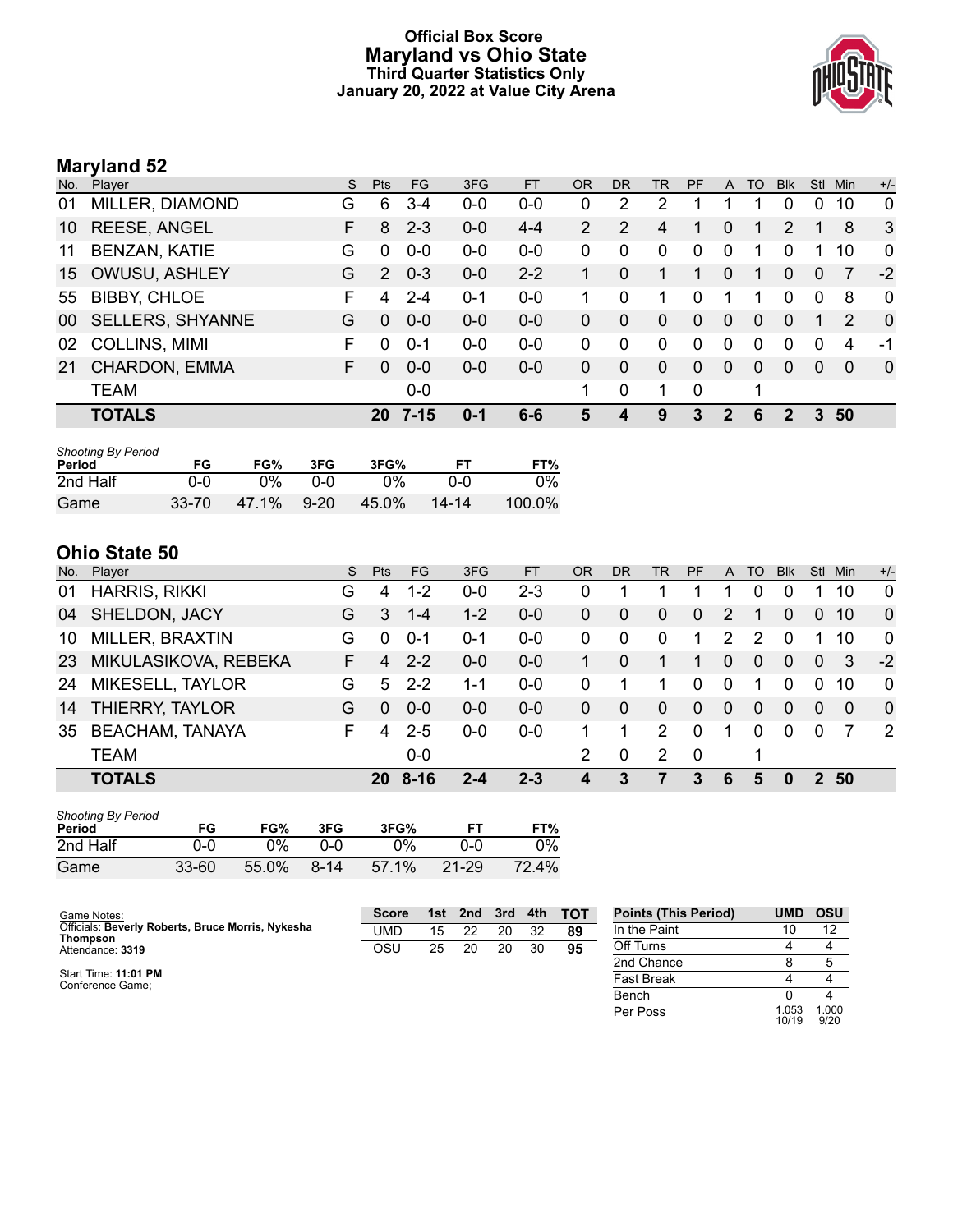#### **Official Play-By-Play Maryland vs Ohio State Third Quarter January 20, 2022 at Value City Arena**



#### **Period 3**

<mark>Starters:</mark><br>Maryland: 1 MILLER,DIAMOND (G); 10 REESE,ANGEL (F); 11 BENZAN,KATIE (G); 15 OWUSU,ASHLEY (G); 55 BIBBY,CHLOE (F);<br>**Ohio State**: 1 HARRIS,RIKKI (G); 4 SHELDON,JACY (G); 10 MILLER,BRAXTIN (G); 23 MIKULASIKOVA,REB

| Time           | <b>VISITORS: Maryland</b>                                      | <b>Score</b> | <b>Margin</b>  | <b>HOME: Ohio State</b>               |
|----------------|----------------------------------------------------------------|--------------|----------------|---------------------------------------|
| 10:00          |                                                                |              |                | SUB OUT: THIERRY, TAYLOR              |
| 10:00          |                                                                |              |                | SUB IN: MIKULASIKOVA, REBEKA          |
| 10:00          | SUB OUT: SELLERS, SHYANNE                                      |              |                |                                       |
| 10:00          | SUB OUT: COLLINS, MIMI                                         |              |                |                                       |
| 10:00          | SUB OUT: CHARDON, EMMA                                         |              |                |                                       |
| 10:00          | SUB IN: MILLER, DIAMOND                                        |              |                |                                       |
| 10:00          | SUB IN: REESE, ANGEL                                           |              |                |                                       |
| 10:00          | SUB IN: BIBBY, CHLOE                                           |              |                |                                       |
| 09:47          | TURNOVER by REESE, ANGEL                                       |              |                |                                       |
| 09:32          |                                                                |              |                | TURNOVER by MILLER, BRAXTIN           |
| 09:32          | STEAL by BENZAN, KATIE                                         |              |                |                                       |
| 09:11          | MISSED JUMPER by OWUSU, ASHLEY                                 |              |                |                                       |
| 09:08          | REBOUND (OFF) by OWUSU, ASHLEY                                 |              |                |                                       |
| 09:08          | MISSED JUMPER by OWUSU, ASHLEY                                 |              |                |                                       |
| 09:04          |                                                                |              |                | REBOUND (DEF) by HARRIS, RIKKI        |
| 09:00          |                                                                |              |                | MISSED 3PTR by MILLER, BRAXTIN        |
| 08:57          | REBOUND (DEF) by MILLER, DIAMOND                               |              |                |                                       |
| 08:50          | GOOD! LAYUP by MILLER, DIAMOND [FB]                            | 45-39        | H <sub>6</sub> |                                       |
| 08:18          |                                                                |              |                | MISSED JUMPER by HARRIS, RIKKI        |
| 08:18          | BLOCK by REESE, ANGEL                                          |              |                |                                       |
| 08:11          |                                                                |              |                | REBOUND (OFF) by MIKULASIKOVA, REBEKA |
| 08:11          |                                                                | 47-39        | H 8            | GOOD! LAYUP by MIKULASIKOVA, REBEKA   |
| 08:02          | MISSED LAYUP by MILLER, DIAMOND                                |              |                |                                       |
| 07:58          | REBOUND (OFF) by BIBBY, CHLOE                                  |              |                |                                       |
| 07:58          | GOOD! LAYUP by BIBBY, CHLOE                                    | 47-41        | H <sub>6</sub> |                                       |
| 07:36          |                                                                | 49-41        | H 8            | GOOD! JUMPER by MIKULASIKOVA, REBEKA  |
| 07:36          |                                                                |              |                | ASSIST by SHELDON, JACY               |
| 07:12          | MISSED JUMPER by OWUSU, ASHLEY                                 |              |                |                                       |
| 07:09          | REBOUND (OFF) by REESE, ANGEL                                  |              |                |                                       |
| 07:08          |                                                                |              |                | FOUL by MIKULASIKOVA, REBEKA          |
| 07:08          | GOOD! FT by REESE, ANGEL                                       | 49-42        | H 7            |                                       |
| 07:08          | GOOD! FT by REESE, ANGEL                                       | 49-43        | H <sub>6</sub> |                                       |
| 07:08          |                                                                |              |                | SUB OUT: MIKULASIKOVA, REBEKA         |
| 07:08          |                                                                |              |                | SUB IN: BEACHAM, TANAYA               |
| 06:57          |                                                                |              |                | TURNOVER by MILLER, BRAXTIN           |
| 06:57<br>06:53 | STEAL by REESE, ANGEL                                          |              |                |                                       |
| 06:53          |                                                                | 49-44        | H <sub>5</sub> | FOUL by MILLER, BRAXTIN               |
| 06:53          | GOOD! FT by REESE, ANGEL [FB]<br>GOOD! FT by REESE, ANGEL [FB] | 49-45        | H4             |                                       |
| 06:45          |                                                                |              |                | MISSED LAYUP by SHELDON, JACY         |
| 06:45          | BLOCK by REESE, ANGEL                                          |              |                |                                       |
| 06:45          |                                                                |              |                | REBOUND (OFF) by TEAM                 |
| 06:43          |                                                                |              |                | MISSED 3PTR by SHELDON, JACY          |
| 06:39          |                                                                |              |                | REBOUND (OFF) by BEACHAM, TANAYA      |
| 06:32          |                                                                |              |                | MISSED JUMPER by BEACHAM, TANAYA      |
| 06:29          | REBOUND (DEF) by MILLER, DIAMOND                               |              |                |                                       |
| 06:23          | GOOD! JUMPER by MILLER, DIAMOND                                | 49-47        | H <sub>2</sub> |                                       |
| 06:06          |                                                                | 51-47        | H4             | GOOD! LAYUP by HARRIS, RIKKI          |
| 06:06          |                                                                |              |                | ASSIST by BEACHAM, TANAYA             |
| 05:52          | FOUL by OWUSU, ASHLEY                                          |              |                |                                       |
| 05:52          | TURNOVER by OWUSU, ASHLEY                                      |              |                |                                       |
| 05:52          | <b>TIMEOUT MEDIA</b>                                           |              |                |                                       |
| 05:52          | SUB OUT: REESE, ANGEL                                          |              |                |                                       |
| 05:52          | SUB IN: COLLINS, MIMI                                          |              |                |                                       |
| 05:32          |                                                                |              |                | TURNOVER by MIKESELL, TAYLOR          |
| 05:26          | TURNOVER by BENZAN, KATIE                                      |              |                |                                       |
| 05:26          |                                                                |              |                | STEAL by HARRIS, RIKKI                |
| 05:19          |                                                                | 53-47        | H <sub>6</sub> | GOOD! JUMPER by MIKESELL, TAYLOR [FB] |
| 05:07          | MISSED LAYUP by BIBBY, CHLOE                                   |              |                |                                       |
| 05:06          | REBOUND (OFF) by TEAM                                          |              |                |                                       |
| 05:00          |                                                                |              |                | FOUL by HARRIS, RIKKI                 |
| 05:00          | <b>TIMEOUT MEDIA</b>                                           |              |                |                                       |
| 05:00          | GOOD! FT by OWUSU, ASHLEY                                      | 53-48        | H <sub>5</sub> |                                       |
| 05:00          | GOOD! FT by OWUSU, ASHLEY                                      | 53-49        | H 4            |                                       |
| 04:47          |                                                                |              |                | TURNOVER by TEAM                      |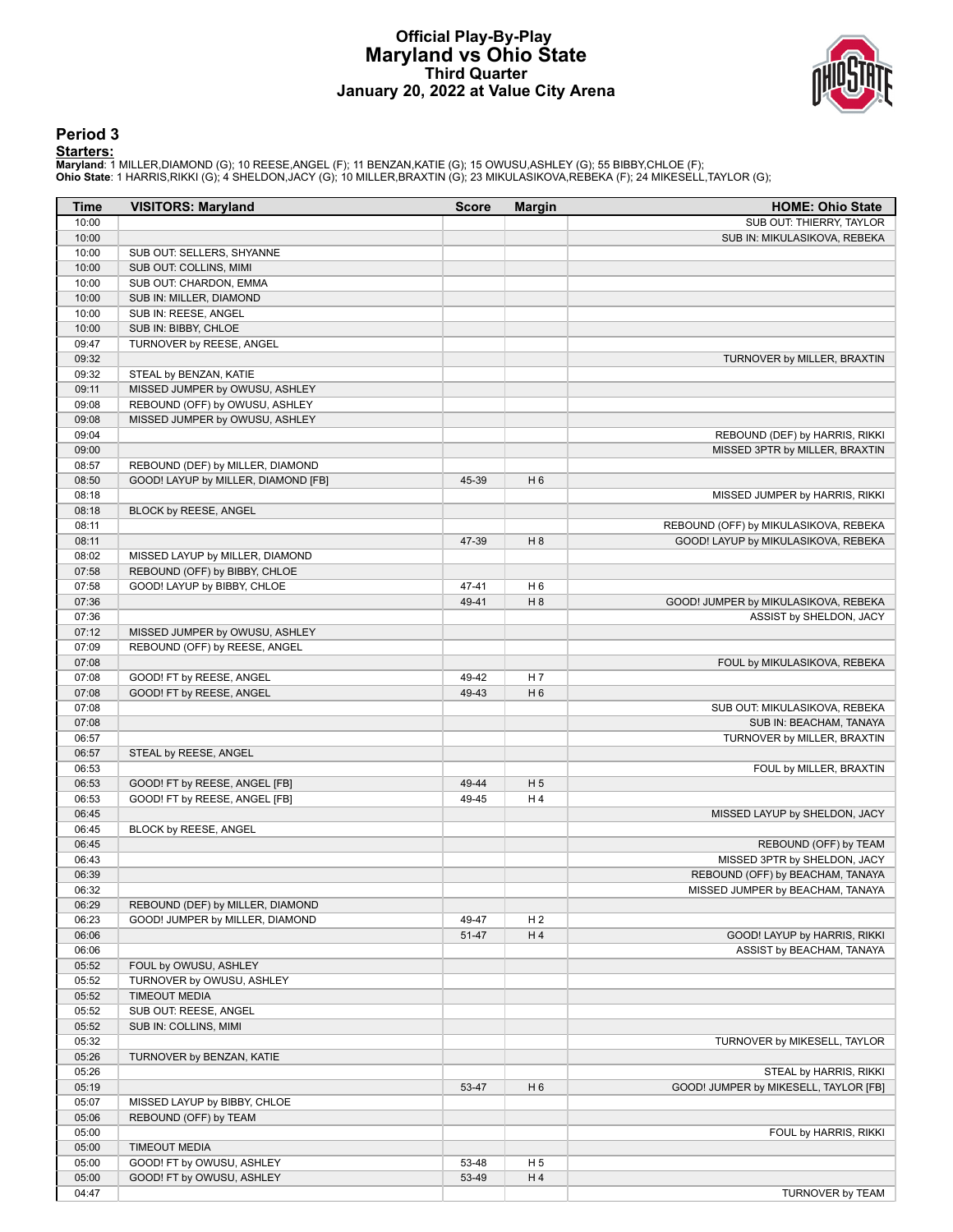| Time  | <b>VISITORS: Maryland</b>       | <b>Score</b> | <b>Margin</b>  | <b>HOME: Ohio State</b>             |
|-------|---------------------------------|--------------|----------------|-------------------------------------|
| 04:34 | MISSED JUMPER by COLLINS, MIMI  |              |                |                                     |
| 04:30 |                                 |              |                | REBOUND (DEF) by MIKESELL, TAYLOR   |
| 04:24 |                                 |              |                | MISSED LAYUP by BEACHAM, TANAYA     |
| 04:23 |                                 |              |                | REBOUND (OFF) by TEAM               |
| 04:22 |                                 | 56-49        | H 7            | GOOD! 3PTR by SHELDON, JACY         |
| 04:22 |                                 |              |                | ASSIST by HARRIS, RIKKI             |
| 04:03 | TURNOVER by BIBBY, CHLOE        |              |                |                                     |
| 04:03 | SUB OUT: COLLINS, MIMI          |              |                |                                     |
| 04:03 | SUB IN: REESE, ANGEL            |              |                |                                     |
| 03:41 |                                 |              |                | MISSED JUMPER by BEACHAM, TANAYA    |
| 03:38 | REBOUND (DEF) by REESE, ANGEL   |              |                |                                     |
| 03:32 | MISSED LAYUP by REESE, ANGEL    |              |                |                                     |
| 03:29 |                                 |              |                | REBOUND (DEF) by BEACHAM, TANAYA    |
| 03:24 |                                 | 59-49        | H 10           | GOOD! 3PTR by MIKESELL, TAYLOR      |
| 03:24 |                                 |              |                | ASSIST by SHELDON, JACY             |
| 03:15 | GOOD! JUMPER by BIBBY, CHLOE    | 59-51        | H 8            |                                     |
| 03:15 | ASSIST by MILLER, DIAMOND       |              |                |                                     |
| 02:43 |                                 | 61-51        | H 10           | GOOD! LAYUP by BEACHAM, TANAYA      |
| 02:43 |                                 |              |                | ASSIST by MILLER, BRAXTIN           |
| 02:39 | TIMEOUT 30SEC                   |              |                |                                     |
| 02:39 | SUB OUT: OWUSU, ASHLEY          |              |                |                                     |
| 02:39 | SUB OUT: BIBBY, CHLOE           |              |                |                                     |
| 02:39 | SUB IN: SELLERS, SHYANNE        |              |                |                                     |
| 02:39 | SUB IN: COLLINS, MIMI           |              |                |                                     |
| 02:09 | TURNOVER by TEAM                |              |                |                                     |
| 01:50 |                                 |              |                | TURNOVER by SHELDON, JACY           |
| 01:50 | STEAL by SELLERS, SHYANNE       |              |                |                                     |
| 01:42 | GOOD! JUMPER by MILLER, DIAMOND | 61-53        | H 8            |                                     |
| 01:30 | FOUL by MILLER, DIAMOND         |              |                |                                     |
| 01:06 | FOUL by REESE, ANGEL            |              |                |                                     |
| 01:06 |                                 |              |                | MISSED FT by HARRIS, RIKKI          |
| 01:06 |                                 |              |                | REBOUND (DEADB) by TEAM             |
| 01:06 |                                 | 62-53        | H <sub>9</sub> | GOOD! FT by HARRIS, RIKKI           |
| 01:06 |                                 | 63-53        | H 10           | GOOD! FT by HARRIS, RIKKI           |
| 01:06 | SUB OUT: SELLERS, SHYANNE       |              |                |                                     |
| 01:06 | SUB IN: BIBBY, CHLOE            |              |                |                                     |
| 00:57 | TURNOVER by MILLER, DIAMOND     |              |                |                                     |
| 00:57 |                                 |              |                | STEAL by MILLER, BRAXTIN            |
| 00:52 |                                 | 65-53        | H 12           | GOOD! LAYUP by BEACHAM, TANAYA [FB] |
| 00:52 |                                 |              |                | ASSIST by MILLER, BRAXTIN           |
| 00:45 | MISSED 3PTR by BIBBY, CHLOE     |              |                |                                     |
| 00:41 | REBOUND (OFF) by REESE, ANGEL   |              |                |                                     |
| 00:41 | GOOD! LAYUP by REESE, ANGEL     | 65-55        | H 10           |                                     |
| 00:13 |                                 |              |                | MISSED JUMPER by SHELDON, JACY      |
| 00:10 | REBOUND (DEF) by REESE, ANGEL   |              |                |                                     |
| 00:00 | GOOD! LAYUP by REESE, ANGEL     | 65-57        | H 8            |                                     |
| 00:00 | ASSIST by BIBBY, CHLOE          |              |                |                                     |

# **Maryland 57, Ohio State 65**

| <b>Points (This Period)</b> | <b>UMD</b>     | OSU           |
|-----------------------------|----------------|---------------|
| In the Paint                | 10             | 12            |
| Off Turns                   |                |               |
| 2nd Chance                  |                | 5             |
| <b>Fast Break</b>           |                |               |
| Bench                       |                |               |
| Per Poss                    | 1.053<br>10/19 | 1.000<br>9/20 |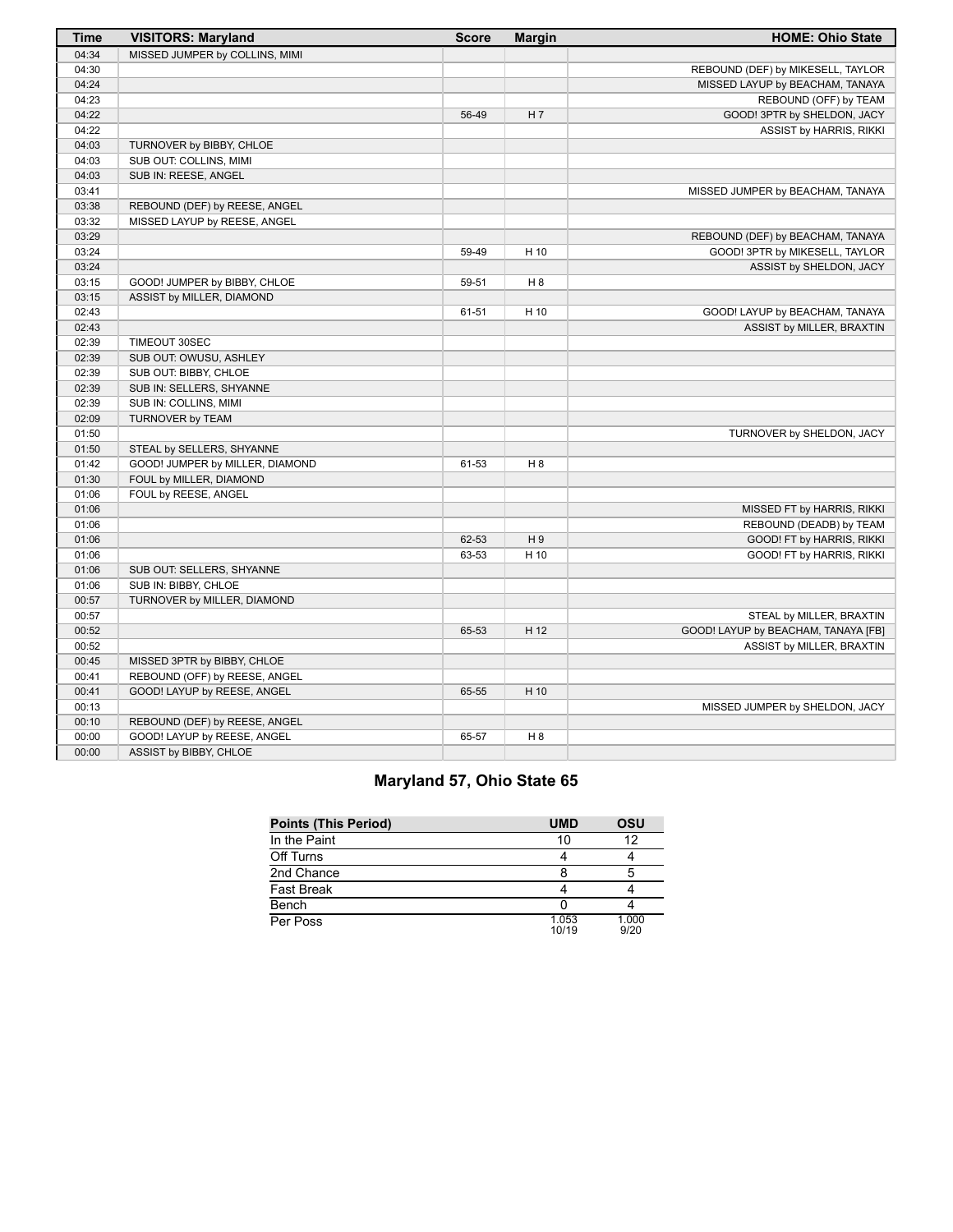### **Official Box Score Maryland vs Ohio State Fourth Quarter Statistics Only January 20, 2022 at Value City Arena**



# **Maryland 32**

| No. | Player                                                                | S. | <b>Pts</b>    | <b>FG</b> | 3FG     | <b>FT</b> | <b>OR</b> | <b>DR</b> | TR             | <b>PF</b> | A        | TO          | <b>BIK</b> | <b>Stl</b>     | Min      | $+/-$          |
|-----|-----------------------------------------------------------------------|----|---------------|-----------|---------|-----------|-----------|-----------|----------------|-----------|----------|-------------|------------|----------------|----------|----------------|
| 01  | MILLER, DIAMOND                                                       | G  | 4             | $2 - 4$   | $0 - 0$ | $0-0$     | 0         | 3         | 3              |           | 2        | 0           | 0          | 0              | 7        | 3              |
| 10  | <b>REESE, ANGEL</b>                                                   | F. | 4             | $1 - 4$   | $0-0$   | $2 - 2$   |           |           | $\overline{2}$ | 0         | 0        | 0           | 0          | 0              | 5        | $\mathbf{3}$   |
| 11  | <b>BENZAN, KATIE</b>                                                  | G  | 8             | $3 - 4$   | $2 - 3$ | $0-0$     | 0         | 0         | $\Omega$       | 4         |          |             | 0          | 0              | 10       | $\overline{4}$ |
| 15  | OWUSU, ASHLEY                                                         | G  | $\mathcal{P}$ | $1 - 5$   | $0 - 1$ | $0-0$     |           | $\Omega$  |                |           | 2        |             | 0          |                | 10       | 2              |
| 55  | <b>BIBBY, CHLOE</b>                                                   | F. | 14            | $5 - 5$   | $4 - 4$ | $0-0$     | 1         | 2         | 3              | 0         | $\Omega$ | $\Omega$    | $\Omega$   | $\Omega$       | 10       | $\overline{2}$ |
| 00  | <b>SELLERS, SHYANNE</b>                                               | G  | $\mathbf{0}$  | $0-0$     | $0-0$   | $0 - 0$   | $\Omega$  | $\Omega$  | $\Omega$       | $\Omega$  | $\Omega$ | $\Omega$    | $\Omega$   | $\overline{0}$ | $\Omega$ | $-2$           |
| 02  | <b>COLLINS, MIMI</b>                                                  | F  | 0             | $0 - 1$   | $0 - 1$ | $0-0$     | $\Omega$  | 1         | 1              | 3         | 2        | $\Omega$    | $\Omega$   | $\Omega$       | 7        | 0              |
| 21  | CHARDON, EMMA                                                         | F. | 0             | $0-0$     | $0 - 0$ | $0-0$     | $\Omega$  | $\Omega$  | $\Omega$       | $\Omega$  | $\Omega$ | 0           | 0          | $\Omega$       | $\Omega$ | $\mathbf 0$    |
|     | <b>TEAM</b>                                                           |    |               | $0-0$     |         |           | 1         | 0         | 1              | 0         |          | 0           |            |                |          |                |
|     | <b>TOTALS</b>                                                         |    |               | 32 12-23  | $6-9$   | $2 - 2$   | 4         | 7         | 11             | 9         | 7        | $\mathbf 2$ | 0          | 1              | 50       |                |
|     | <b>Shooting By Period</b><br>---<br>--<br>---<br>$- - - -$<br>$- - -$ |    |               |           |         |           |           |           |                |           |          |             |            |                |          |                |

| Period | FG%                    | 3FG. | 3FG% |         | FT%    |
|--------|------------------------|------|------|---------|--------|
| Game   | 33-70 47.1% 9-20 45.0% |      |      | - 14-14 | 100.0% |

# **Ohio State 30**

| No. | Player                 | <sub>S</sub> | <b>Pts</b> | FG.      | 3FG     | <b>FT</b> | <b>OR</b>     | DR       | <b>TR</b>     | <b>PF</b>     | $\mathsf{A}$ | TO       | <b>Blk</b> | Stl      | Min | $+/-$    |
|-----|------------------------|--------------|------------|----------|---------|-----------|---------------|----------|---------------|---------------|--------------|----------|------------|----------|-----|----------|
| 01  | <b>HARRIS, RIKKI</b>   | G            | 0          | $0 - 2$  | $0 - 1$ | $0 - 2$   | 0             | 2        | 2             | 0             | 2            |          |            |          | 10  | $-2$     |
| 04  | <b>SHELDON, JACY</b>   | G            | 15         | $5-8$    | $1 - 2$ | $4 - 5$   | 0             | 2        | 2             |               |              |          | 0          | $\Omega$ | 10  | $-2$     |
| 10  | MILLER, BRAXTIN        | G            |            | $0-0$    | $0 - 0$ | 1-4       | 0             |          |               | $\Omega$      | 1            | $\Omega$ | 0          | 0        | 10  | $-2$     |
| 23  | MIKULASIKOVA, REBEKA   | F.           | $\Omega$   | $0 - 1$  | $0 - 0$ | $0-0$     | 0             | 2        | 2             | $\Omega$      | 1            |          | 0          | $\Omega$ |     | 2        |
| 24  | MIKESELL, TAYLOR       | G            | 12         | $4 - 4$  | $0 - 0$ | $4 - 4$   |               | $\Omega$ |               | $\mathcal{P}$ | $\Omega$     | $\Omega$ | $\Omega$   |          | 10  | $-2$     |
| 14  | THIERRY, TAYLOR        | G            | $\Omega$   | $0 - 0$  | $0 - 0$ | $0-0$     | 0             | 0        | $\Omega$      | $\Omega$      | $\Omega$     | $\Omega$ | 0          | $\Omega$ | 0   | $\Omega$ |
| 35  | <b>BEACHAM, TANAYA</b> | F.           | 2          | $1 - 2$  | $0 - 0$ | $0-0$     | $\mathcal{P}$ | $\Omega$ | $\mathcal{P}$ |               | 0            | $\Omega$ | $\Omega$   | 0        | 3   | $-4$     |
|     | <b>TEAM</b>            |              |            | $0 - 0$  |         |           | 0             | $\Omega$ | $\Omega$      | 0             |              | 0        |            |          |     |          |
|     | <b>TOTALS</b>          |              |            | 30 10-17 | $1 - 3$ | $9 - 15$  | 3             |          | 10            | 4             | 5            | 2        |            |          | 50  |          |

| <b>Shooting By Period</b> |       |            |     |             |  |       |  |  |  |  |
|---------------------------|-------|------------|-----|-------------|--|-------|--|--|--|--|
| Period                    | FG    | FG%        | 3FG | 3FG%        |  | FT%   |  |  |  |  |
| Game                      | 33-60 | 55.0% 8-14 |     | 57.1% 21-29 |  | 72.4% |  |  |  |  |

| Game Notes:                                                   | <b>Score</b> |    | 1st 2nd | 3rd | 4th | тот | <b>Points (This Period)</b> | <b>UMD</b>    | <b>OSU</b>    |
|---------------------------------------------------------------|--------------|----|---------|-----|-----|-----|-----------------------------|---------------|---------------|
| Officials: Beverly Roberts, Bruce Morris, Nykesha<br>Thompson | UMD          | 15 | 22      | 20  | 32  | 89  | In the Paint                |               | 14            |
| Attendance: 3319                                              | OSU          | 25 | 20      | 20  | 30  | 95  | Off Turns                   |               |               |
|                                                               |              |    |         |     |     |     | 2nd Chance                  |               | ົ             |
| Start Time: 11:01 PM<br>Conference Game:                      |              |    |         |     |     |     | <b>Fast Break</b>           |               |               |
|                                                               |              |    |         |     |     |     | Bench                       |               |               |
|                                                               |              |    |         |     |     |     | Per Poss                    | .391<br>13/23 | .364<br>15/22 |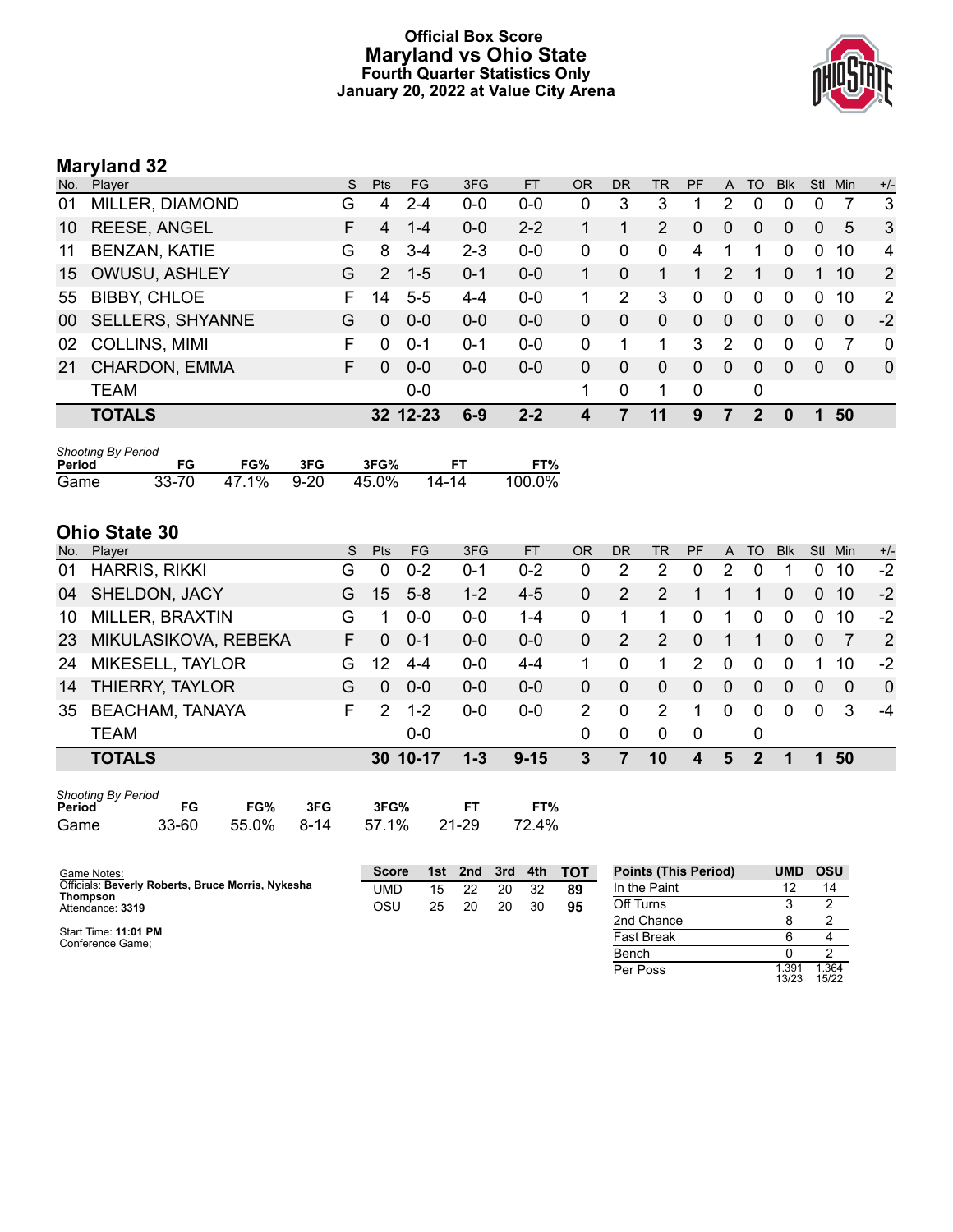#### **Official Play-By-Play Maryland vs Ohio State Fourth Quarter January 20, 2022 at Value City Arena**



#### **Period 4**

<mark>Starters:</mark><br>Maryland: 1 MILLER,DIAMOND (G); 10 REESE,ANGEL (F); 11 BENZAN,KATIE (G); 15 OWUSU,ASHLEY (G); 55 BIBBY,CHLOE (F);<br>**Ohio State**: 1 HARRIS,RIKKI (G); 4 SHELDON,JACY (G); 10 MILLER,BRAXTIN (G); 23 MIKULASIKOVA,REB

| <b>Time</b> | <b>VISITORS: Maryland</b>           | <b>Score</b> | <b>Margin</b>  | <b>HOME: Ohio State</b>               |
|-------------|-------------------------------------|--------------|----------------|---------------------------------------|
| 10:00       |                                     |              |                | SUB OUT: BEACHAM, TANAYA              |
| 10:00       |                                     |              |                | SUB IN: MIKULASIKOVA, REBEKA          |
| 10:00       | SUB OUT: MILLER, DIAMOND            |              |                |                                       |
| 10:00       | SUB IN: OWUSU, ASHLEY               |              |                |                                       |
| 09:47       |                                     | 67-57        | H 10           | GOOD! LAYUP by SHELDON, JACY          |
| 09:30       | GOOD! 3PTR by BENZAN, KATIE         | 67-60        | H 7            |                                       |
| 09:30       | ASSIST by OWUSU, ASHLEY             |              |                |                                       |
| 09:05       |                                     |              |                | TURNOVER by MIKULASIKOVA, REBEKA      |
| 08:50       | MISSED JUMPER by OWUSU, ASHLEY      |              |                |                                       |
| 08:47       |                                     |              |                | REBOUND (DEF) by MIKULASIKOVA, REBEKA |
| 08:25       |                                     | 69-60        | H 9            | GOOD! JUMPER by MIKESELL, TAYLOR      |
| 08:25       |                                     |              |                | ASSIST by HARRIS, RIKKI               |
| 08:07       | MISSED LAYUP by REESE, ANGEL        |              |                |                                       |
| 08:04       | REBOUND (OFF) by REESE, ANGEL       |              |                |                                       |
| 08:04       | MISSED LAYUP by REESE, ANGEL        |              |                |                                       |
| 08:02       |                                     |              |                | REBOUND (DEF) by HARRIS, RIKKI        |
| 07:55       |                                     |              |                | MISSED 3PTR by SHELDON, JACY          |
| 07:51       | REBOUND (DEF) by COLLINS, MIMI      |              |                |                                       |
| 07:41       | MISSED JUMPER by REESE, ANGEL       |              |                |                                       |
| 07:41       |                                     |              |                | BLOCK by HARRIS, RIKKI                |
| 07:37       |                                     |              |                | REBOUND (DEF) by HARRIS, RIKKI        |
| 07:32       | FOUL by COLLINS, MIMI               |              |                |                                       |
| 07:32       |                                     |              |                | MISSED FT by MILLER, BRAXTIN          |
| 07:32       |                                     |              |                |                                       |
|             |                                     |              |                | REBOUND (DEADB) by TEAM               |
| 07:32       |                                     |              |                | MISSED FT by MILLER, BRAXTIN          |
| 07:31       | REBOUND (DEF) by BIBBY, CHLOE       |              |                |                                       |
| 07:20       | MISSED JUMPER by OWUSU, ASHLEY      |              |                |                                       |
| 07:18       |                                     |              |                | REBOUND (DEF) by SHELDON, JACY        |
| 07:18       | FOUL by COLLINS, MIMI               |              |                |                                       |
| 07:18       | SUB OUT: REESE, ANGEL               |              |                |                                       |
| 07:18       | SUB IN: MILLER, DIAMOND             |              |                |                                       |
| 07:18       | FOUL by COLLINS, MIMI               |              |                |                                       |
| 07:18       |                                     | 70-60        | H 10           | GOOD! FT by SHELDON, JACY             |
| 07:18       |                                     | 71-60        | H 11           | GOOD! FT by SHELDON, JACY             |
| 07:01       |                                     |              |                | MISSED LAYUP by MIKULASIKOVA, REBEKA  |
| 06:58       | REBOUND (DEF) by MILLER, DIAMOND    |              |                |                                       |
| 06:54       | GOOD! LAYUP by MILLER, DIAMOND [FB] | 71-62        | H9             |                                       |
| 06:28       |                                     |              |                | MISSED JUMPER by HARRIS, RIKKI        |
| 06:25       | REBOUND (DEF) by MILLER, DIAMOND    |              |                |                                       |
| 06:20       | MISSED LAYUP by MILLER, DIAMOND     |              |                |                                       |
| 06:18       | REBOUND (OFF) by TEAM               |              |                |                                       |
| 06:16       | GOOD! JUMPER by BENZAN, KATIE       | 71-64        | H <sub>7</sub> |                                       |
| 06:16       | ASSIST by COLLINS, MIMI             |              |                |                                       |
| 06:04       |                                     |              |                | <b>TIMEOUT 30SEC</b>                  |
| 05:50       |                                     | 73-64        | H 9            | GOOD! JUMPER by MIKESELL, TAYLOR      |
| 05:50       |                                     |              |                | ASSIST by SHELDON, JACY               |
| 05:43       | MISSED LAYUP by MILLER, DIAMOND     |              |                |                                       |
| 05:40       | REBOUND (OFF) by OWUSU, ASHLEY      |              |                |                                       |
| 05:38       | GOOD! 3PTR by BIBBY, CHLOE          | 73-67        | H <sub>6</sub> |                                       |
| 05:38       | ASSIST by OWUSU, ASHLEY             |              |                |                                       |
| 05:10       |                                     |              |                | MISSED 3PTR by HARRIS, RIKKI          |
| 05:06       |                                     |              |                | REBOUND (OFF) by MIKESELL, TAYLOR     |
| 05:05       |                                     | 75-67        | H <sub>8</sub> | GOOD! JUMPER by MIKESELL, TAYLOR      |
| 04:49       | GOOD! 3PTR by BENZAN, KATIE         | 75-70        | H <sub>5</sub> |                                       |
| 04:49       | ASSIST by COLLINS, MIMI             |              |                |                                       |
| 04:27       |                                     | 78-70        | H 8            | GOOD! 3PTR by SHELDON, JACY           |
|             |                                     |              |                |                                       |
| 04:27       |                                     |              |                | ASSIST by MIKULASIKOVA, REBEKA        |
| 04:15       | MISSED 3PTR by COLLINS, MIMI        |              |                |                                       |
| 04:12       |                                     |              |                | REBOUND (DEF) by MILLER, BRAXTIN      |
| 04:07       |                                     | 80-70        | H 10           | GOOD! LAYUP by SHELDON, JACY [FB]     |
| 04:07       |                                     |              |                | ASSIST by MILLER, BRAXTIN             |
| 03:57       | TURNOVER by BENZAN, KATIE           |              |                |                                       |
| 03:57       |                                     |              |                | STEAL by MIKESELL, TAYLOR             |
| 03:54       |                                     | 82-70        | H 12           | GOOD! LAYUP by MIKESELL, TAYLOR [FB]  |
| 03:36       | MISSED JUMPER by OWUSU, ASHLEY      |              |                |                                       |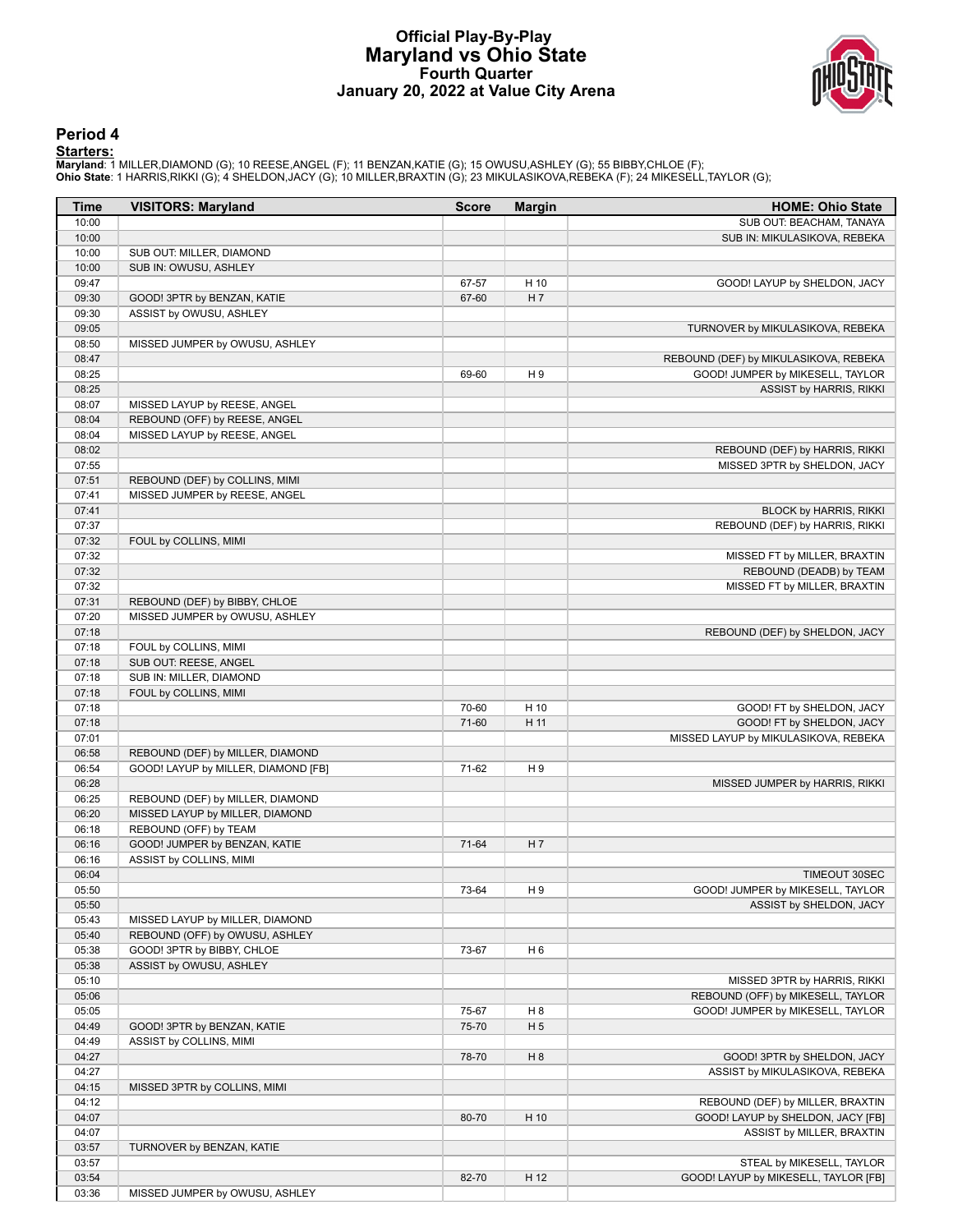| Time  | <b>VISITORS: Maryland</b>         | <b>Score</b> | <b>Margin</b>  | <b>HOME: Ohio State</b>               |
|-------|-----------------------------------|--------------|----------------|---------------------------------------|
| 03:33 |                                   |              |                | REBOUND (DEF) by MIKULASIKOVA, REBEKA |
| 03:12 |                                   |              |                | MISSED JUMPER by SHELDON, JACY        |
| 03:07 | REBOUND (DEF) by MILLER, DIAMOND  |              |                |                                       |
| 03:05 | GOOD! LAYUP by BIBBY, CHLOE [FB]  | 82-72        | H 10           |                                       |
| 03:05 | ASSIST by MILLER, DIAMOND         |              |                |                                       |
| 02:42 | FOUL by BENZAN, KATIE             |              |                |                                       |
| 02:42 |                                   |              |                | SUB OUT: MIKULASIKOVA, REBEKA         |
| 02:42 |                                   |              |                | SUB IN: BEACHAM, TANAYA               |
| 02:42 | SUB OUT: COLLINS, MIMI            |              |                |                                       |
| 02:42 | SUB IN: REESE, ANGEL              |              |                |                                       |
| 02:42 |                                   |              |                | MISSED FT by MILLER, BRAXTIN          |
| 02:42 |                                   |              |                | REBOUND (DEADB) by TEAM               |
| 02:42 |                                   | 83-72        | H 11           | GOOD! FT by MILLER, BRAXTIN           |
| 02:31 |                                   |              |                | FOUL by BEACHAM, TANAYA               |
| 02:31 | GOOD! FT by REESE, ANGEL          | 83-73        | H 10           |                                       |
| 02:31 | GOOD! FT by REESE, ANGEL          | 83-74        | H9             |                                       |
| 02:13 |                                   | 85-74        | H 11           |                                       |
|       |                                   |              |                | GOOD! LAYUP by SHELDON, JACY          |
| 01:58 | GOOD! 3PTR by BIBBY, CHLOE        | 85-77        | H <sub>8</sub> |                                       |
| 01:58 | ASSIST by BENZAN, KATIE           |              |                |                                       |
| 01:28 |                                   |              |                | MISSED LAYUP by SHELDON, JACY         |
| 01:25 |                                   |              |                | REBOUND (OFF) by BEACHAM, TANAYA      |
| 01:25 |                                   |              |                | MISSED LAYUP by BEACHAM, TANAYA       |
| 01:23 |                                   |              |                | REBOUND (OFF) by BEACHAM, TANAYA      |
| 01:12 | FOUL by OWUSU, ASHLEY             |              |                |                                       |
| 01:12 |                                   |              |                | MISSED FT by HARRIS, RIKKI            |
| 01:12 |                                   |              |                | REBOUND (DEADB) by TEAM               |
| 01:12 |                                   |              |                | MISSED FT by HARRIS, RIKKI            |
| 01:11 | REBOUND (DEF) by REESE, ANGEL     |              |                |                                       |
| 01:07 | MISSED 3PTR by BENZAN, KATIE      |              |                |                                       |
| 01:04 |                                   |              |                | REBOUND (DEF) by SHELDON, JACY        |
| 01:01 |                                   |              |                | TURNOVER by SHELDON, JACY             |
| 01:01 | STEAL by OWUSU, ASHLEY            |              |                |                                       |
| 00:55 | MISSED 3PTR by OWUSU, ASHLEY      |              |                |                                       |
| 00:53 | REBOUND (OFF) by BIBBY, CHLOE     |              |                |                                       |
| 00:51 | GOOD! 3PTR by BIBBY, CHLOE        | 85-80        | H <sub>5</sub> |                                       |
| 00:51 |                                   |              |                | TIMEOUT 30SEC                         |
| 00:46 | FOUL by MILLER, DIAMOND           |              |                |                                       |
| 00:46 |                                   | 86-80        | H <sub>6</sub> | GOOD! FT by MIKESELL, TAYLOR          |
| 00:46 |                                   | 87-80        | H 7            | GOOD! FT by MIKESELL, TAYLOR          |
| 00:46 | TIMEOUT 30SEC                     |              |                |                                       |
| 00:42 | GOOD! 3PTR by BIBBY, CHLOE        | 87-83        | H4             |                                       |
| 00:42 | ASSIST by MILLER, DIAMOND         |              |                |                                       |
| 00:42 |                                   |              |                | <b>TIMEOUT TEAM</b>                   |
| 00:39 |                                   | 89-83        | H <sub>6</sub> | GOOD! LAYUP by SHELDON, JACY          |
| 00:39 | FOUL by BENZAN, KATIE             |              |                |                                       |
| 00:39 |                                   |              |                | MISSED FT by SHELDON, JACY            |
| 00:38 | REBOUND (DEF) by BIBBY, CHLOE     |              |                |                                       |
| 00:38 | <b>TIMEOUT TEAM</b>               |              |                |                                       |
| 00:32 | GOOD! LAYUP by MILLER, DIAMOND    | 89-85        | H4             |                                       |
| 00:29 |                                   | 91-85        | H <sub>6</sub> | GOOD! LAYUP by BEACHAM, TANAYA        |
| 00:29 |                                   |              |                | ASSIST by HARRIS, RIKKI               |
|       |                                   |              |                | FOUL by MIKESELL, TAYLOR              |
| 00:24 |                                   |              |                |                                       |
| 00:20 |                                   |              |                | FOUL by MIKESELL, TAYLOR              |
| 00:17 |                                   |              |                | FOUL by SHELDON, JACY                 |
| 00:14 | GOOD! LAYUP by REESE, ANGEL       | 91-87        | H4             |                                       |
| 00:13 | FOUL by BENZAN, KATIE             |              |                |                                       |
| 00:13 |                                   | 92-87        | H <sub>5</sub> | GOOD! FT by SHELDON, JACY             |
| 00:13 |                                   | 93-87        | H <sub>6</sub> | GOOD! FT by SHELDON, JACY             |
| 00:08 | GOOD! LAYUP by OWUSU, ASHLEY [FB] | 93-89        | H4             |                                       |
| 00:06 | FOUL by BENZAN, KATIE             |              |                |                                       |
| 00:06 | SUB OUT: BENZAN, KATIE            |              |                |                                       |
| 00:06 | SUB IN: SELLERS, SHYANNE          |              |                |                                       |
| 00:06 |                                   | 94-89        | H <sub>5</sub> | GOOD! FT by MIKESELL, TAYLOR          |
| 00:06 |                                   | 95-89        | H <sub>6</sub> | GOOD! FT by MIKESELL, TAYLOR          |
| 00:00 | TURNOVER by OWUSU, ASHLEY         |              |                |                                       |

**Maryland 89, Ohio State 95**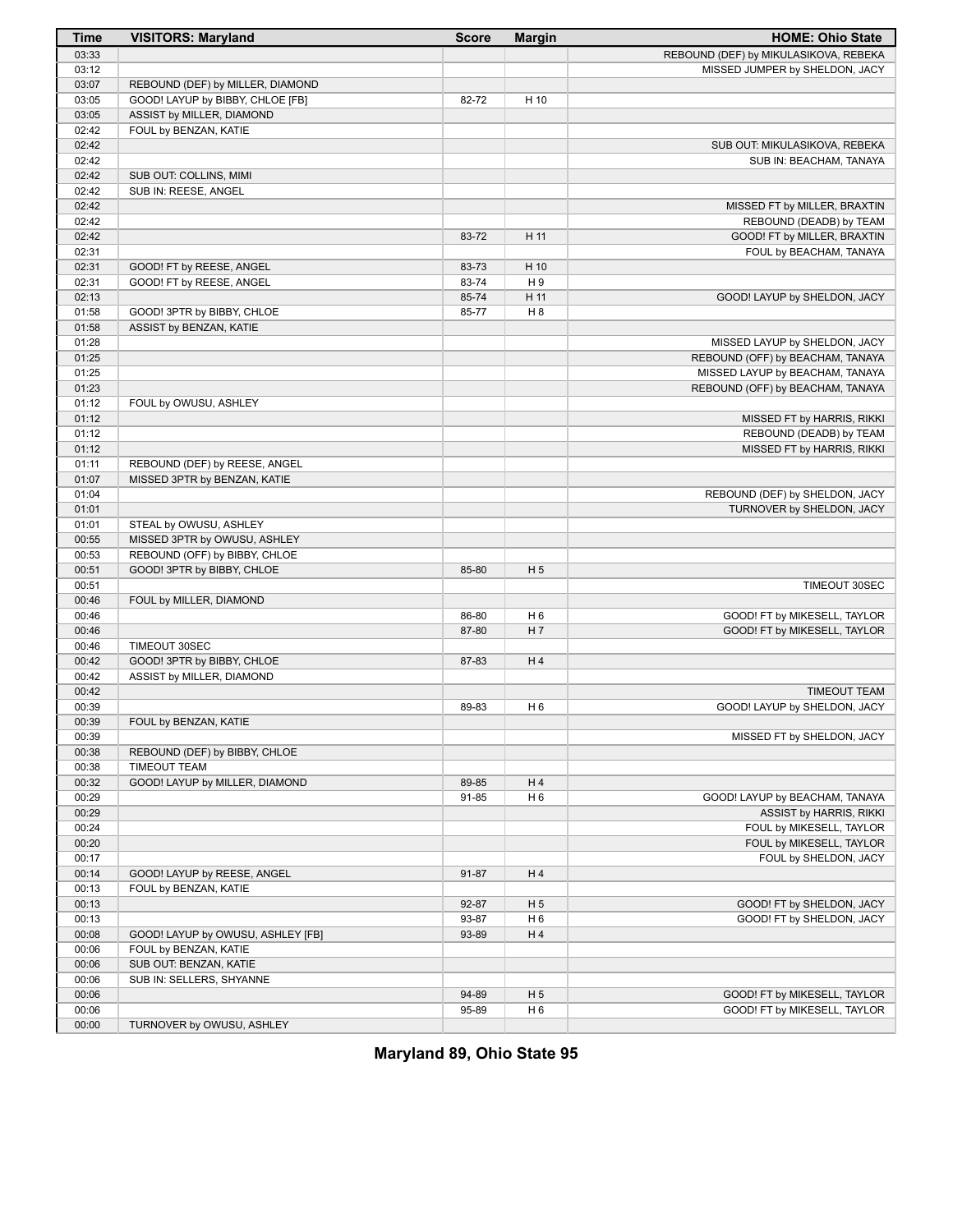| <b>Points (This Period)</b> | <b>UMD</b>     | OSU            |
|-----------------------------|----------------|----------------|
| In the Paint                | 12             | 14             |
| Off Turns                   |                |                |
| 2nd Chance                  |                |                |
| <b>Fast Break</b>           | 6              |                |
| Bench                       |                |                |
| Per Poss                    | 1.391<br>13/23 | 1.364<br>15/22 |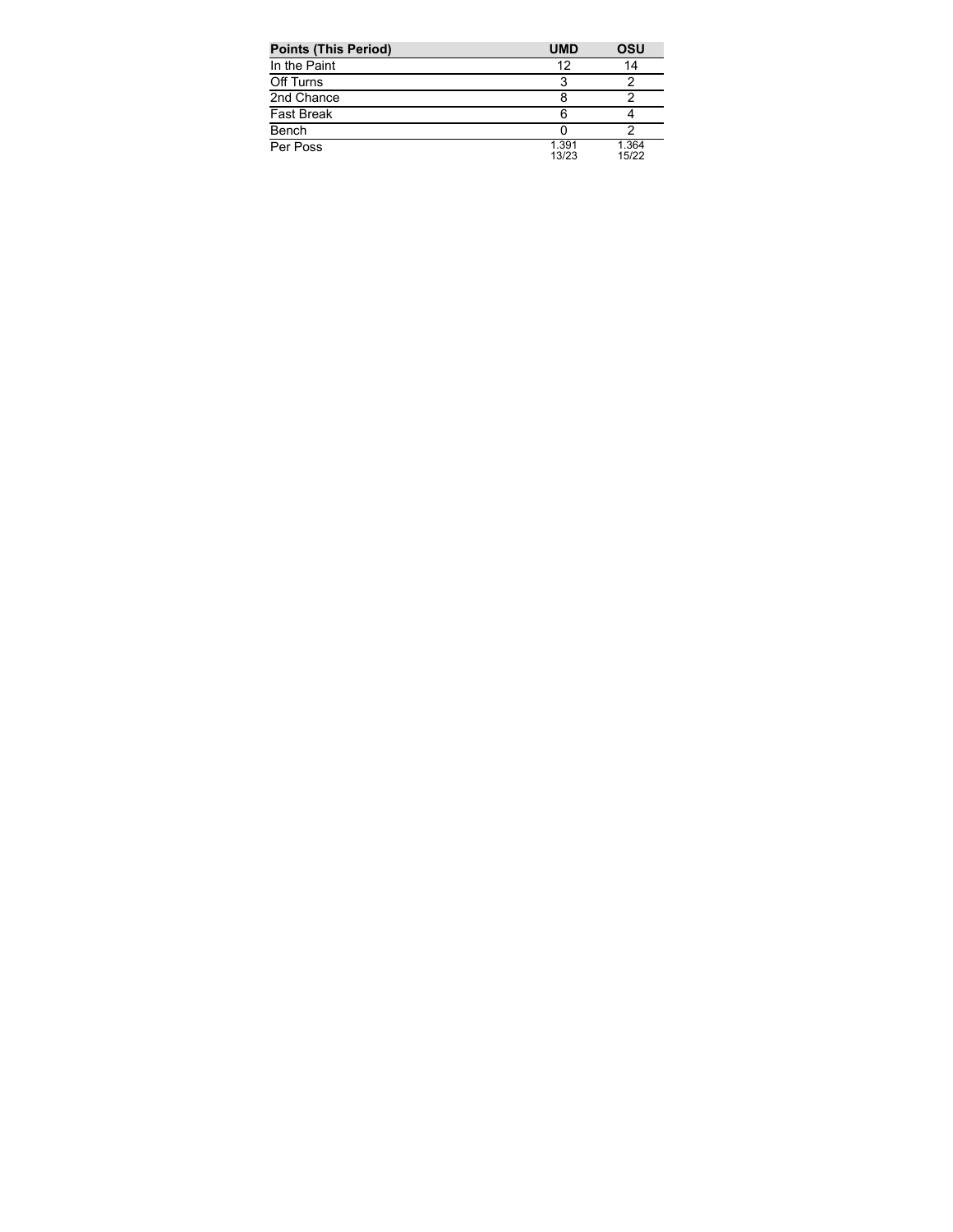### **Official Scoring/Possession Reference Chart Maryland vs Ohio State Period 1 January 20, 2022 at Value City Arena**



**Period 1**

<mark>Starters:</mark><br>Maryland: 1 MILLER,DIAMOND (G); 10 REESE,ANGEL (F); 11 BENZAN,KATIE (G); 15 OWUSU,ASHLEY (G); 55 BIBBY,CHLOE (F);<br>**Ohio State**: 1 HARRIS,RIKKI (G); 4 SHELDON,JACY (G); 10 MILLER,BRAXTIN (G); 23 MIKULASIKOVA,REB

| <b>Time</b> | <b>VISITORS: Maryland</b>        | <b>Score</b> | <b>Margin</b>  | <b>HOME: Ohio State</b>              |
|-------------|----------------------------------|--------------|----------------|--------------------------------------|
| 09:09       | GOOD! LAYUP by REESE, ANGEL      | $0 - 2$      | V <sub>2</sub> |                                      |
| 08:56       |                                  | $3-2$        | H <sub>1</sub> | GOOD! 3PTR by MIKESELL, TAYLOR       |
| 08:00       | GOOD! JUMPER by BENZAN, KATIE    | $3 - 4$      | V <sub>1</sub> |                                      |
| 07:07       | GOOD! LAYUP by REESE, ANGEL      | $3-6$        | V <sub>3</sub> |                                      |
| 06:50       |                                  | $5-6$        | V <sub>1</sub> | GOOD! JUMPER by MIKULASIKOVA, REBEKA |
| 06:28       |                                  | $8-6$        | H <sub>2</sub> | GOOD! 3PTR by MIKESELL, TAYLOR       |
| 06:04       |                                  | $9-6$        | $H_3$          | GOOD! FT by HARRIS, RIKKI [FB]       |
| 06:04       |                                  | $10-6$       | H <sub>4</sub> | GOOD! FT by HARRIS, RIKKI [FB]       |
| 04:58       | GOOD! JUMPER by SELLERS, SHYANNE | $10-8$       | H <sub>2</sub> |                                      |
| 04:26       |                                  | $13 - 8$     | H <sub>5</sub> | GOOD! 3PTR by MIKESELL, TAYLOR       |
| 03:56       |                                  | $15 - 8$     | H <sub>7</sub> | GOOD! LAYUP by MIKULASIKOVA, REBEKA  |
| 03:34       | GOOD! JUMPER by OWUSU, ASHLEY    | $15 - 10$    | H <sub>5</sub> |                                      |
| 03:14       |                                  | $17 - 10$    | H 7            | GOOD! LAYUP by MIKULASIKOVA, REBEKA  |
| 02:48       | GOOD! LAYUP by REESE, ANGEL      | $17 - 12$    | H <sub>5</sub> |                                      |
| 02:31       |                                  | $19 - 12$    | H 7            | GOOD! LAYUP by BEACHAM, TANAYA       |
| 01:22       |                                  | $20 - 12$    | H 8            | GOOD! FT by MILLER, BRAXTIN          |
| 01:22       |                                  | $21 - 12$    | H9             | GOOD! FT by MILLER, BRAXTIN          |
| 00:53       |                                  | $23 - 12$    | H 11           | GOOD! LAYUP by MIKESELL, TAYLOR [FB] |
| 00:10       |                                  | $25 - 12$    | H 13           | GOOD! JUMPER by MILLER, BRAXTIN      |
| 00:00       | GOOD! 3PTR by COLLINS, MIMI      | $25 - 15$    | H 10           |                                      |

**Maryland 15, Ohio State 25**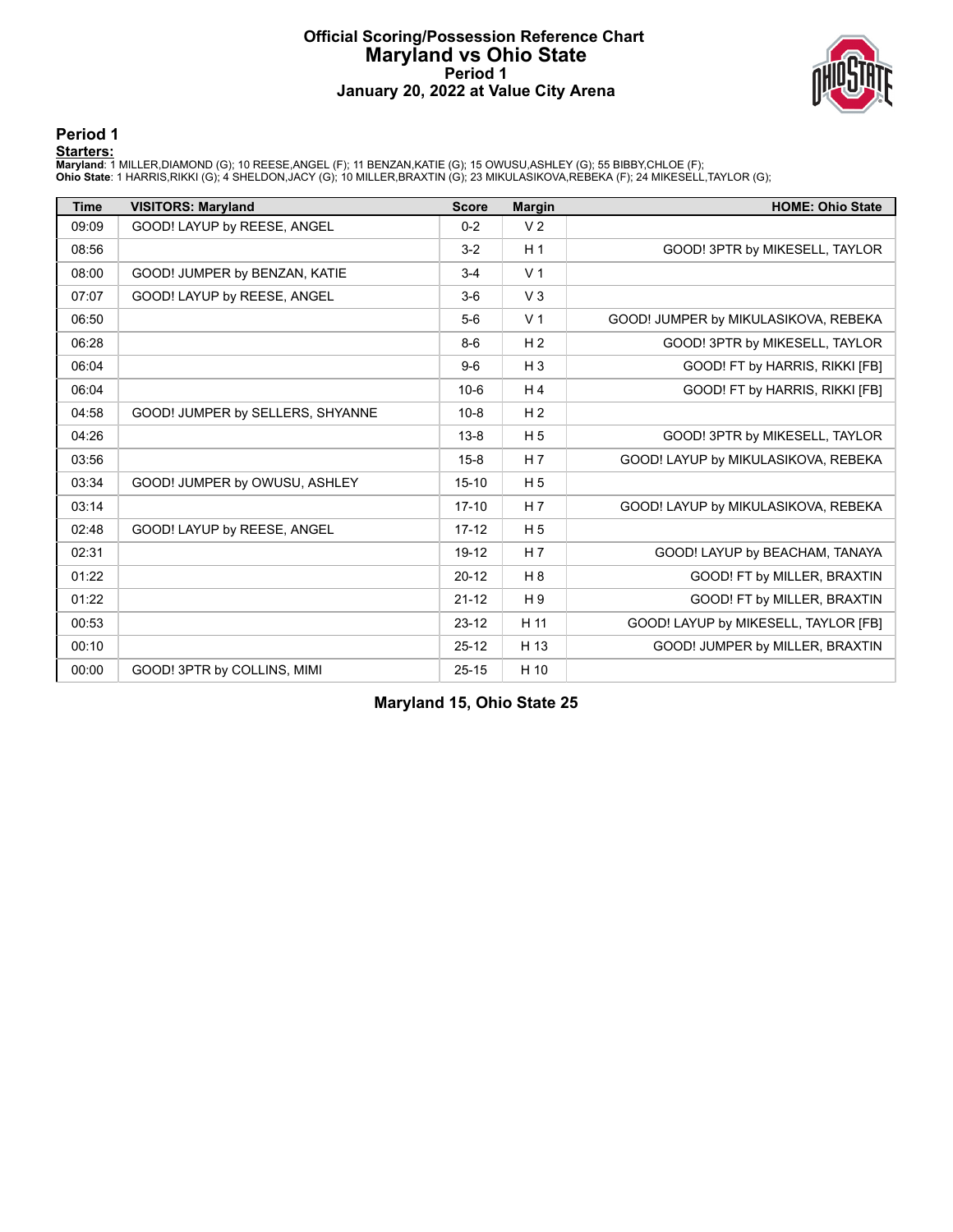### **Official Scoring/Possession Reference Chart Maryland vs Ohio State Period 2 January 20, 2022 at Value City Arena**



**Period 2**

<mark>Starters:</mark><br>Maryland: 1 MILLER,DIAMOND (G); 10 REESE,ANGEL (F); 11 BENZAN,KATIE (G); 15 OWUSU,ASHLEY (G); 55 BIBBY,CHLOE (F);<br>**Ohio State**: 1 HARRIS,RIKKI (G); 4 SHELDON,JACY (G); 10 MILLER,BRAXTIN (G); 23 MIKULASIKOVA,REB

| <b>Time</b> | <b>VISITORS: Maryland</b>        | <b>Score</b> | <b>Margin</b>  | <b>HOME: Ohio State</b>             |
|-------------|----------------------------------|--------------|----------------|-------------------------------------|
| 09:16       |                                  | $27 - 15$    | H 12           | GOOD! LAYUP by HARRIS, RIKKI        |
| 09:08       | GOOD! JUMPER by OWUSU, ASHLEY    | $27-17$      | H 10           |                                     |
| 08:54       |                                  | $30 - 17$    | H 13           | GOOD! 3PTR by MILLER, BRAXTIN       |
| 08:15       | GOOD! LAYUP by BIBBY, CHLOE      | $30 - 19$    | H 11           |                                     |
| 07:25       | GOOD! LAYUP by REESE, ANGEL [FB] | $30 - 21$    | H9             |                                     |
| 06:43       |                                  | $32 - 21$    | H 11           | GOOD! LAYUP by THIERRY, TAYLOR [FB] |
| 06:43       |                                  | $33 - 21$    | H 12           | GOOD! FT by THIERRY, TAYLOR [FB]    |
| 06:30       | GOOD! LAYUP by MILLER, DIAMOND   | 33-23        | H 10           |                                     |
| 04:51       | GOOD! FT by REESE, ANGEL         | 33-24        | H9             |                                     |
| 04:51       | GOOD! FT by REESE, ANGEL         | 33-25        | H <sub>8</sub> |                                     |
| 03:52       | GOOD! 3PTR by BENZAN, KATIE      | 33-28        | H <sub>5</sub> |                                     |
| 03:19       | GOOD! JUMPER by COLLINS, MIMI    | 33-30        | $H_3$          |                                     |
| 02:52       |                                  | 35-30        | H <sub>5</sub> | GOOD! LAYUP by SHELDON, JACY        |
| 02:36       |                                  | 36-30        | H <sub>6</sub> | GOOD! FT by MIKESELL, TAYLOR        |
| 02:36       |                                  | 37-30        | H <sub>7</sub> | GOOD! FT by MIKESELL, TAYLOR        |
| 02:28       | GOOD! 3PTR by BENZAN, KATIE      | 37-33        | H <sub>4</sub> |                                     |
| 02:13       |                                  | 38-33        | H <sub>5</sub> | GOOD! FT by SHELDON, JACY           |
| 02:13       |                                  | 39-33        | H <sub>6</sub> | GOOD! FT by SHELDON, JACY           |
| 01:49       | GOOD! FT by OWUSU, ASHLEY        | 39-34        | H <sub>5</sub> |                                     |
| 01:49       | GOOD! FT by OWUSU, ASHLEY        | 39-35        | H4             |                                     |
| 01:30       |                                  | 41-35        | H <sub>6</sub> | GOOD! LAYUP by SHELDON, JACY        |
| 01:10       |                                  | 44-35        | H9             | GOOD! 3PTR by MIKESELL, TAYLOR      |
| 00:38       |                                  | 45-35        | H 10           | GOOD! FT by HARRIS, RIKKI           |
| 00:00       | GOOD! FT by OWUSU, ASHLEY [FB]   | 45-36        | H9             |                                     |
| 00:00       | GOOD! FT by OWUSU, ASHLEY [FB]   | 45-37        | H <sub>8</sub> |                                     |

**Maryland 37, Ohio State 45**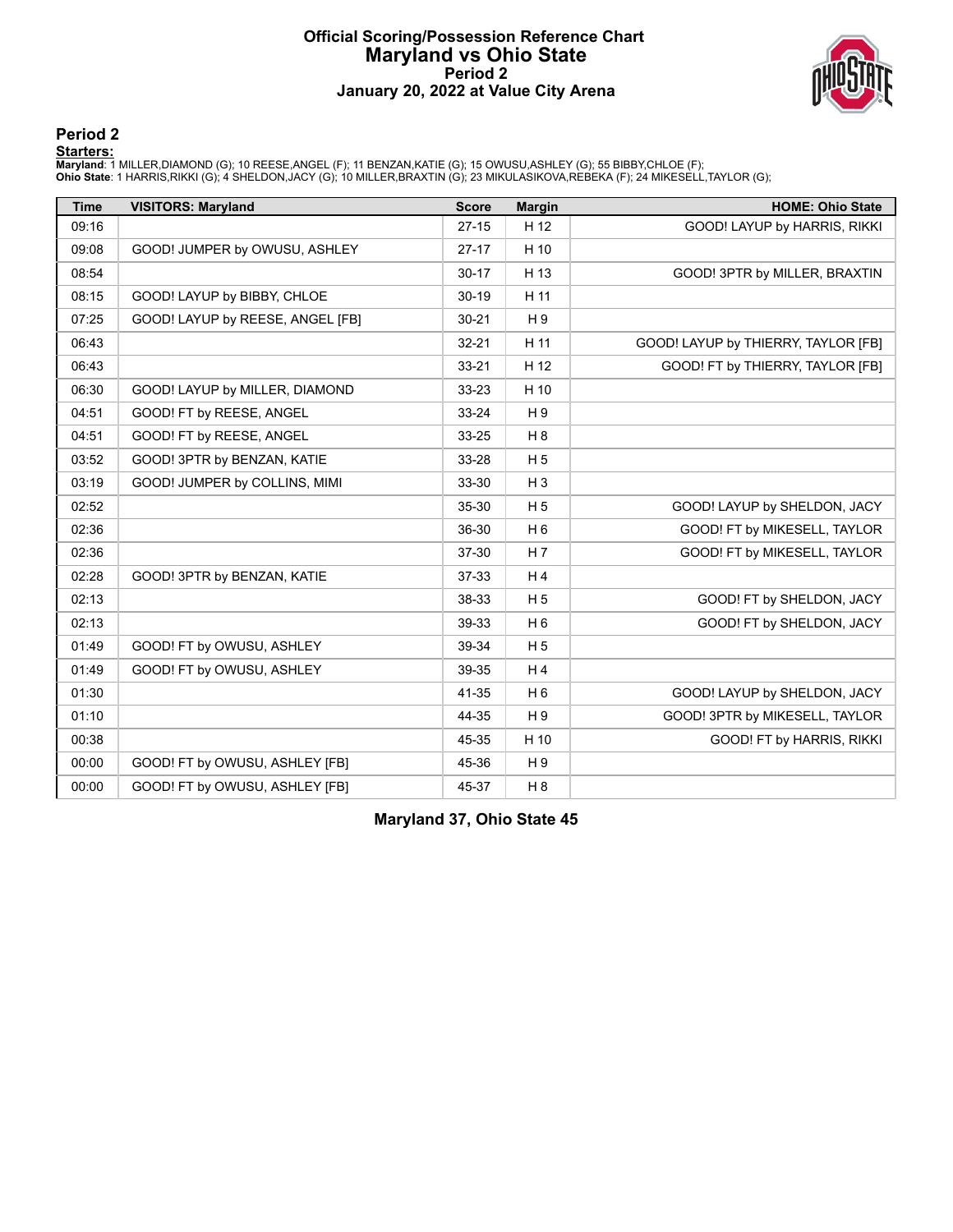### **Official Scoring/Possession Reference Chart Maryland vs Ohio State Period 3 January 20, 2022 at Value City Arena**



#### **Period 3**

<mark>Starters:</mark><br>Maryland: 1 MILLER,DIAMOND (G); 10 REESE,ANGEL (F); 11 BENZAN,KATIE (G); 15 OWUSU,ASHLEY (G); 55 BIBBY,CHLOE (F);<br>**Ohio State**: 1 HARRIS,RIKKI (G); 4 SHELDON,JACY (G); 10 MILLER,BRAXTIN (G); 23 MIKULASIKOVA,REB

| <b>Time</b> | <b>VISITORS: Maryland</b>           | <b>Score</b> | <b>Margin</b>  | <b>HOME: Ohio State</b>               |
|-------------|-------------------------------------|--------------|----------------|---------------------------------------|
| 08:50       | GOOD! LAYUP by MILLER, DIAMOND [FB] | 45-39        | H <sub>6</sub> |                                       |
| 08:11       |                                     | 47-39        | H 8            | GOOD! LAYUP by MIKULASIKOVA, REBEKA   |
| 07:58       | GOOD! LAYUP by BIBBY, CHLOE         | 47-41        | H <sub>6</sub> |                                       |
| 07:36       |                                     | 49-41        | H <sub>8</sub> | GOOD! JUMPER by MIKULASIKOVA, REBEKA  |
| 07:08       | GOOD! FT by REESE, ANGEL            | 49-42        | H <sub>7</sub> |                                       |
| 07:08       | GOOD! FT by REESE, ANGEL            | 49-43        | H <sub>6</sub> |                                       |
| 06:53       | GOOD! FT by REESE, ANGEL [FB]       | 49-44        | H <sub>5</sub> |                                       |
| 06:53       | GOOD! FT by REESE, ANGEL [FB]       | 49-45        | H4             |                                       |
| 06:23       | GOOD! JUMPER by MILLER, DIAMOND     | 49-47        | H <sub>2</sub> |                                       |
| 06:06       |                                     | 51-47        | H <sub>4</sub> | GOOD! LAYUP by HARRIS, RIKKI          |
| 05:19       |                                     | 53-47        | H <sub>6</sub> | GOOD! JUMPER by MIKESELL, TAYLOR [FB] |
| 05:00       | GOOD! FT by OWUSU, ASHLEY           | 53-48        | H <sub>5</sub> |                                       |
| 05:00       | GOOD! FT by OWUSU, ASHLEY           | 53-49        | H4             |                                       |
| 04:22       |                                     | 56-49        | H 7            | GOOD! 3PTR by SHELDON, JACY           |
| 03:24       |                                     | 59-49        | H 10           | GOOD! 3PTR by MIKESELL, TAYLOR        |
| 03:15       | GOOD! JUMPER by BIBBY, CHLOE        | 59-51        | H 8            |                                       |
| 02:43       |                                     | 61-51        | H 10           | GOOD! LAYUP by BEACHAM, TANAYA        |
| 01:42       | GOOD! JUMPER by MILLER, DIAMOND     | 61-53        | H 8            |                                       |
| 01:06       |                                     | 62-53        | H <sub>9</sub> | GOOD! FT by HARRIS, RIKKI             |
| 01:06       |                                     | 63-53        | H 10           | GOOD! FT by HARRIS, RIKKI             |
| 00:52       |                                     | 65-53        | H 12           | GOOD! LAYUP by BEACHAM, TANAYA [FB]   |
| 00:41       | GOOD! LAYUP by REESE, ANGEL         | 65-55        | H 10           |                                       |
| 00:00       | GOOD! LAYUP by REESE, ANGEL         | 65-57        | H <sub>8</sub> |                                       |

**Maryland 57, Ohio State 65**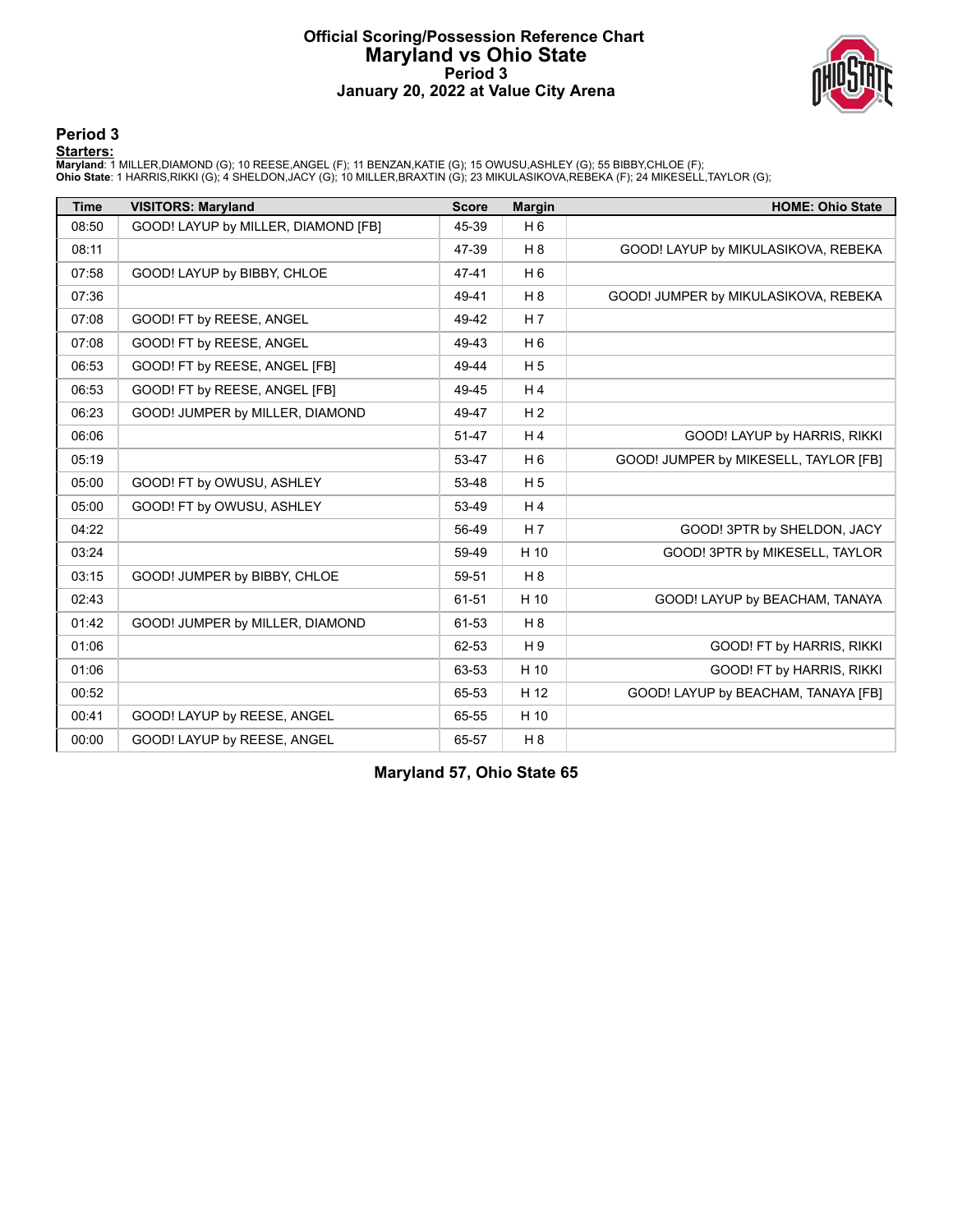### **Official Scoring/Possession Reference Chart Maryland vs Ohio State Period 4 January 20, 2022 at Value City Arena**



#### **Period 4**

<mark>Starters:</mark><br>Maryland: 1 MILLER,DIAMOND (G); 10 REESE,ANGEL (F); 11 BENZAN,KATIE (G); 15 OWUSU,ASHLEY (G); 55 BIBBY,CHLOE (F);<br>**Ohio State**: 1 HARRIS,RIKKI (G); 4 SHELDON,JACY (G); 10 MILLER,BRAXTIN (G); 23 MIKULASIKOVA,REB

| <b>Time</b> | <b>VISITORS: Maryland</b>           | <b>Score</b> | <b>Margin</b>  | <b>HOME: Ohio State</b>              |
|-------------|-------------------------------------|--------------|----------------|--------------------------------------|
| 09:47       |                                     | 67-57        | H 10           | GOOD! LAYUP by SHELDON, JACY         |
| 09:30       | GOOD! 3PTR by BENZAN, KATIE         | 67-60        | H 7            |                                      |
| 08:25       |                                     | 69-60        | H 9            | GOOD! JUMPER by MIKESELL, TAYLOR     |
| 07:18       |                                     | 70-60        | H 10           | GOOD! FT by SHELDON, JACY            |
| 07:18       |                                     | 71-60        | H 11           | GOOD! FT by SHELDON, JACY            |
| 06:54       | GOOD! LAYUP by MILLER, DIAMOND [FB] | 71-62        | H 9            |                                      |
| 06:16       | GOOD! JUMPER by BENZAN, KATIE       | 71-64        | H 7            |                                      |
| 05:50       |                                     | 73-64        | H <sub>9</sub> | GOOD! JUMPER by MIKESELL, TAYLOR     |
| 05:38       | GOOD! 3PTR by BIBBY, CHLOE          | 73-67        | H <sub>6</sub> |                                      |
| 05:05       |                                     | 75-67        | H <sub>8</sub> | GOOD! JUMPER by MIKESELL, TAYLOR     |
| 04:49       | GOOD! 3PTR by BENZAN, KATIE         | 75-70        | H <sub>5</sub> |                                      |
| 04:27       |                                     | 78-70        | H <sub>8</sub> | GOOD! 3PTR by SHELDON, JACY          |
| 04:07       |                                     | 80-70        | H 10           | GOOD! LAYUP by SHELDON, JACY [FB]    |
| 03:54       |                                     | 82-70        | H 12           | GOOD! LAYUP by MIKESELL, TAYLOR [FB] |
| 03:05       | GOOD! LAYUP by BIBBY, CHLOE [FB]    | 82-72        | H 10           |                                      |
| 02:42       |                                     | 83-72        | H 11           | GOOD! FT by MILLER, BRAXTIN          |
| 02:31       | GOOD! FT by REESE, ANGEL            | 83-73        | H 10           |                                      |
| 02:31       | GOOD! FT by REESE, ANGEL            | 83-74        | H <sub>9</sub> |                                      |
| 02:13       |                                     | 85-74        | H 11           | GOOD! LAYUP by SHELDON, JACY         |
| 01:58       | GOOD! 3PTR by BIBBY, CHLOE          | 85-77        | H <sub>8</sub> |                                      |
| 00:51       | GOOD! 3PTR by BIBBY, CHLOE          | 85-80        | H <sub>5</sub> |                                      |
| 00:46       |                                     | 86-80        | H <sub>6</sub> | GOOD! FT by MIKESELL, TAYLOR         |
| 00:46       |                                     | 87-80        | H 7            | GOOD! FT by MIKESELL, TAYLOR         |
| 00:42       | GOOD! 3PTR by BIBBY, CHLOE          | 87-83        | H 4            |                                      |
| 00:39       |                                     | 89-83        | H <sub>6</sub> | GOOD! LAYUP by SHELDON, JACY         |
| 00:32       | GOOD! LAYUP by MILLER, DIAMOND      | 89-85        | H 4            |                                      |
| 00:29       |                                     | 91-85        | H <sub>6</sub> | GOOD! LAYUP by BEACHAM, TANAYA       |
| 00:14       | GOOD! LAYUP by REESE, ANGEL         | 91-87        | H 4            |                                      |
| 00:13       |                                     | 92-87        | H <sub>5</sub> | GOOD! FT by SHELDON, JACY            |
| 00:13       |                                     | 93-87        | H <sub>6</sub> | GOOD! FT by SHELDON, JACY            |
| 00:08       | GOOD! LAYUP by OWUSU, ASHLEY [FB]   | 93-89        | H4             |                                      |
| 00:06       |                                     | 94-89        | H <sub>5</sub> | GOOD! FT by MIKESELL, TAYLOR         |
| 00:06       |                                     | 95-89        | H <sub>6</sub> | GOOD! FT by MIKESELL, TAYLOR         |

**Maryland 89, Ohio State 95**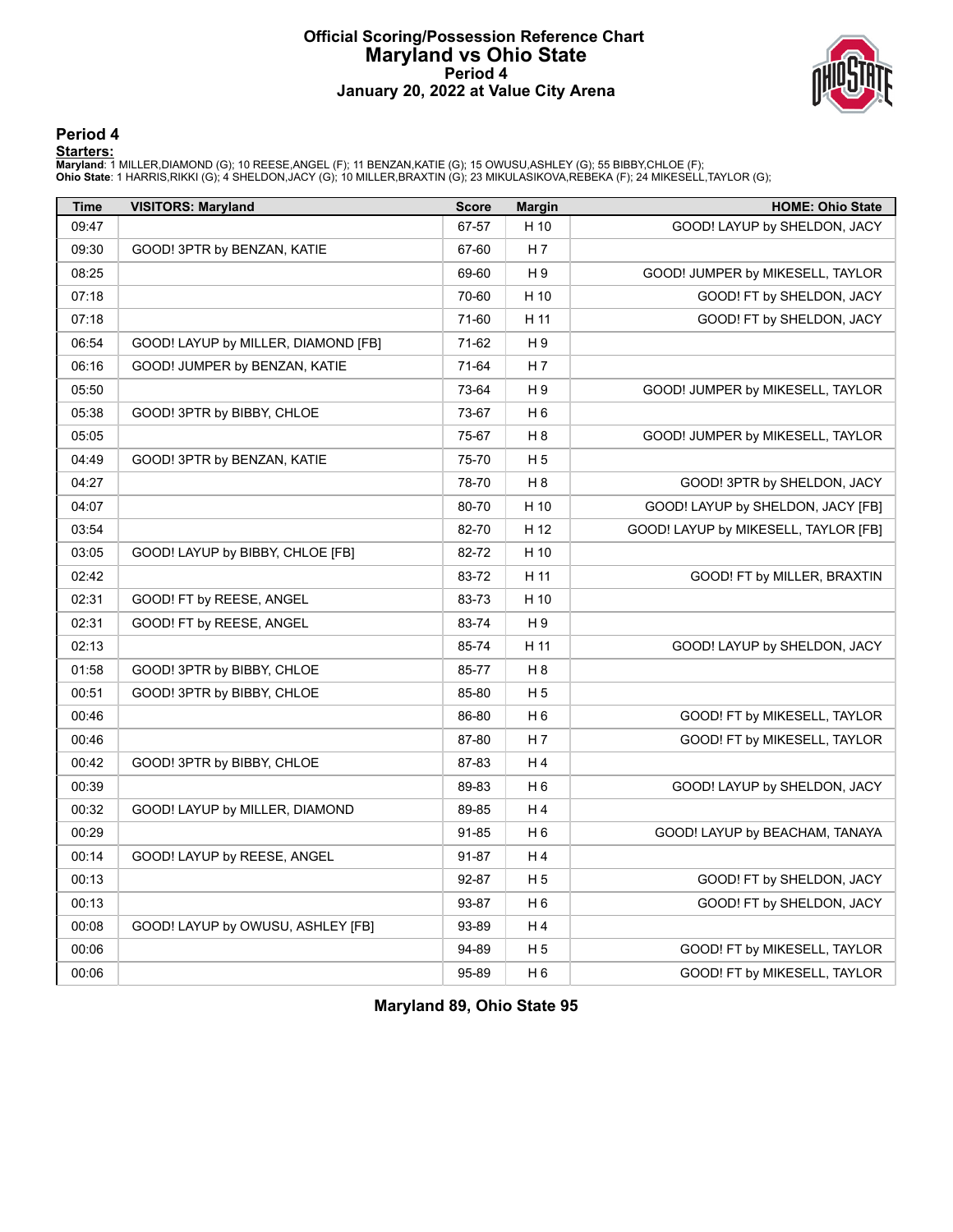### **Official Substitutions Log Maryland vs Ohio State Period 1 January 20, 2022 at Value City Arena**



| <b>VISITORS: Maryland</b>   | Time  | <b>Score</b> | <b>HOME: Ohio State</b>      |
|-----------------------------|-------|--------------|------------------------------|
| 1 MILLER, DIAMOND           |       |              | 1 HARRIS, RIKKI              |
| 10 REESE, ANGEL             |       |              | 4 SHELDON.JACY               |
| 11 BENZAN, KATIE            |       |              | 10 MILLER, BRAXTIN           |
| 15 OWUSU, ASHLEY            |       |              | 23 MIKULASIKOVA, REBEKA      |
| 55 BIBBY, CHLOE             |       |              | 24 MIKESELL, TAYLOR          |
| SUB OUT: 1 MILLER, DIAMOND  | 07:34 | $4 - 3$      |                              |
| SUB IN: 0 SELLERS, SHYANNE  | 07:34 |              |                              |
| SUB OUT: 10 REESE, ANGEL    | 06:04 | $6 - 8$      |                              |
| SUB IN: 2 COLLINS, MIMI     | 06:04 |              |                              |
|                             | 03:04 | $10 - 17$    | SUB OUT: MIKULASIKOVA.REBEKA |
|                             | 03:04 |              | SUB IN: BEACHAM, TANAYA      |
| SUB OUT: 15 OWUSU, ASHLEY   | 03:04 |              |                              |
| SUB OUT: 55 BIBBY, CHLOE    | 03:04 |              |                              |
| SUB IN: 1 MILLER, DIAMOND   | 03:04 |              |                              |
| SUB IN: 10 REESE, ANGEL     | 03:04 |              |                              |
| SUB OUT: 0 SELLERS, SHYANNE | 01:22 | $12 - 19$    |                              |
| SUB IN: 15 OWUSU, ASHLEY    | 01:22 |              |                              |

# **Maryland 15, Ohio State 25**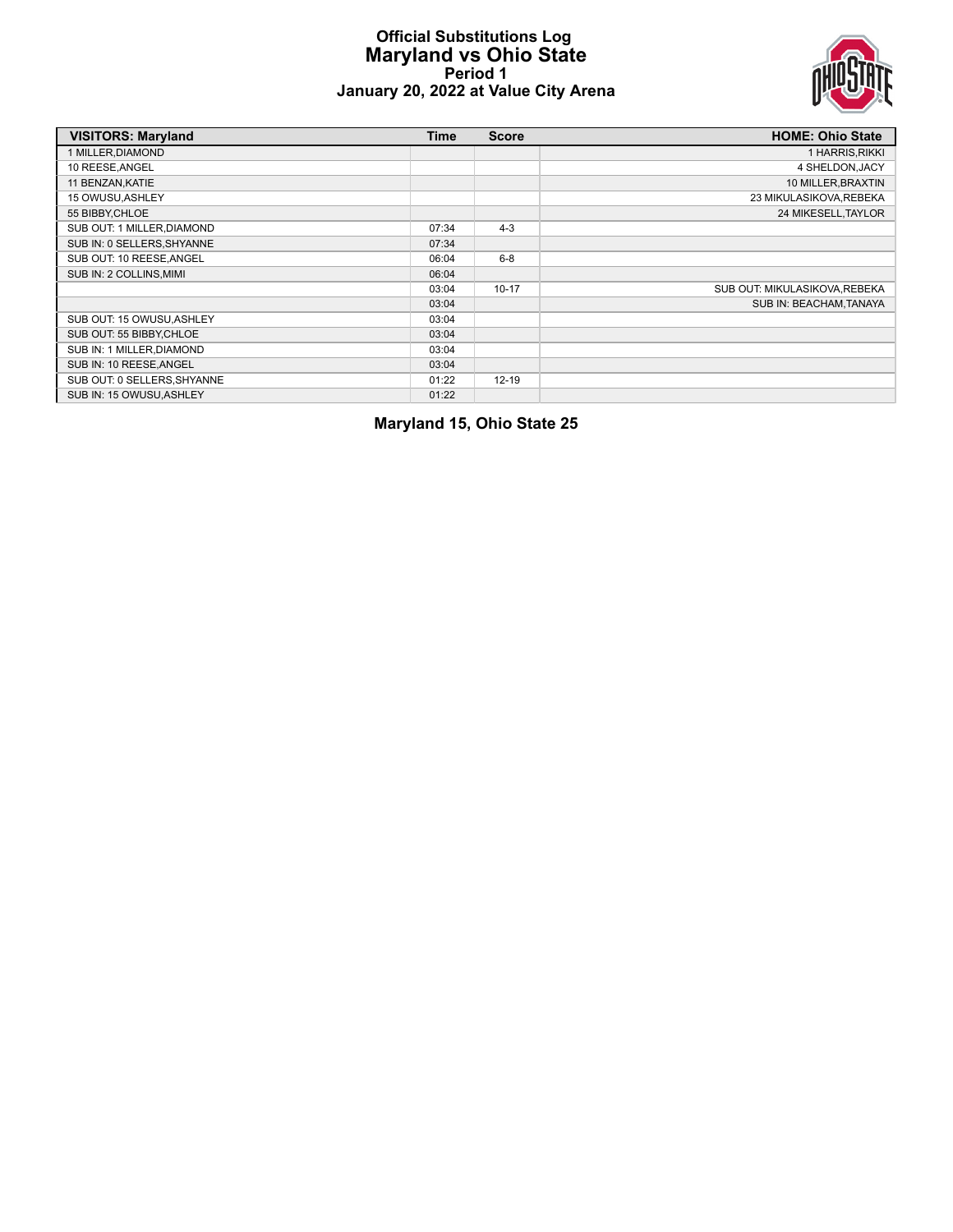

#### **Official Substitutions Log Maryland vs Ohio State Period 2 January 20, 2022 at Value City Arena**

| <b>VISITORS: Maryland</b>  | <b>Time</b> | <b>Score</b>             | <b>HOME: Ohio State</b>       |
|----------------------------|-------------|--------------------------|-------------------------------|
| 1 MILLER, DIAMOND          |             |                          | 1 HARRIS, RIKKI               |
| 10 REESE.ANGEL             |             |                          | 4 SHELDON, JACY               |
| 11 BENZAN, KATIE           |             |                          | 10 MILLER, BRAXTIN            |
| 15 OWUSU, ASHLEY           |             |                          | 23 MIKULASIKOVA, REBEKA       |
| 55 BIBBY, CHLOE            |             |                          | 24 MIKESELL, TAYLOR           |
|                            | 10:00       | $\overline{\phantom{a}}$ | SUB OUT: BEACHAM, TANAYA      |
|                            | 10:00       |                          | SUB IN: MIKULASIKOVA, REBEKA  |
| SUB OUT: 1 MILLER, DIAMOND | 10:00       |                          |                               |
| SUB IN: 55 BIBBY, CHLOE    | 10:00       |                          |                               |
|                            | 07:58       | 19-30                    | SUB OUT: MIKULASIKOVA, REBEKA |
|                            | 07:58       |                          | SUB IN: BEACHAM, TANAYA       |
|                            | 07:03       | $21 - 30$                | SUB OUT: HARRIS, RIKKI        |
|                            | 07:03       |                          | SUB IN: THIERRY, TAYLOR       |
| SUB OUT: 10 REESE, ANGEL   | 07:03       |                          |                               |
| SUB IN: 1 MILLER, DIAMOND  | 07:03       |                          |                               |
|                            | 05:48       | 23-33                    | SUB OUT: MILLER, BRAXTIN      |
|                            | 05:48       |                          | SUB IN: HARRIS, RIKKI         |
| SUB OUT: 2 COLLINS, MIMI   | 05:48       |                          |                               |
| SUB IN: 10 REESE, ANGEL    | 05:48       |                          |                               |
| SUB OUT: 1 MILLER, DIAMOND | 05:20       | 23-33                    |                               |
| SUB IN: 2 COLLINS, MIMI    | 05:20       |                          |                               |
|                            | 03:55       | 25-33                    | SUB OUT: BEACHAM, TANAYA      |
|                            | 03:55       |                          | SUB IN: MIKULASIKOVA, REBEKA  |
|                            | 02:36       | 30-35                    | SUB OUT: THIERRY, TAYLOR      |
|                            | 02:36       |                          | SUB OUT: MIKULASIKOVA, REBEKA |
|                            | 02:36       |                          | SUB IN: MILLER, BRAXTIN       |
|                            | 02:36       |                          | SUB IN: BEACHAM, TANAYA       |
|                            | 02:13       | 33-39                    | SUB OUT: BEACHAM, TANAYA      |
|                            | 02:13       |                          | SUB IN: THIERRY, TAYLOR       |
| SUB OUT: 10 REESE, ANGEL   | 02:13       |                          |                               |
| SUB IN: 0 SELLERS, SHYANNE | 02:13       |                          |                               |
| SUB OUT: 55 BIBBY, CHLOE   | 00:38       | 35-44                    |                               |
| SUB IN: 21 CHARDON, EMMA   | 00:38       |                          |                               |

**Maryland 37, Ohio State 45**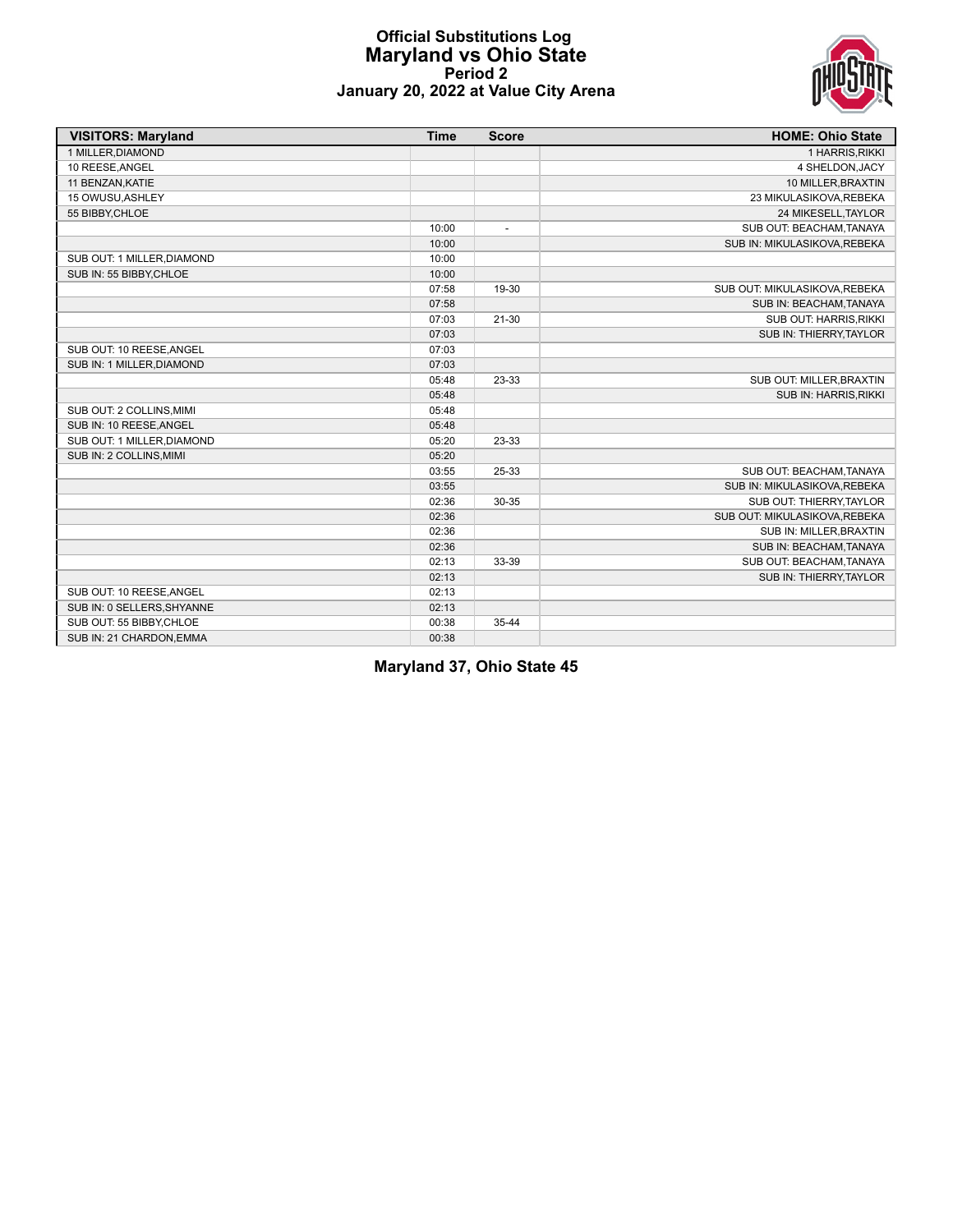#### **Official Substitutions Log Maryland vs Ohio State Period 3 January 20, 2022 at Value City Arena**



| <b>VISITORS: Maryland</b>   | <b>Time</b> | <b>Score</b>             | <b>HOME: Ohio State</b>       |
|-----------------------------|-------------|--------------------------|-------------------------------|
| 1 MILLER, DIAMOND           |             |                          | 1 HARRIS, RIKKI               |
| 10 REESE, ANGEL             |             |                          | 4 SHELDON.JACY                |
| 11 BENZAN, KATIE            |             |                          | 10 MILLER, BRAXTIN            |
| 15 OWUSU, ASHLEY            |             |                          | 23 MIKULASIKOVA, REBEKA       |
| 55 BIBBY, CHLOE             |             |                          | 24 MIKESELL, TAYLOR           |
|                             | 10:00       | $\overline{\phantom{a}}$ | SUB OUT: THIERRY, TAYLOR      |
|                             | 10:00       |                          | SUB IN: MIKULASIKOVA, REBEKA  |
| SUB OUT: 0 SELLERS, SHYANNE | 10:00       |                          |                               |
| SUB OUT: 2 COLLINS, MIMI    | 10:00       |                          |                               |
| SUB OUT: 21 CHARDON, EMMA   | 10:00       |                          |                               |
| SUB IN: 1 MILLER, DIAMOND   | 10:00       |                          |                               |
| SUB IN: 10 REESE, ANGEL     | 10:00       |                          |                               |
| SUB IN: 55 BIBBY, CHLOE     | 10:00       |                          |                               |
|                             | 07:08       | 43-49                    | SUB OUT: MIKULASIKOVA, REBEKA |
|                             | 07:08       |                          | SUB IN: BEACHAM, TANAYA       |
| SUB OUT: 10 REESE, ANGEL    | 05:52       | 47-51                    |                               |
| SUB IN: 2 COLLINS, MIMI     | 05:52       |                          |                               |
| SUB OUT: 2 COLLINS, MIMI    | 04:03       | 49-56                    |                               |
| SUB IN: 10 REESE, ANGEL     | 04:03       |                          |                               |
| SUB OUT: 15 OWUSU, ASHLEY   | 02:39       | $51 - 61$                |                               |
| SUB OUT: 55 BIBBY.CHLOE     | 02:39       |                          |                               |
| SUB IN: 0 SELLERS. SHYANNE  | 02:39       |                          |                               |
| SUB IN: 2 COLLINS, MIMI     | 02:39       |                          |                               |
| SUB OUT: 0 SELLERS, SHYANNE | 01:06       | 53-63                    |                               |
| SUB IN: 55 BIBBY, CHLOE     | 01:06       |                          |                               |

**Maryland 57, Ohio State 65**